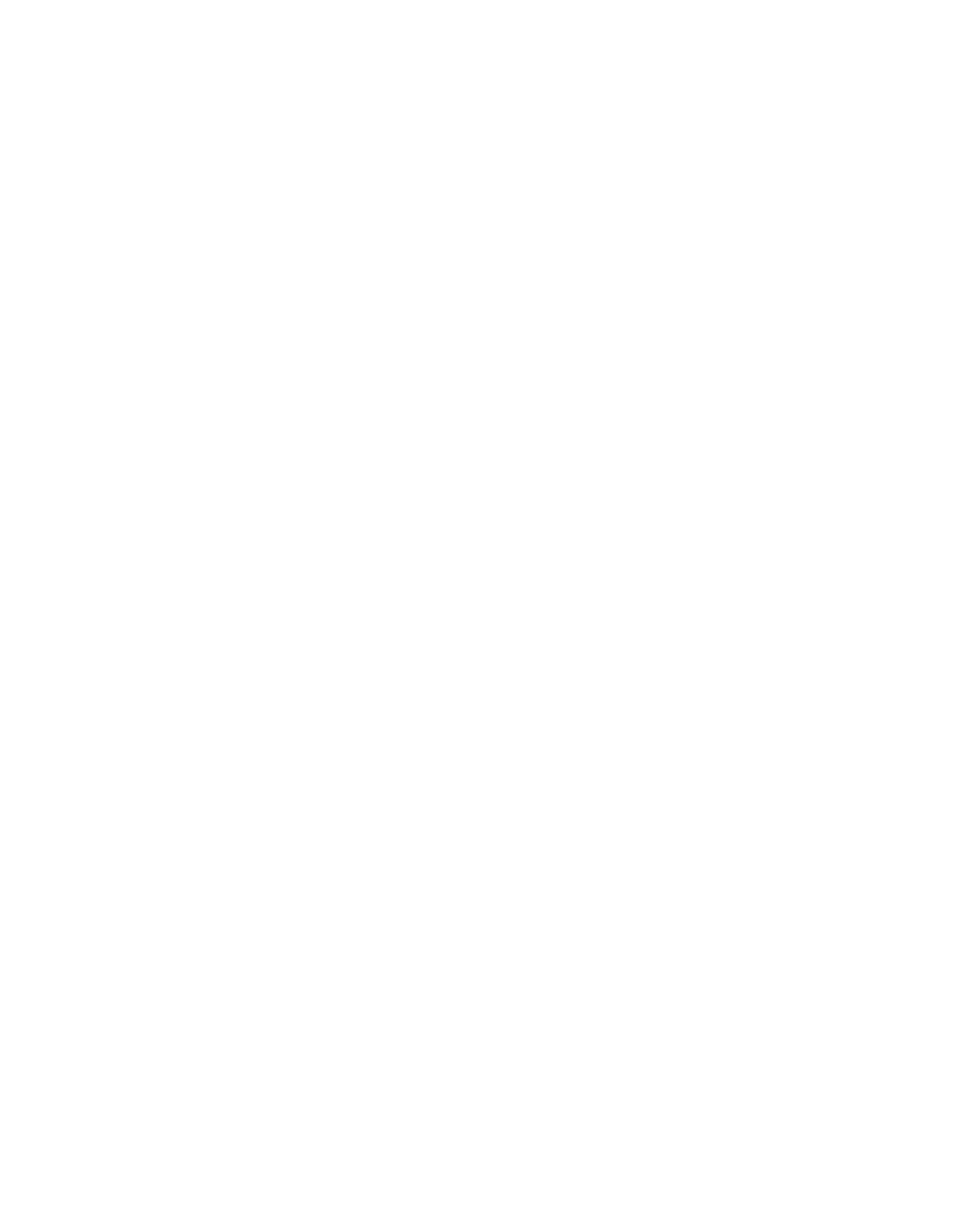

# A LETTER FROM THE EXECUTIVE DIRECTOR

In accordance with the Ohio Revised Code Section 175.06, the Ohio Housing Finance Agency serves as the housing tax credit agency for the State of Ohio and performs all responsibilities of a housing tax credit agency pursuant to Section 42 of the Internal Revenue Code and similar applicable laws.

Established in 1986, the Housing Tax Credit program has consistently proven to be a successful public and private partnership, creating more than 100,000 quality, affordable rental housing units for Ohio families who need it the most. This program generates lasting economic benefits through employment opportunities and recurring revenue for state and local governments.

Sincerely,

)ovales *0*: <del>Ja</del>

Douglas A. Garver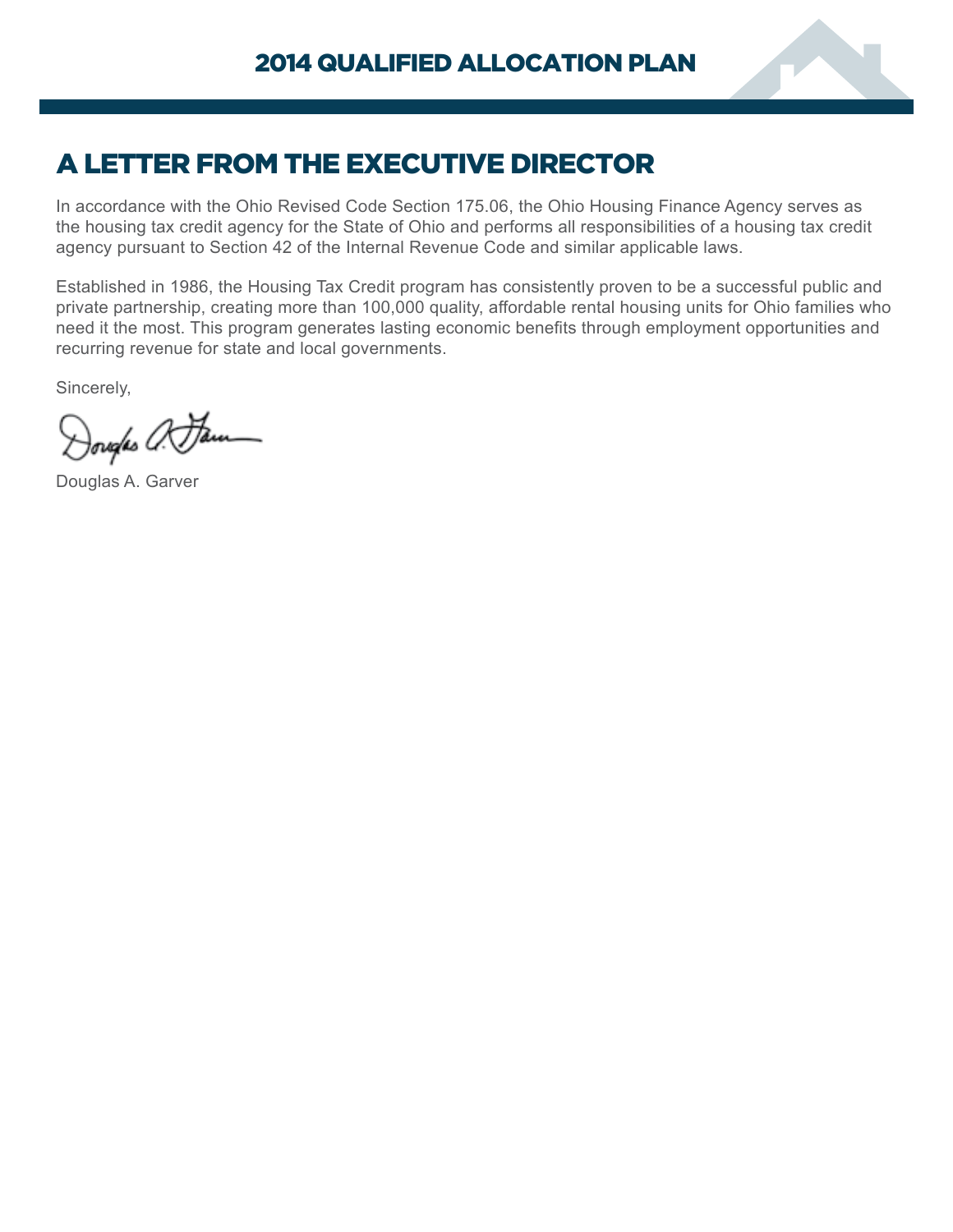

# TABLE OF CONTENTS

| D. Program Calendar (subject to change based on number of proposals submitted) ________ 11      |  |
|-------------------------------------------------------------------------------------------------|--|
|                                                                                                 |  |
|                                                                                                 |  |
|                                                                                                 |  |
| C. Permanent Supportive Housing (PSH) - Approximately \$4,000,000 ______________________ 13     |  |
|                                                                                                 |  |
|                                                                                                 |  |
|                                                                                                 |  |
|                                                                                                 |  |
|                                                                                                 |  |
|                                                                                                 |  |
| VI. Underwriting 24                                                                             |  |
| A. Compliance with OHFA Multifamily Underwriting Guidelines ________________________________24  |  |
|                                                                                                 |  |
| C. Limits on Housing Development Assistance Program Funds (HDAP) ______________________ 25      |  |
|                                                                                                 |  |
|                                                                                                 |  |
|                                                                                                 |  |
| 2. Legislator Support 26                                                                        |  |
| 3. Local Support 27                                                                             |  |
|                                                                                                 |  |
|                                                                                                 |  |
|                                                                                                 |  |
|                                                                                                 |  |
|                                                                                                 |  |
|                                                                                                 |  |
| 3. Development Characteristic Priorities (New Units only) ___________________________________29 |  |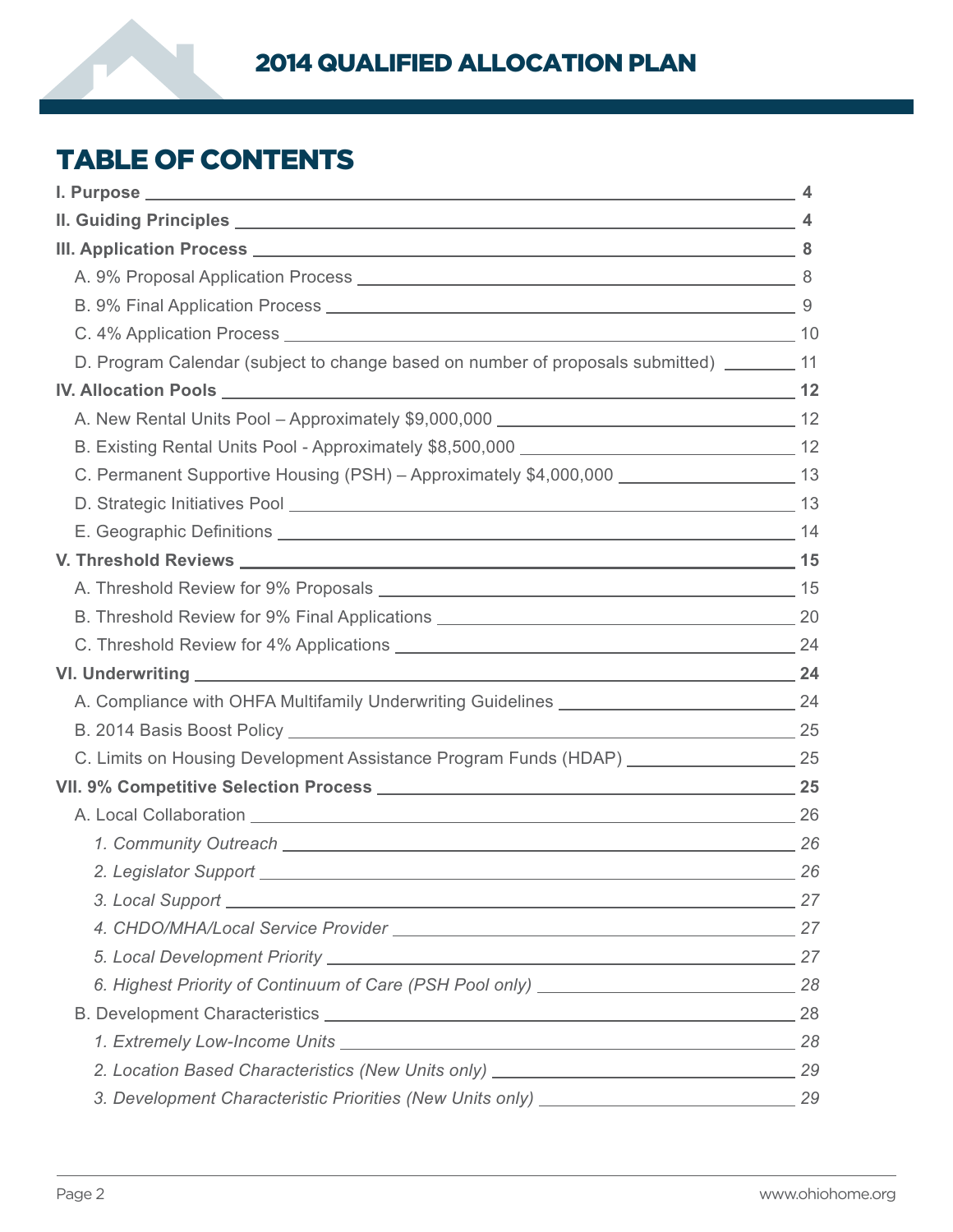# 2014 QUALIFIED ALLOCATION PLAN

| E. Special Allocation                                                                             | 45 |
|---------------------------------------------------------------------------------------------------|----|
|                                                                                                   |    |
|                                                                                                   |    |
| H. Housing Tax Credit Eligibility (42m) Letter for 4% Credits _________________________________47 |    |
|                                                                                                   |    |
| J. Development Completion Stage / 8609 Request __________________________________ 47              |    |
|                                                                                                   |    |
|                                                                                                   |    |
|                                                                                                   |    |
|                                                                                                   |    |
|                                                                                                   |    |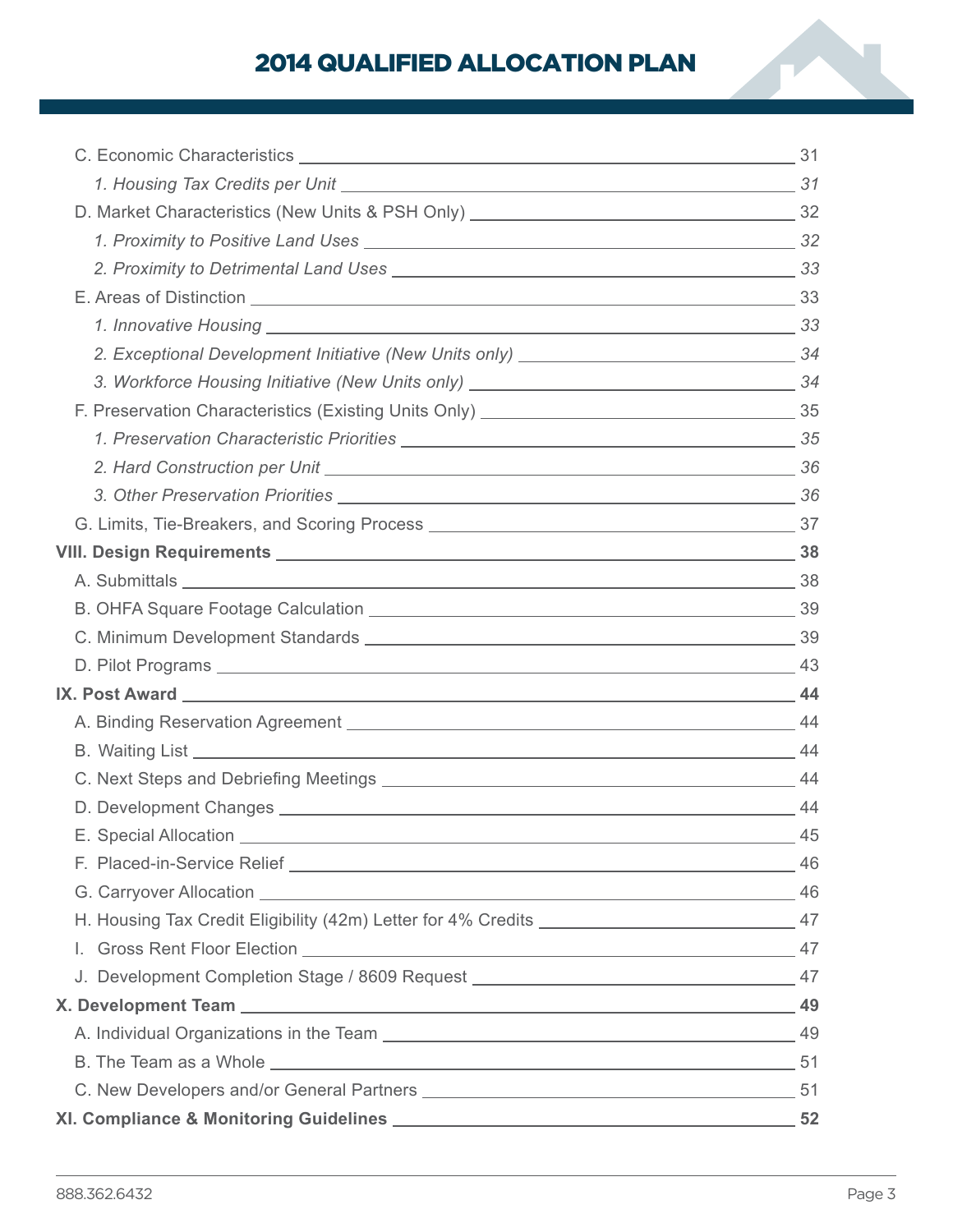# <span id="page-5-0"></span>I. PURPOSE

The Housing Tax Credit program (also known as the Low-Income Housing Tax Credit or LIHTC program) is a federal income tax incentive program designed to increase the supply of quality affordable rental housing by assisting with the financing of development costs. Since 1987, the Ohio Housing Finance Agency (OHFA) has used the Housing Tax Credit program to facilitate the statewide development of more than 100,000 affordable rental units.

Section 42 of the Internal Revenue Code (IRC) is the federal statute governing the Housing Tax Credit program. The Qualified Allocation Plan (QAP) contains OHFA's procedures and policies for the distribution of Ohio's allocation of housing tax credits. Many terms used in the QAP are defined in Section 42 or in related IRS regulations, and readers should refer to these materials for their proper interpretation. OHFA strongly encourages all applicants to seek experienced legal and accounting advice in order to comply with all Housing Tax Credit program requirements.

The QAP may be subject to change, pending developments in federal and state legislative requirements and/or OHFA policy.

# II. GUIDING PRINCIPLES

OHFA's multifamily programs are designed to create financially and physically sustainable affordable housing by distributing resources through a transparent allocation process that addresses the mandates of the law, the needs of our primary customers and which respects the interests of our stakeholders. Primary customers include low- and moderate-income residents, the development community, and owners of existing housing tax credit properties.

These principles will guide the allocation of resources for all developments funded through OHFA. While these policies relate to OHFA programs in general, a specific policy might not directly relate to a given funding source. As an example, single-family homeownership is an ineligible use in the program, but a core product of the Housing Development Gap Financing program. The statements are not listed in any particular order; rather, the priority of each policy is reflected in the particular allocation process.

OHFA will allocate resources to proposals that promote the policies and goals indicated in the following policy statements and are determined to be in the best interest of the citizens of the state of Ohio.

# *Types of Housing and Location*

- OHFA supports the development of four types of housing: apartments for families; apartments for seniors; single family lease-purchase (rental units for the first 15 years) and single family homeownership.
- OHFA will allocate housing tax credits and other funding sources to achieve a balanced distribution of resources based on geography, population served, and historic investment. OHFA will use its sole discretion to determine if it needs to override the balance to serve areas of greatest need when necessary.
- OHFA will allocate housing tax credits and other funding sources to preserve existing affordable housing that is in need of rehabilitation and has Section 8 or equivalent federal rental assistance contracts.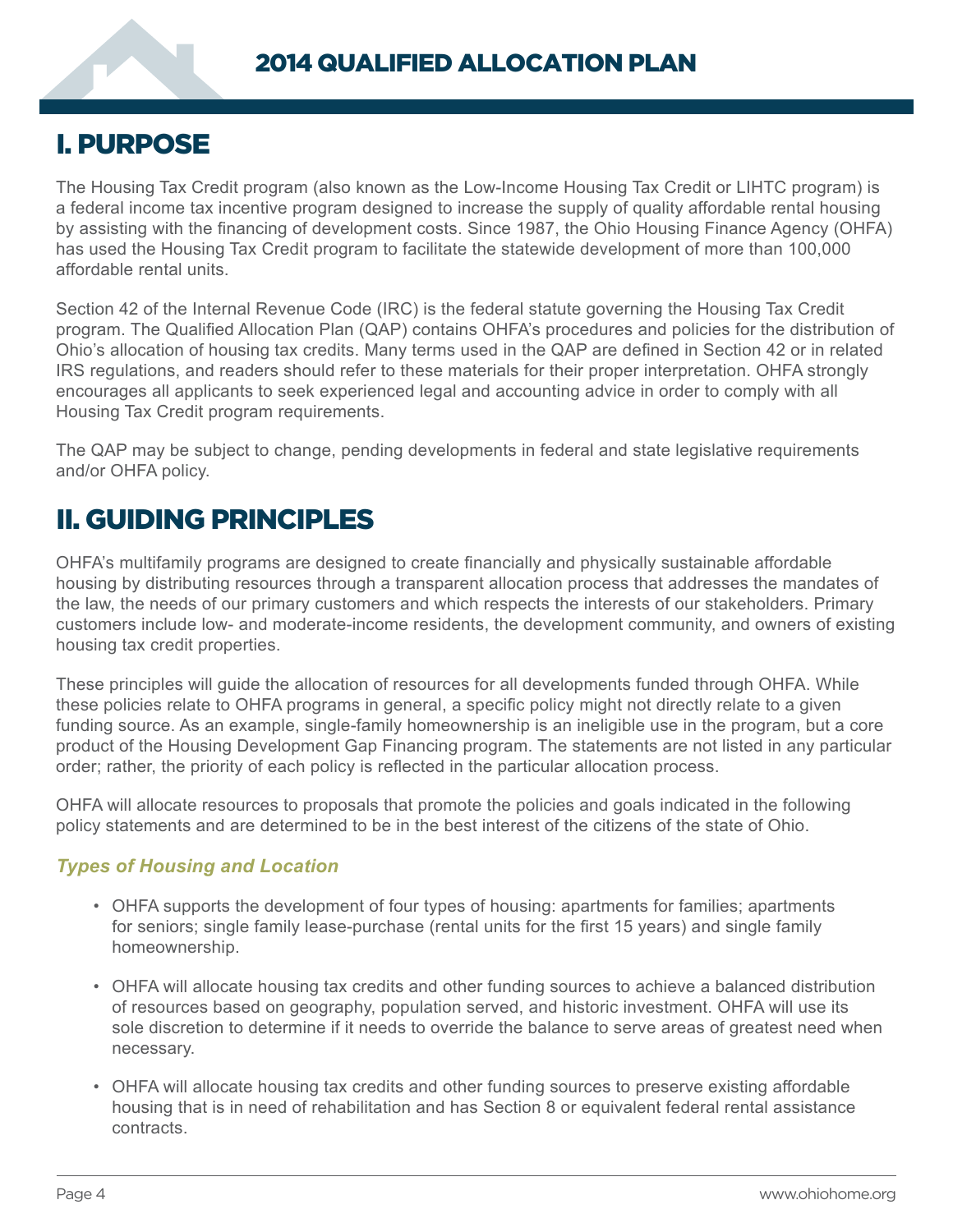- OHFA supports Permanent Supportive Housing (PSH) as stand-alone developments or typical multifamily or senior developments that include a percentage of PSH units.
- OHFA supports proposals that demonstrate collaboration with local units of government.
- OHFA supports the re-development of vacant properties in areas of the state most impacted by the foreclosure crisis.
- OHFA supports the development of affordable housing in all areas of need including areas within a Qualified Census Tract and Difficult Development Areas.
- OHFA supports development in new markets where no previous product development has taken place.
- OHFA supports developments that are partially funded by Historic Preservation Tax Credit programs.

# *Types of Subsidy*

- OHFA supports proposals that leverage substantial federal, state, local or Public Housing Authority or other development subsidies, such as the USDA Rural Development Section 515 program, HUD Choice Neighborhoods program and the HUD Section 811 program.
- OHFA supports the development of developments that will serve very low- and extremely low-income populations and/or provide rental subsidy for the residents.

### *Development Characteristics*

- OHFA supports developments that demonstrate a sustainable market.
- OHFA will assess development and unit amenities for durability as well as utility.
- OHFA supports Visitability the three features of which will be incorporated into all newly constructed properties, and wherever possible in rehabilitation properties.
- OHFA supports designs which promote usability for all (Universal Design) in all new construction and rehabs.
- OHFA supports developments that meet the latest Enterprise Green Communities Criteria.
- OHFA supports amenities and design which distinguish a development from the competition.
- OHFA will require the development of proposals that meet our Minimum Financial Evaluation Process and Standards. OHFA will also consider development costs of a reasonable level when evaluating proposals.

#### *Development Team Characteristics*

• OHFA supports development teams with significant capacity, a solid track record of partnership with the Agency and a history of success developing the type of affordable housing proposed.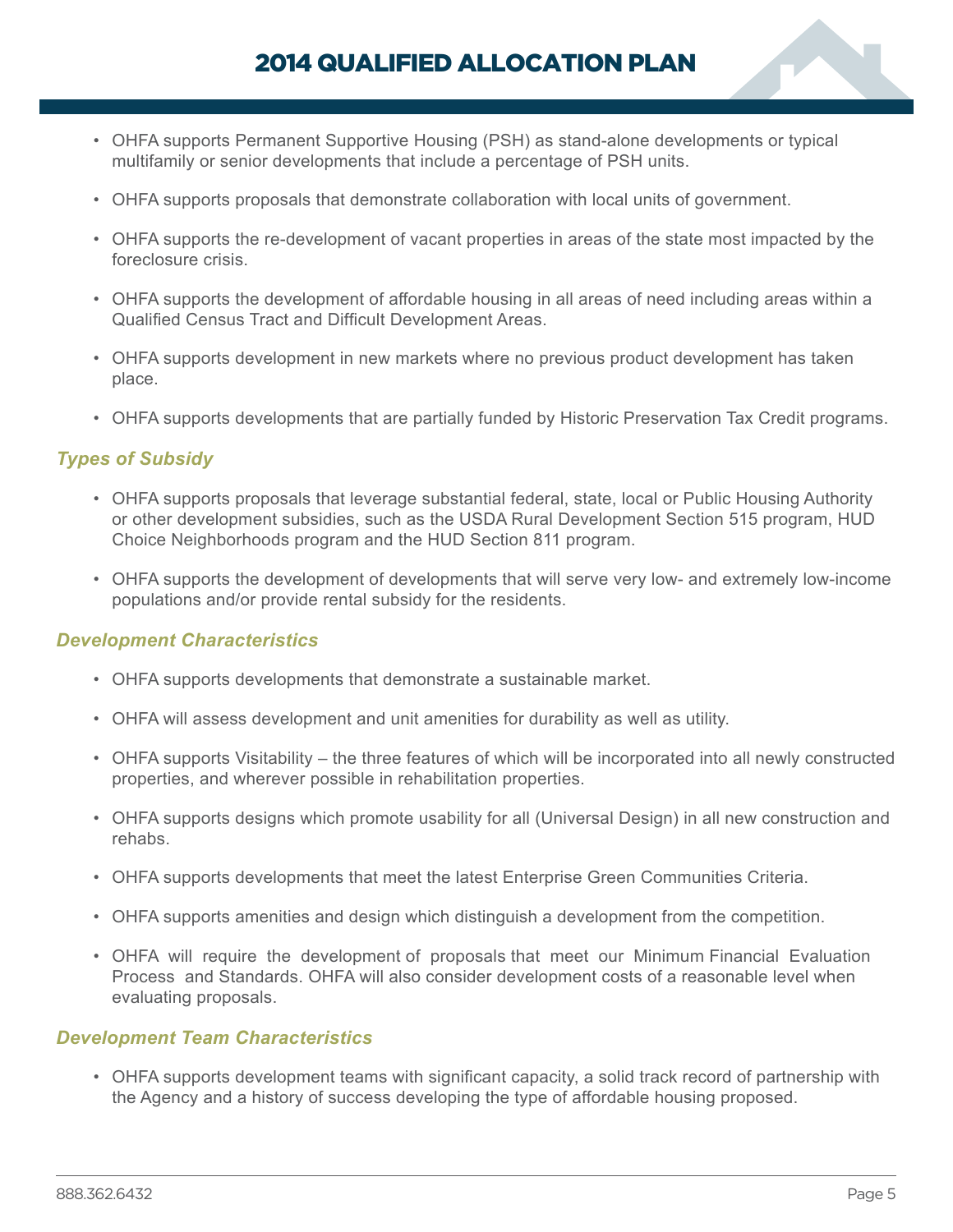

- OHFA supports developments in which the majority owner or managing member is a state-certified Community Housing Development Organization (CHDO) and the proposed development is located in the established service area of the CHDO.
- OHFA supports development teams with a strong financial base.
- OHFA supports development teams with the ability to meet key responsibilities in a timely and efficient manner. Included in the development team are the general partners, developers, and property manager.
- Development teams will also be evaluated on any outstanding financial obligations with OHFA. The staff will evaluate the repayment histories of all loans extended to previous developments as well as payments of all other fees due to OHFA.
- OHFA supports the endeavors of community-based nonprofit housing organizations to develop housing in their service area.
- OHFA values development team members that are certified as a Minority Business Enterprise (MBE) or a Women's Business Enterprise (WBE) by the State of Ohio. OHFA encourages MBE or WBE participation in the construction or soft-cost related services performed on developments funded with OHFA resources.

## *Management Company Characteristics*

OHFA supports management companies that:

- Have a proven record of maintaining compliant housing tax credit communities, as well as other types of affordable housing.
- Take an active role in the apartment community and are committed to providing rental homes and apartments that are safe, decent, and promote a good quality of life for the residents.
- Understand the populations they serve by creating effective partnerships to provide the services necessary for sustaining and enhancing the well-being of the residents.
- Are accessible and responsive to the needs of their residents, employees, vendors, investors, and **OHFA**
- Strictly adhere to all local, state, and federal Fair Housing and landlord-tenant laws, and are particularly committed to ensuring their apartment communities are accessible to mobility and sensory impaired residents and their guests.
- Have a well-articulated and measurable plan for self-monitoring and maintaining the housing tax credit compliance of the property.
- Are properly qualified to manage residential property in all states in which the company operates.
- Promote employee development through licensure, sponsoring membership in professional organizations, ongoing continuing education and affordable housing training.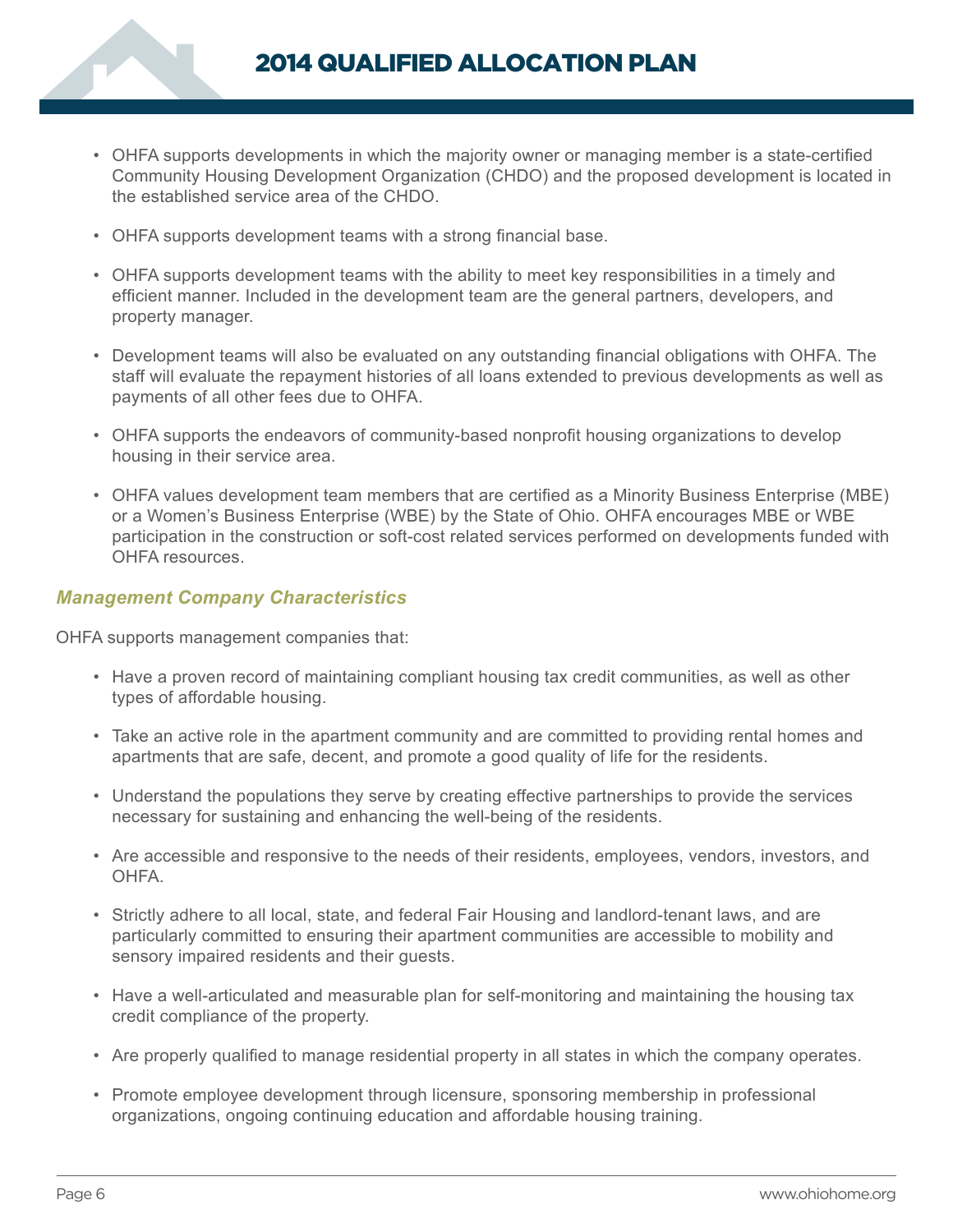- Are financially stable and take seriously their fiduciary responsibility to the owner.
- Use the most up-to-date technology to manage and market their apartment communities.
- Place an emphasis on the orderliness and security of their record keeping system to ensure the safety and security of private, sensitive information found within tenant files and databases.

### *Good Partnership*

OHFA requires that any developer, owner, syndicator and/or management company must perform their responsibilities in a spirit of good partnership and conduct business according to the following principles:

- Accountability: A participant must demonstrate responsibility for the execution and administration of the tasks undertaken.
- Timeliness: Information must be submitted within established timeframes for each development.
- Professionalism: Information submitted must be organized, concise, complete, accurate, true and current. Participants are expected to communicate in a respectful manner with OHFA staff.
- Collaboration and Cooperation: A participant must collaborate with OHFA in a mutually cooperative spirit to achieve the common goal of providing affordable housing in Ohio.
- Responsiveness/Communication: A participant will always provide prompt notification of issues, concerns or any other matters that affect a development and will immediately communicate to OHFA any modification, change or amendment sought.

A participant failing to follow these principles will be subject to review by OHFA. OHFA will, in its sole and absolute discretion, determine the appropriate measures to be taken – which will range from counseling to prohibition from participation in any OHFA program.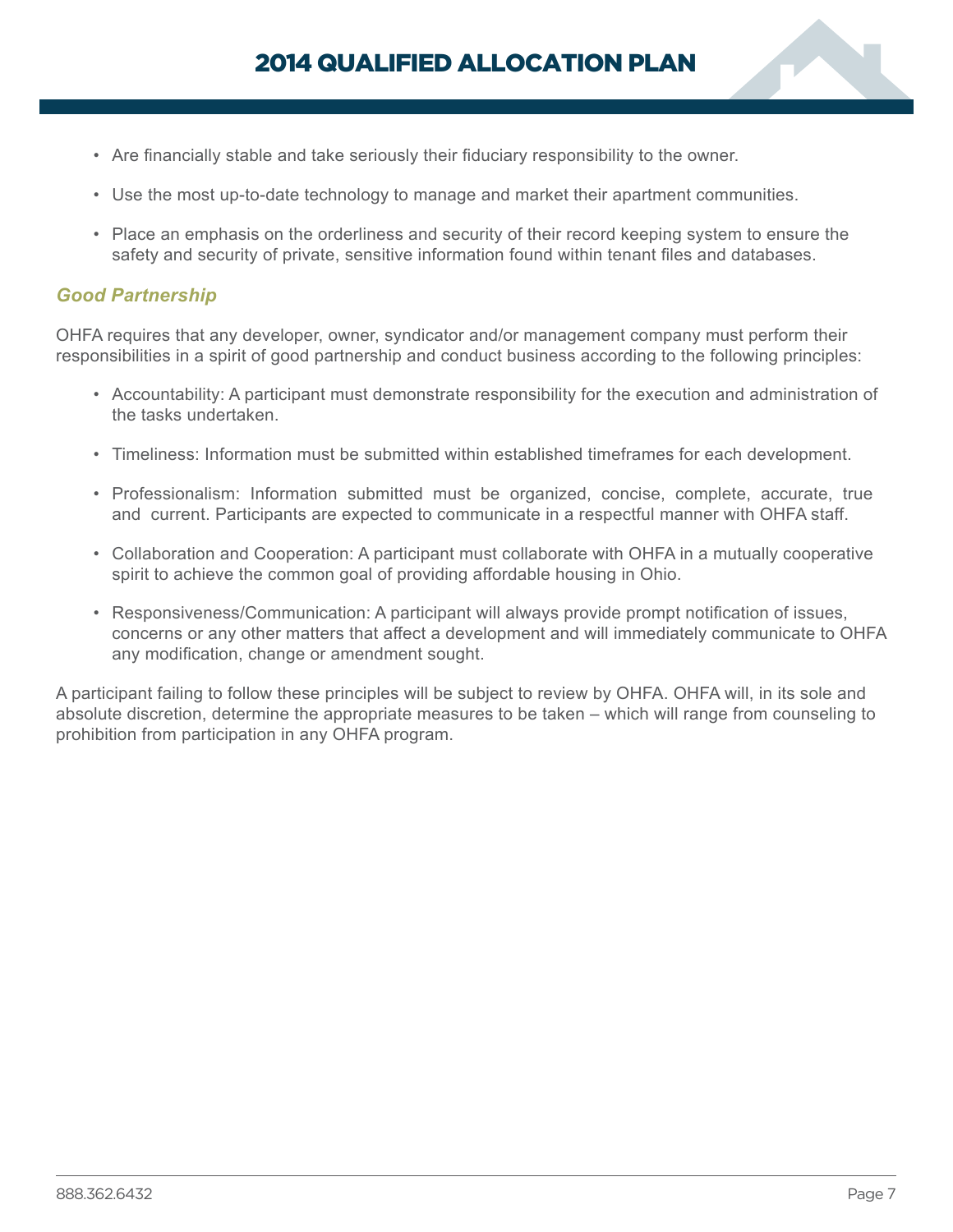# <span id="page-9-0"></span>III. APPLICATION PROCESS

All applications for the Housing Tax Credit program must be submitted to the Office of Planning, Preservation and Development; OHFA; 57 East Main Street; Columbus, Ohio 43215. Applications must be received no later than 4:00 p.m. on the respective dates listed in the program calendar. Applicants must use the 2014 Affordable Housing Funding Application (AHFA), which will be available on the OHFA website at www.ohiohome.org by the date listed in the program calendar. All applications and supporting documentation must be submitted in digital format according to the document submission procedure posted at www.ohiohome.org/lihtc/application.aspx. See the instructions in the 2014 AHFA for details on electronic submissions.

The preferred method of contact for questions regarding the application process is via email to **2014QAPMailbox@ohiohome.org**. You may also contact the Office of Planning, Preservation and Development via telephone at **(614) 466-0400**.

The application review process for 9% Housing Tax Credits will consist of two stages: a proposal application and a final application. The process for applications seeking 4% Housing Tax Credits is also outlined in this section.

# **A. 9% Proposal Application Process**

The proposal application consists of 2014 Affordable Housing Funding Application (AHFA) and all supporting documentation indicated in the AHFA.

# *Requests for Exceptions*

Any request for an exception to specific program requirements referenced in the threshold review sections must be submitted in advance of the proposal application by the date indicated in the program calendar. OHFA will consider such requests and issue decisions by the date indicated in the program calendar. Exceptions will be considered only for those items specifically identified in these guidelines. Requests for exceptions to specific underwriting requirements must be submitted with the proposal application.

# *Public Notification and Comment*

Applicants must send public notification letters to local government officials prior to the proposal deadline. Outreach to the community regarding proposals is also encouraged. OHFA will accept public comments about proposals at any time, and will consider public comments during the review process until the deadline indicated in the program calendar.

OHFA will post the proposal summary for all applications on the website. This form containing basic information about the proposal will be completed by the applicant in a format determined by OHFA. No other application materials will be available to the public until OHFA has announced the results of the proposal application stage.

### *Site Visits*

OHFA may conduct a site visit to gather information that will be used to help evaluate applications. The applicant must clearly mark the physical location of the site and provide a detailed map that depicts the roads leading to the site. Up to two representatives of the applicant who are familiar with the housing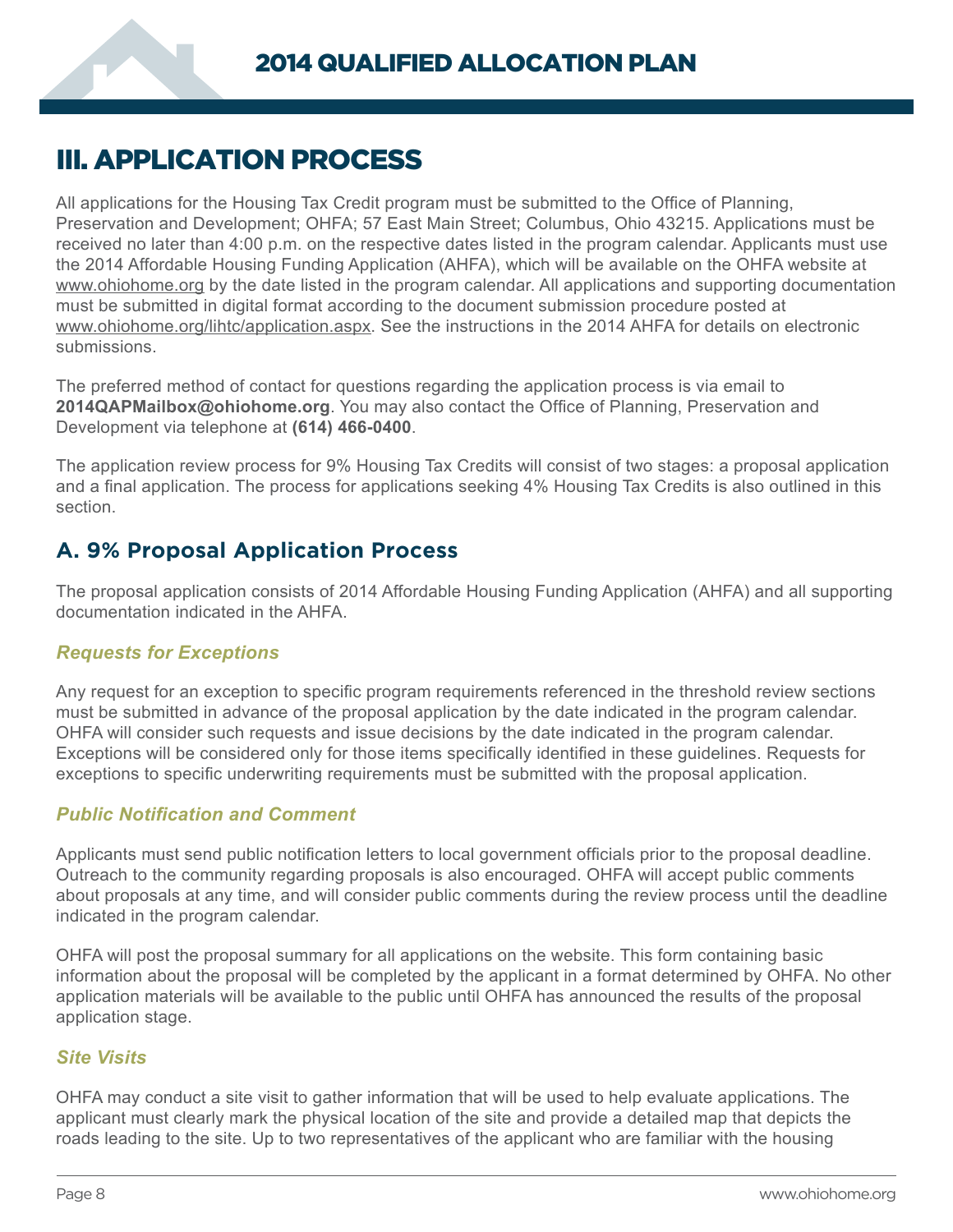<span id="page-10-0"></span>proposal are encouraged to accompany OHFA staff to answer any questions. The applicant may request in advance that additional representatives be present if necessary and acceptable to OHFA. Applicants for scattered-site developments must be available to provide a tour of the sites and neighborhoods. All site visits will be scheduled at a time convenient to OHFA review staff.

# *Cost Containment*

After applications are received, OHFA will implement a cost containment measure aimed at removing developments with high costs that appear to be outliers from those applications that have been submitted for each pool.

Any development that is two standard deviations from the mean of the pool for both total development cost per unit and total development cost per square foot will be removed from further consideration and not processed.

OHFA will exclude assumed debt from calculations of existing unit projects.

### *Proposal Review*

OHFA will perform a threshold review of proposal applications to ensure that required items have been submitted and are complete and correct, and a financial underwriting analysis to ensure that all underwriting requirements are met and that the amount of housing tax credits is the minimum amount necessary for the financial feasibility of the property from the development stage through the development's compliance period.

Applicants will have an opportunity to correct deficiencies and address issues found during the threshold review and underwriting. Changes to the development team members and the location of the proposed housing will not be permitted during the correction period.

Applicants that successfully meet threshold and underwriting requirements will be considered in the competitive selection process. OHFA will contact the applicant with any questions during this process. Applications that are selected for an award of housing tax credits will continue to the full application stage.

# **B. 9% Final Application Process**

A final AHFA will be distributed to applicants that receive an award of housing tax credits in the proposal stage. This application must be completed and submitted with all required supporting documentation by the deadline in the program calendar.

OHFA will perform a threshold review of final applications to ensure that required items have been submitted and are complete and correct, and a financial underwriting analysis to ensure that all underwriting requirements are met and that the amount of housing tax credits is the minimum amount necessary for the financial feasibility of the property from the development stage through the development's compliance period.

Applicants will have an opportunity to correct deficiencies and address issues found during the threshold review and underwriting. OHFA will contact the applicant with any questions during this process. Developments that receive gap financing or other OHFA funding in addition to housing tax credits will be presented to the OHFA Board for consideration of these other sources.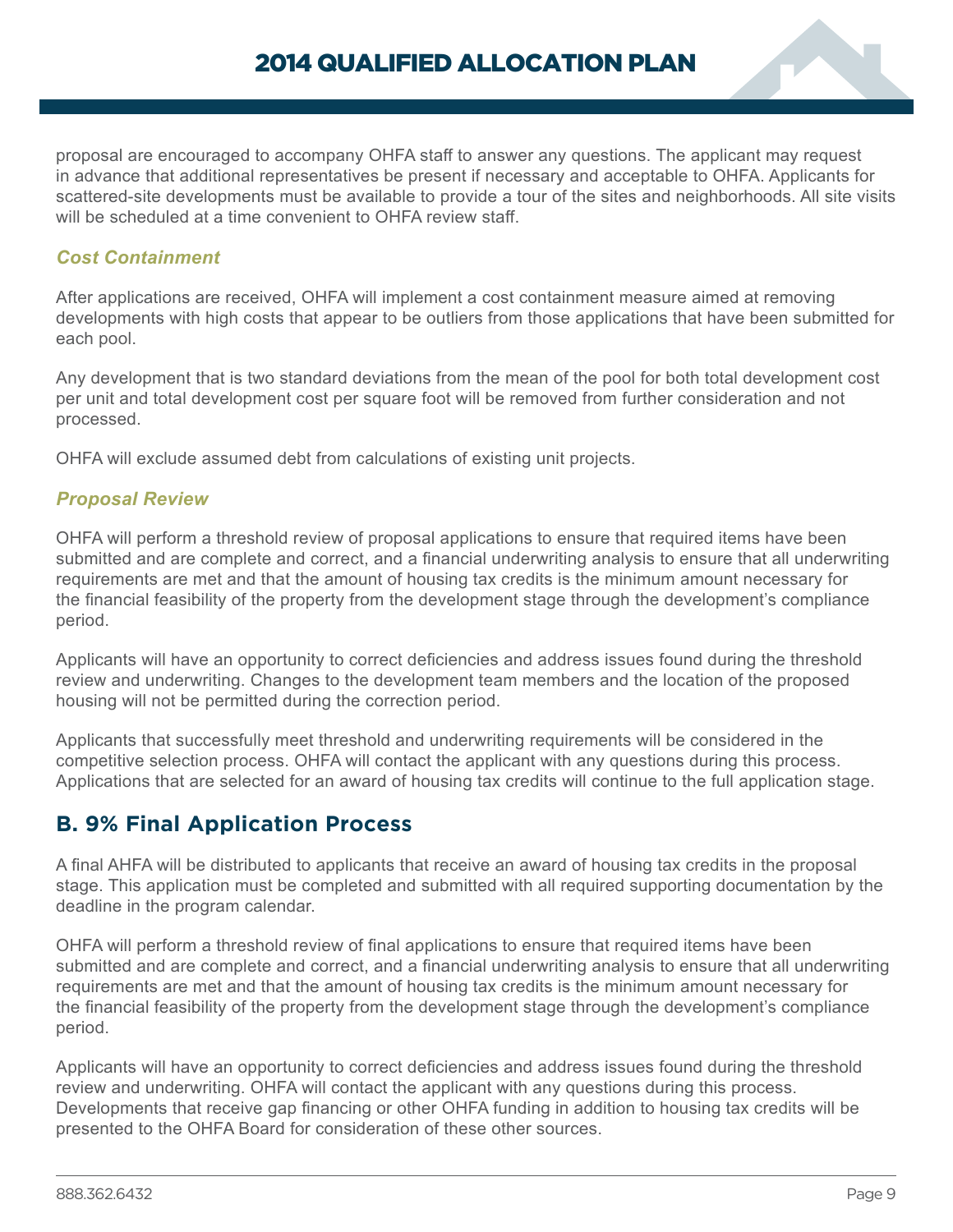# <span id="page-11-0"></span>**C. 4% Application Process**

Developments receiving tax-exempt bonds that finance more than 50% of the development's total aggregate basis may apply for an award of 4% Housing Tax Credits. Applicants seeking such an award must submit all items necessary to meet the threshold review requirements, although the deadlines indicated in the program calendar do not apply.

While an award of 4% Housing Tax Credits is not competitive, OHFA will verify that all developments have the appropriate development team in place, meet all threshold requirements, and submit to OHFA's underwriting process. OHFA reserves the right to reject an application that fails to meet an appropriate level of quality in these areas. OHFA is the final judge of eligibility for the amount of housing tax credits awarded to all tax-exempt bond financed developments.

Development-specific conditions will be listed in the Housing Tax Credit Eligibility (42m) Letter.

In addition to the requirements indicated above, the applicant must also meet the following requirements:

- 1. For locally issued bonds (non-OHFA), the inducement resolution or final approval resolution of the issuer is required. In addition, a letter from the bond underwriter indicating the anticipated interest rate, term, and amortization of the bonds must be submitted.
- 2. OHFA reserves the right to require a legal opinion stating that the development is eligible to receive an allocation of housing tax credits pursuant to Section 42(h)(4) of the IRC.
- 3. A representative of the developer or management company must meet with OHFA Program Compliance staff within six months following issuance of the letter of eligibility to review management practices and establish a timetable for the placed-in-service review.

The minimum financial evaluation process and standards outlined in these guidelines will apply to bondfinanced developments, however the owner has the option to elect the housing tax credit rate during the month in which the bonds are issued or the month the development is placed-in-service. Please note that the rate election period is tied to the month the notice of issuance indicates. If a development closes in escrow, the rate election applies to that month, not when the final closing occurs. Furthermore, if a bond closes in escrow and does not make a rate election in that month, the credit rate utilized will be the credit rate applicable at the time and for the month in which each building is placed-in-service. Please note that the owner has up to five days following the month in which the bonds are issued to notify OHFA of the rate election, otherwise the month the development is placed-in-service will be used.

Applications for bond-financed properties may be submitted at any time during the year. If public notification requirements have been met and any threshold deficiencies have been corrected, OHFA may take up to six weeks to review an application and issue an eligibility letter. The eligibility letter will be issued when all requirements are satisfactorily completed.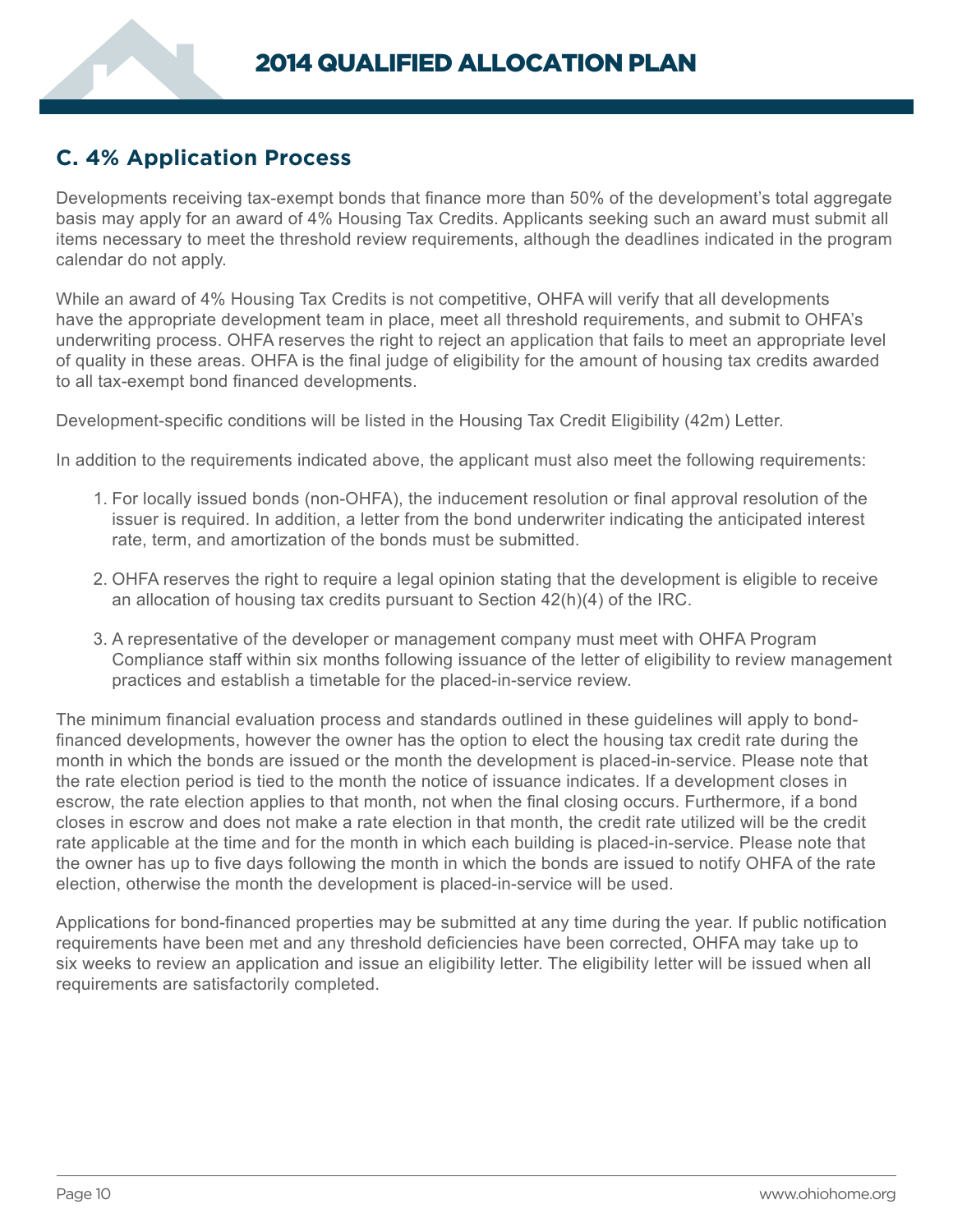# <span id="page-12-0"></span>**D. Program Calendar (subject to change based on number of proposals submitted)**

| <b>Date</b>                           | <b>Applicants</b>                                           | <b>OHFA</b>                                                             | <b>Public Comment</b>                      |
|---------------------------------------|-------------------------------------------------------------|-------------------------------------------------------------------------|--------------------------------------------|
| Tuesday, October 1, 2013              |                                                             | 2014 AHFA and application review<br>worksheets released                 |                                            |
| Monday, October 21, 2013<br>tentative |                                                             | 2014 Affordable Housing Funding<br>Training held in Columbus and Online |                                            |
| Thursday, January 16, 2014            | Deadline to submit requests for<br>exceptions               |                                                                         |                                            |
| Thursday, January 9, 2014             | Deadline to commission market studies                       |                                                                         |                                            |
| Thursday, January 30, 2014            |                                                             | Decisions issued for exceptions to<br>specific program requirements     |                                            |
| Thursday, February 20, 2014           | Deadline to submit proposal applications                    |                                                                         | Consideration of public<br>comments begins |
| Thursday, February 27, 2014           |                                                             | Proposal summaries posted on website                                    |                                            |
| Monday, March 3, 2014                 |                                                             | Threshold review and underwriting<br>begins                             |                                            |
| Monday, March 10, 2014                |                                                             | Site visits begin                                                       |                                            |
| Thursday, April 3, 2014               |                                                             | Notice of threshold and underwriting<br>issues sent to applicants       |                                            |
| Friday, April 4, 2014                 |                                                             | Competitive scoring begins                                              |                                            |
| Thursday, April 17, 2014              | Deadline to respond to threshold and<br>underwriting issues |                                                                         |                                            |
| Wednesday, April 30, 2014             |                                                             | Site visits conclude                                                    |                                            |
| <b>Monday, May 12, 2014</b>           |                                                             |                                                                         | Consideration of public<br>comments ends   |
| Wednesday, May 14, 2014               |                                                             | Results of competitive scoring released                                 |                                            |
| Wednesday, May 14, 2014               |                                                             | Results presented to Multifamily<br>Committee of OHFA Board             |                                            |
| Wednesday, May 21, 2014               |                                                             | Binding reservation agreements issued                                   |                                            |
| Wednesday, May 21, 2014               |                                                             | Results presented to OHFA Board                                         |                                            |
| <b>Tuesday, May 27, 2014</b>          |                                                             | Next steps and debriefing meetings begin                                |                                            |
| Tuesday, June 3, 2014                 | Deadline to return binding reservation<br>agreements        |                                                                         |                                            |
| Thursday, August 7, 2014              | Next steps and debriefing meetings conclude                 |                                                                         |                                            |
| Thursday, August 28, 2014             | Deadline to submit final applications                       |                                                                         |                                            |
| Wednesday, December 17                |                                                             | Final date for issuance of Carryover<br><b>Allocation Agreements</b>    |                                            |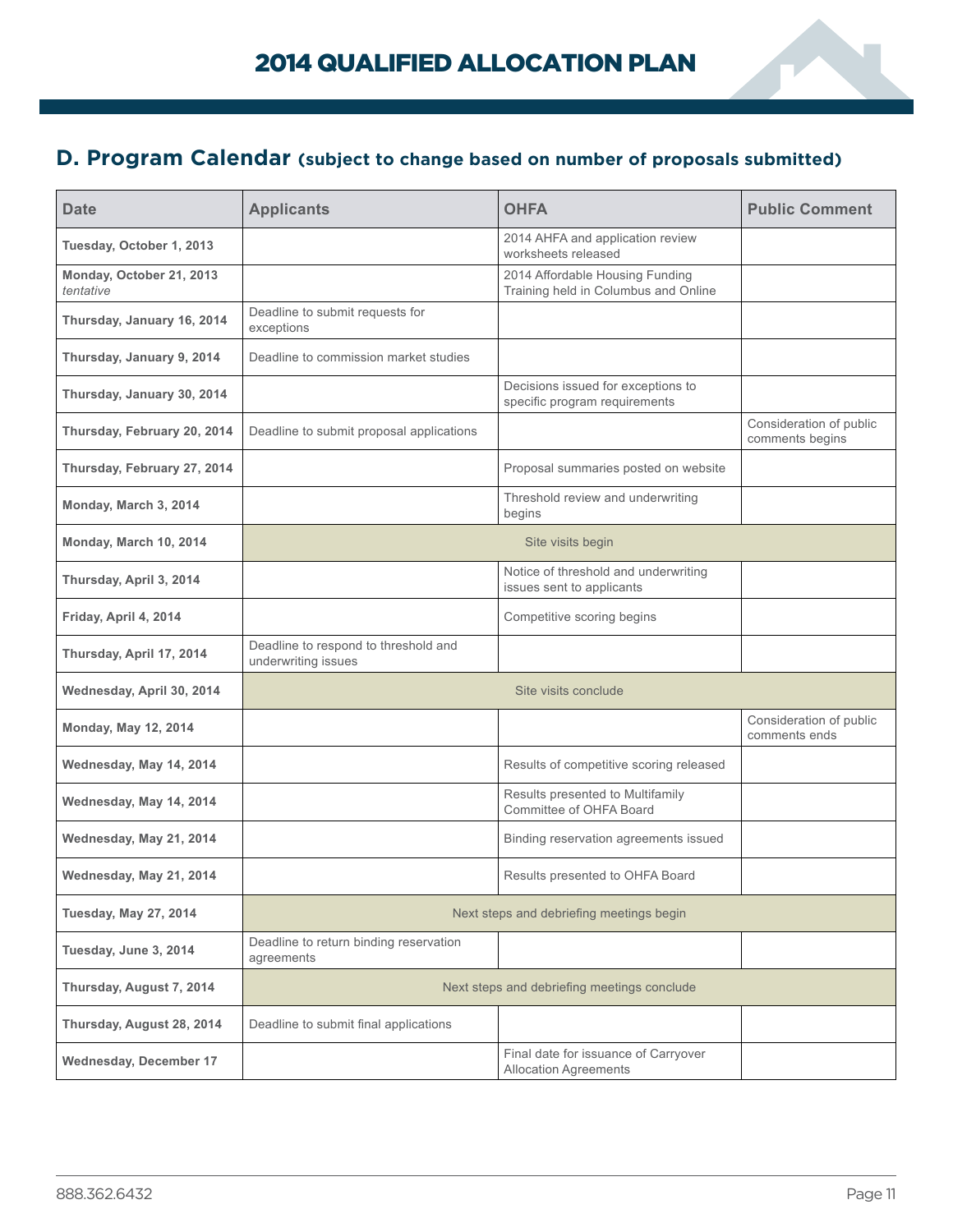# <span id="page-13-0"></span>IV. ALLOCATION POOLS

The annual per capita credit allocation will be divided into the following allocation pools. OHFA will reserve up to 10% above the amount set aside in each pool to fully fund the credits approved for the final application selected in a pool. After reserving the majority of the credits in each pool based on the competitive scoring, OHFA will select a final application that does not exceed the remaining credits in the pool plus the 10% overage amount. If there is no application that meets this criterion, the remaining credits in the pool will be distributed to the strategic initiatives pool. Credits from the state's 2015 credit allocation will be forward committed to fund any overages.

OHFA will determine the allocation pool in which each proposal will compete. Credits not awarded in any pool, or geographic area within the pool, will be distributed in the strategic initiatives pool. Geographic definitions for urban, suburban and rural areas can be found below.

# **A. New Rental Units Pool – Approximately \$9,000,000**

This pool is intended for proposals to create new rental units. Adaptive re-use developments, which create new rental units from a building that previously was not designed as housing, will be placed in this pool. OHFA will determine the allocation pool in which proposals that combine new and existing units will compete.

*Geographic distribution:*

- 1. Approximately \$4,000,000 for developments in urban areas.
- 2. Approximately \$3,000,000 for developments in suburban areas.
- 3. Approximately \$2,000,000 for developments in rural areas.

# **B. Existing Rental Units Pool - Approximately \$8,500,000**

This pool is intended for proposals to renovate existing housing units. This includes proposals that competed in the preservation pool in previous years, except for developments that create new units while preserving existing subsidies (such as HOPE VI, Choice Neighborhoods, or the use of Section 8 portability), which will compete in the new rental units pool. OHFA will determine the allocation pool in which proposals that combine new and existing units will compete.

# *Geographic distribution:*

- 1. Approximately \$3,500,000 for developments in urban areas.
- 2. Approximately \$2,500,000 for developments in suburban areas.
- 3. Approximately \$2,500,000 for developments in rural areas.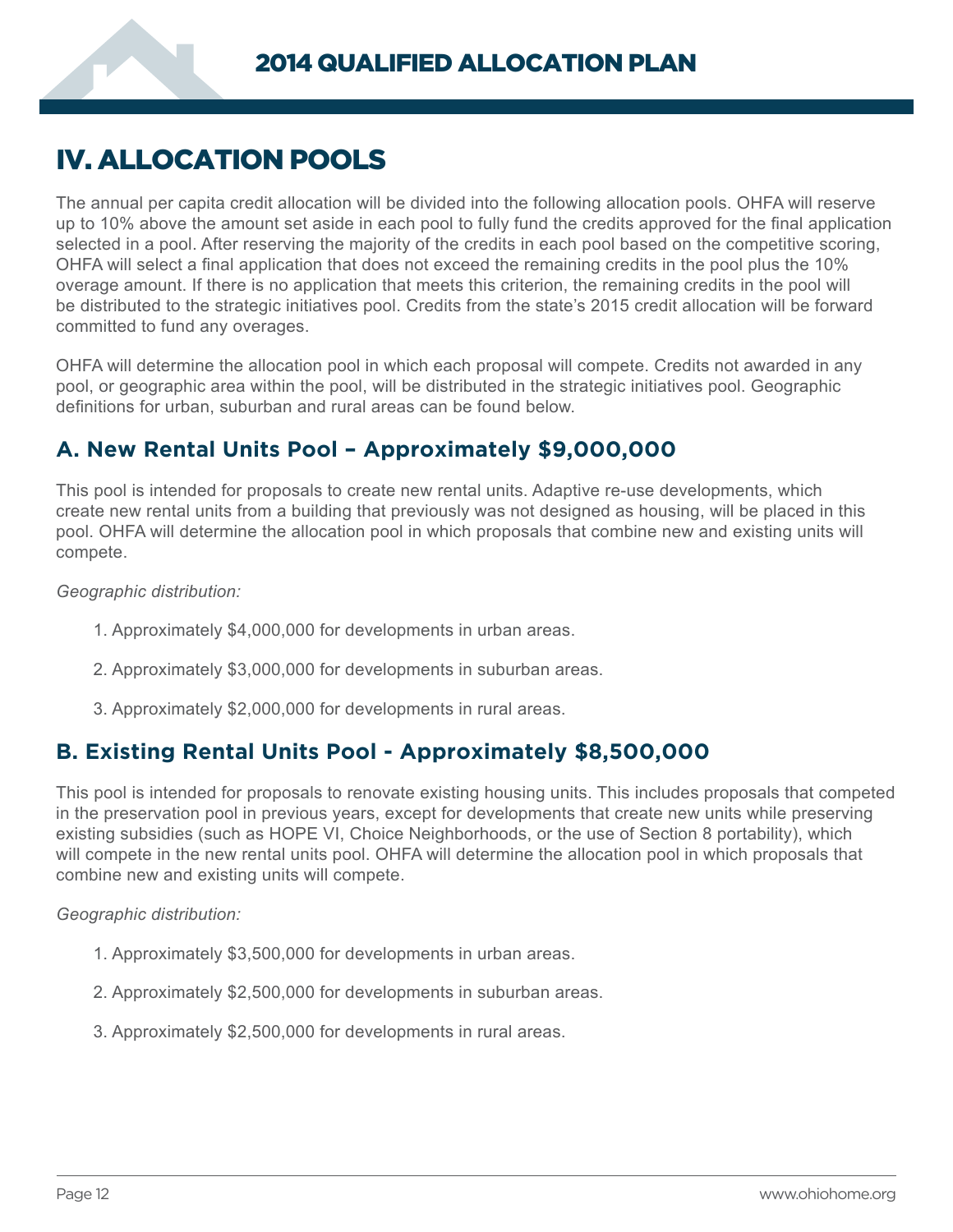<span id="page-14-0"></span>

Proposals must serve a population defined in the Permanent Supportive Housing (PSH) Policy Framework, and at least 50% of the units must have a commitment for rental subsidy that covers the difference between 30% of the resident's income and the established rent for that unit.

The majority general partner(s) must be nonprofit organizations with experience in developing, owning, or managing supportive housing for the homeless or special needs individuals/families.

A maximum of one award will be made to proposals that do not serve the homeless or those at-risk of homelessness.

PSH developments must obtain approval from their respective HUD designated Continuum of Care (CoC) or will not be considered for funding.

*Geographic Distribution:*

1. Approximately \$3,250,000 for developments located in the cities of Akron, Cincinnati, Cleveland, Columbus, Dayton and Toledo.

2. Approximately \$750,000 for developments located in all other areas of the state.

# **D. Strategic Initiatives Pool**

Proposals that do not receive an award of credits in the other pools will be considered in this pool. The remainder of the annual credit allocation will be awarded at the sole discretion of OHFA to proposals that address the policies outlined in this QAP and that meet the spirit of OHFA's mission.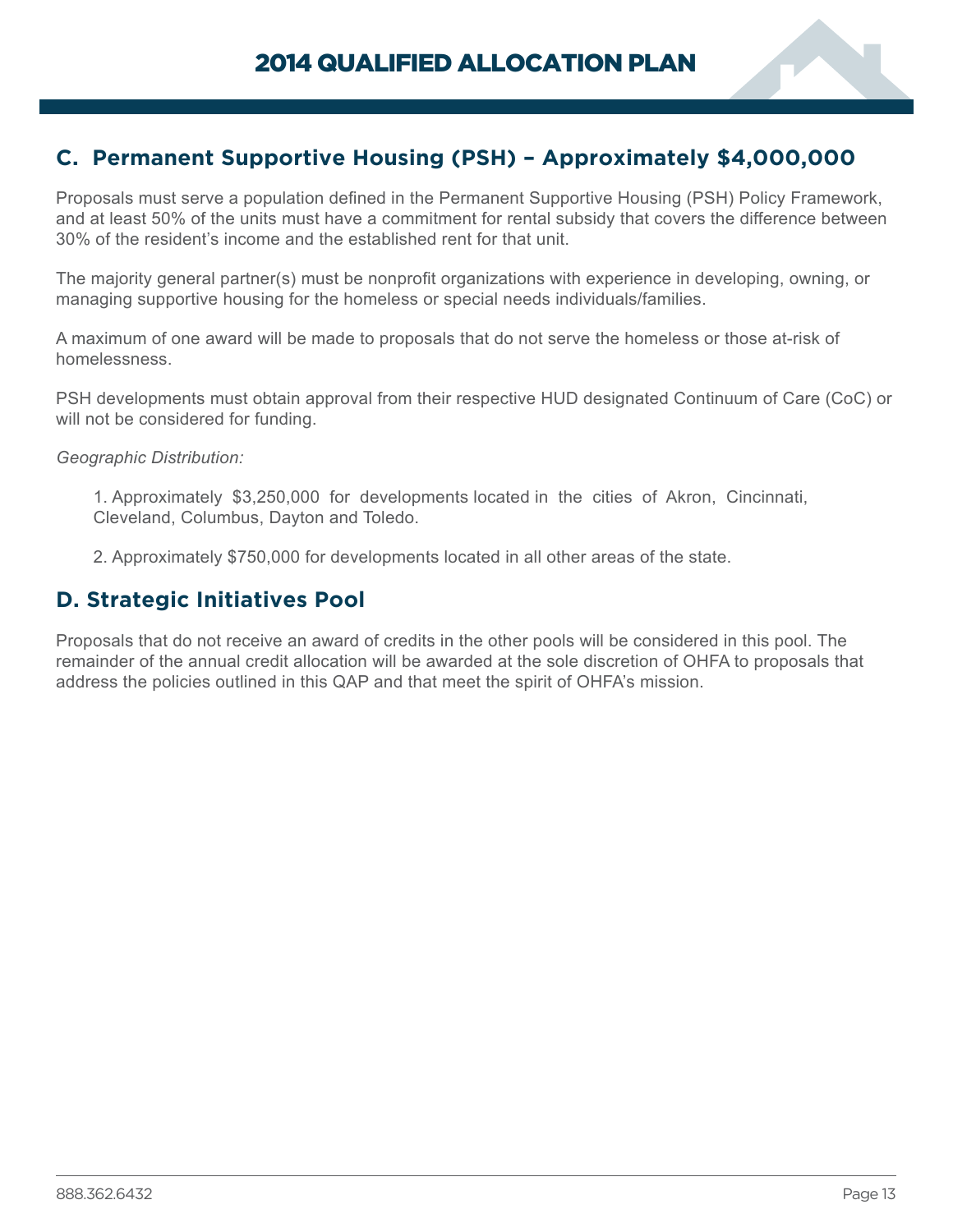# <span id="page-15-0"></span>**E. Geographic Definitions**

| <b>Urban Areas (Cities)</b> | <b>Suburban Areas</b><br>(Counties) | <b>Rural Areas (Counties)</b> |            |
|-----------------------------|-------------------------------------|-------------------------------|------------|
| Akron                       | <b>Butler</b>                       | Allen                         | Knox       |
| Canton                      | Clark                               | Adams                         | Lawrence   |
| Cincinnati                  | Clermont                            | Ashland                       | Logan      |
| Cleveland                   | Cuyahoga                            | Ashtabula                     | Madison    |
| Columbus                    | Delaware                            | Athens                        | Marion     |
| Dayton                      | Fairfield                           | Auglaize                      | Meigs      |
| Lorain                      | Franklin                            | Belmont                       | Mercer     |
| Mansfield                   | Geauga                              | <b>Brown</b>                  | Monroe     |
| Springfield                 | Greene                              | Carroll                       | Morgan     |
| Toledo                      | Hamilton                            | Champaign                     | Morrow     |
| Warren                      | Lake                                | Clinton                       | Muskingum  |
| Youngstown                  | Licking                             | Columbiana                    | Noble      |
|                             | Lorain                              | Coshocton                     | Ottawa     |
|                             | Lucas                               | Crawford                      | Paulding   |
|                             | Mahoning                            | Darke                         | Perry      |
|                             | Medina                              | Defiance                      | Pike       |
|                             | Miami                               | Erie                          | Preble     |
|                             | Montgomery                          | Fayette                       | Putnam     |
|                             | Pickaway                            | Fulton                        | Ross       |
|                             | Portage                             | Gallia                        | Sandusky   |
|                             | Richland                            | Guernsey                      | Seneca     |
|                             | <b>Stark</b>                        | Hancock                       | Scioto     |
|                             | Summit                              | Hardin                        | Shelby     |
|                             | Trumbull                            | Harrison                      | Tuscarawas |
|                             | Union                               | Henry                         | Van Wert   |
|                             | Warren                              | Highland                      | Vinton     |
|                             | Wood                                | Hocking                       | Wayne      |
|                             |                                     | Holmes                        | Williams   |
|                             |                                     | Huron                         | Washington |
|                             |                                     | Jackson                       | Wyandot    |
|                             |                                     | Jefferson                     |            |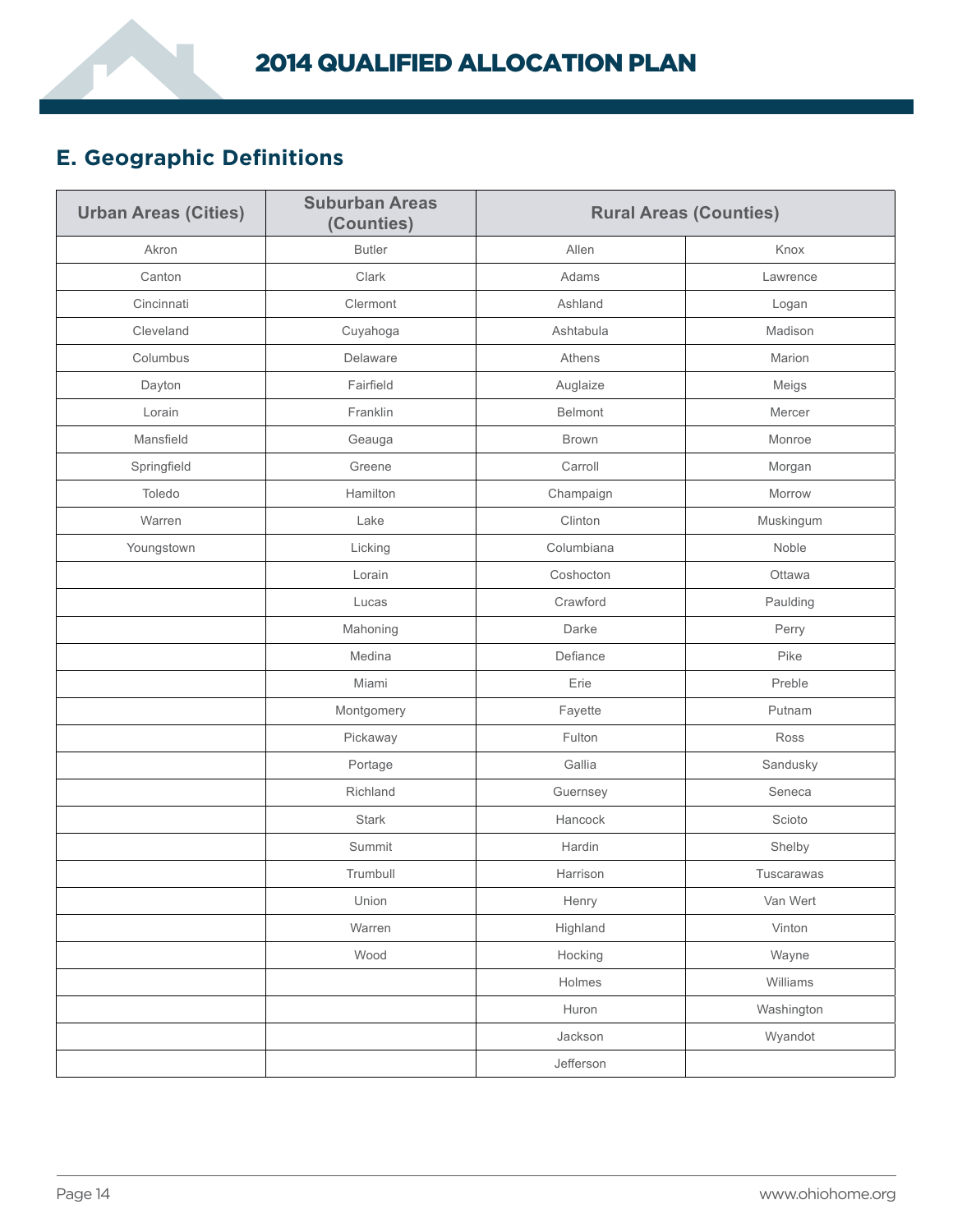

# <span id="page-16-0"></span>V. THRESHOLD REVIEWS

# **A. Threshold Review for 9% Proposals**

OHFA will conduct a threshold review of the proposal application to determine if it is complete, contains all necessary forms and supporting evidence, and meets minimum program requirements. After a review of all threshold requirements, OHFA will offer the applicant an opportunity to correct any errors.

Any request for an exception to specific program requirements referenced in this section must be submitted in advance of the proposal application by the date indicated in the program calendar. OHFA will consider such requests and issue decisions by the date indicated in the program calendar. Exceptions will be considered only for those items specifically identified in this section.

## *Meets Section 42 Requirements*

The development must meet all the requirements set forth in Section 42 of the Internal Revenue Code (IRC) of 1986, as amended and all relevant U.S. Department of the Treasury regulations, notices, and rulings.

# *Complete and Organized Application*

The AHFA and all required materials must be submitted on a compact disc, organized and formatted according to the index provided with the application. Applications must be complete and consistent with all supporting documentation. An original signature of a representative of each general partner/managing member is required in the program certification section of the application and must be submitted in its original, paper form. Any applications that are incomplete, inconsistent, and/or illegible will be rejected.

# *Application Fee*

An application processing fee will be invoiced after all applications are received. This fee will be assessed based on the number of applications submitted in the competitive funding round by any given developer, general partner, managing member or any other authorizing entity as follows:

First application: \$2,000; Second application: \$3,000; Third application: \$4,000; Fourth application: \$5,000.

Additional applications will be assessed a \$6,000 fee per application.

### *Extended Use*

All developments must commit to an extended use period of a minimum of thirty years of affordability. If an allocation of housing tax credits is received, the owner must file a Restrictive Covenant (provided by OHFA) which waives the right of the owner to petition OHFA to have the extended use period terminated (as described in Section 42 of the IRC).

### *Proposal Summary*

All applicants must complete the OHFA proposal summary tab, which is located in the AHFA. The proposal summary will be posted on the OHFA website for public reference.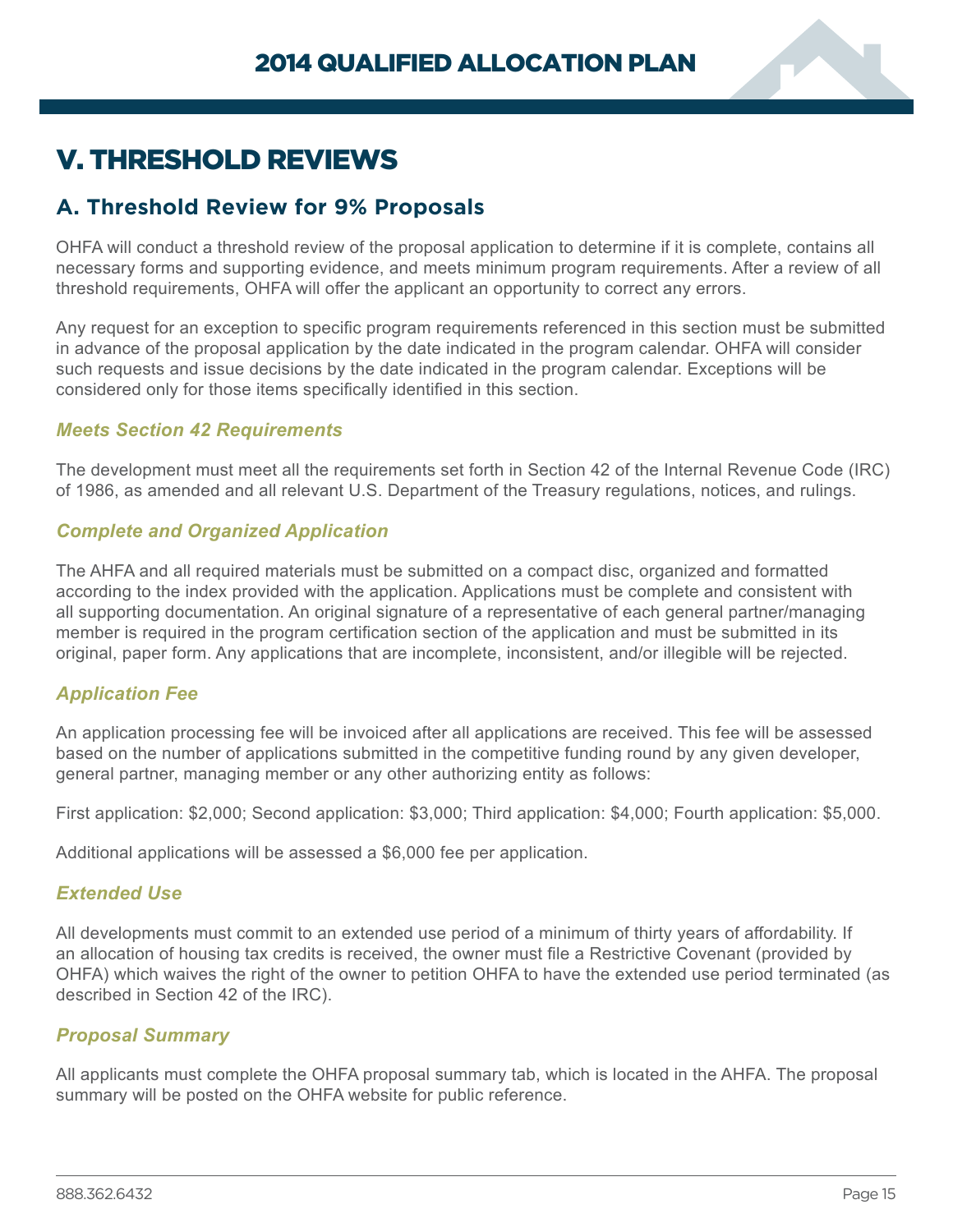# *Scoring Workbook*

All applicants must complete the OHFA scoring workbook tab, which is located in the AHFA. Developments that do not provide a scoring workbook at the time of proposal will be removed from consideration.

# *Evidence of Site Control*

If the current owner is a general partner or limited partner in the development, the applicant must submit copies of the executed and recorded deed(s).

If the current owner is not a general partner or limited partner in the development, then evidence of site control must be submitted. Acceptable forms of site control include, but are not limited to, a purchase contract, a purchase option, or a long-term lease agreement (minimum of 35 years in length).

If parcels will be purchased from a city land bank, a copy of the final city council resolution approving the transfer of all applicable lots may be submitted as evidence of site control.

Evidence of site control may not expire until a reasonable period following the scheduled announcement date for housing tax credit awards. All option agreements relating to the transfer of a site must be included in the application.

OHFA reserves the right to require, as needed, additional documentation that evidences proper site control.

A scattered-site development is required to have at least 35% of the sites under control. A development qualifies as scattered-site if there are 10 or more sites AND no more than 50% of the sites are contiguous. OHFA reserves the right to reduce basis at carryover if the minimum site control percentage at application is not maintained at carryover.

# *Zoning*

The applicant must obtain a letter from the local municipality stating that the site(s) is properly zoned for the proposed multifamily residential use.

For jurisdictions with no zoning regulations in effect, a letter from the jurisdiction stating so is required.

### *Market Study*

A market study conducted by an OHFA-approved market study professional must be submitted with the application. Refer to the OHFA Market Study Standards for requirements, and to the program calendar for deadlines.

### *Supportive Services Plan*

#### *Senior Housing*

Applicants proposing housing that sets aside 100% of the units for households containing at least one person who is 55 years or older are required to provide an experienced service coordinator, evidence of service coordinator salary or an in-kind service agreement, and a supportive service plan containing services that are appropriate for the population.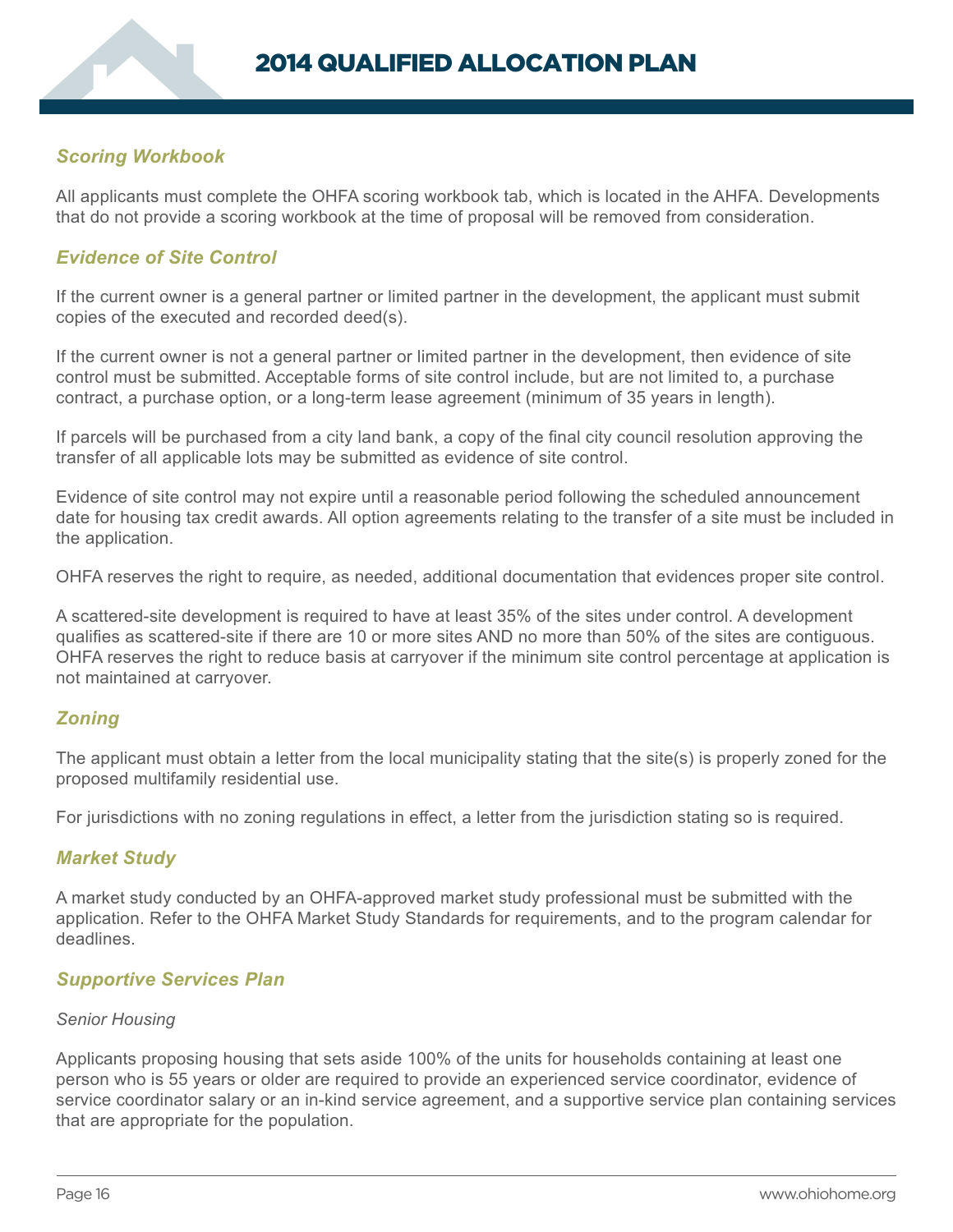

### *Family Housing*

Both multifamily developments (non-senior) and single family lease-purchase proposals must provide the following services: providing referrals to local jobs programs; counseling residents as to available educational and training programs that can secure one's place in the workforce or enhance the likelihood of advancement; credit counseling and consultation; and referrals to day care, after school, and health care/wellness programs. Applicants will be required to submit a supportive service plan containing specific services and demonstrating linkages with local services agencies.

#### *Lease Purchase*

In addition to the supportive services requirement for family housing, proposals for single family leasepurchase homes must have a viable homeownership strategy for residents who inhabit the units during the compliance period. The strategy must incorporate an exit strategy, calculation of the estimated purchase price for the resident, homeownership counseling, and a minimum amount of funds set-aside by the owner to assist the resident in the purchase.

#### *Permanent Supportive Housing (PSH)*

Applicants proposing PSH must provide a supportive service plan. A plan submitted to a local CoC or other entity may be submitted. The plan should address the following items:

- 1. The population being served by the proposal and the experience the support provider has serving that population.
- 2. How the supportive service plan will address the needs of the specific population.
- 3. How the success of the supportive services plan will be evaluated; the formal and informal methods that will be used to evaluate the success of the development in meeting the individual needs of the residents, as well as addressing overall issues of homelessness; and how this information will be conveyed to OHFA and other organizations.
- 4. How the physical design of the building(s), the development site and location will enhance the lives of residents specific to their particular needs.
- 5. How residents will be linked to services not directly offered by the onsite service provider.
- 6. The source of funding for the services and how the development plans to sustain supportive service provisions over the life of the compliance period.

### *Preliminary Architectural Plans*

Preliminary architectural plans must be submitted and follow all requirements outlined in the Design Requirements section of the QAP. All preliminary architectural plans will be reviewed for approval by OHFA's staff architect.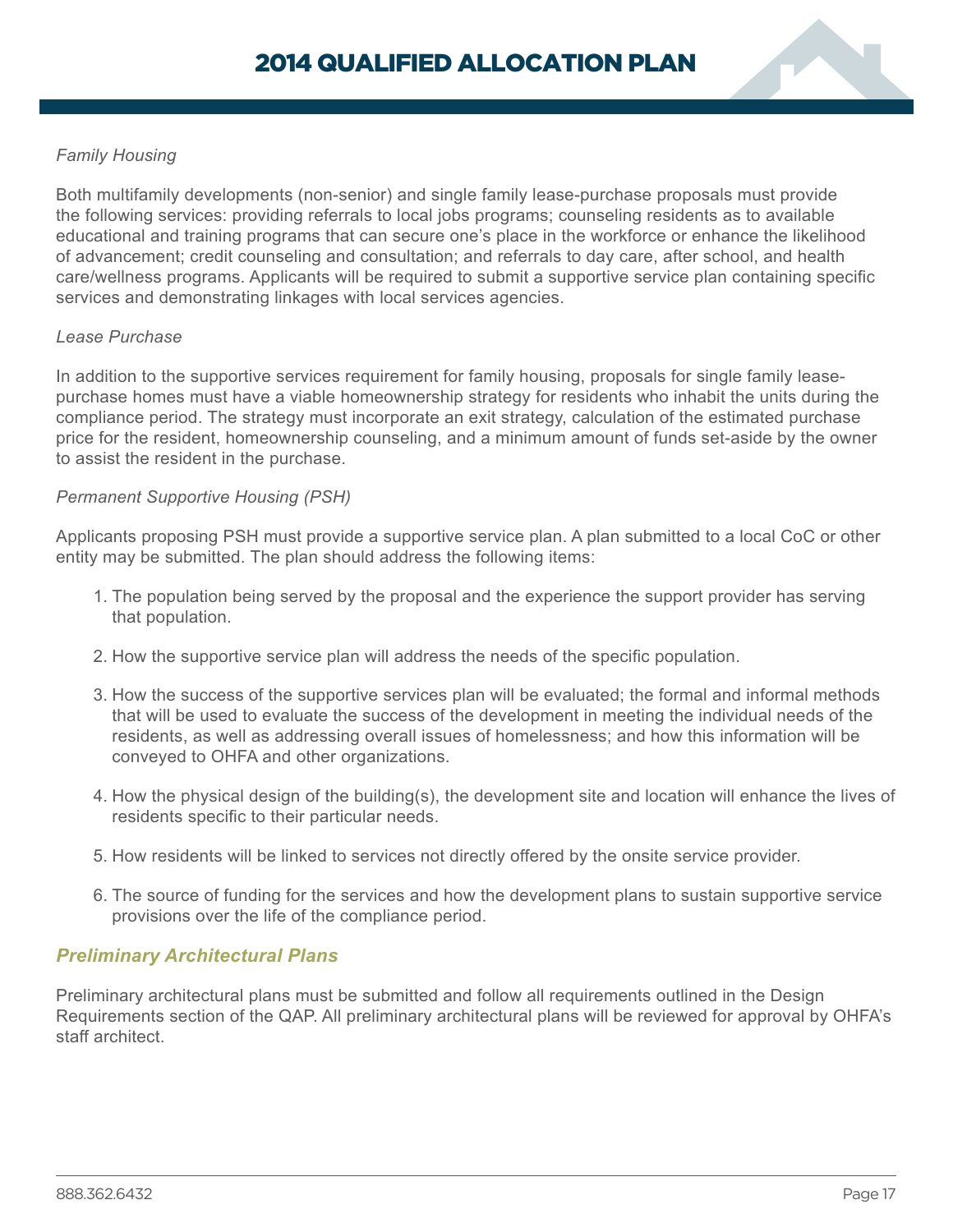## *Design and Construction Features Agreement*

All proposals must include a completed Design and Construction Features Agreement. The Design and Construction Features Agreement template will be available on OHFA's website.

### *Phase I Environmental Site Assessment (ESA) or Mini-Phase I (MP-1)*

A Phase I Environmental Site Assessment (ESA) must be submitted for all single-site proposals. Scatteredsite developments may submit either a Mini-Phase 1 or a full Phase I ESA. OHFA reserves the right to reject any sites indicated to have environmental problems or hazards. Applicants must submit a Phase I ESA that was completed or updated by the author within one year prior to the application deadline for housing tax credits.

Developments receiving a reservation will be required to have a Phase I ESA valid in accordance with the ASTM E 1527-05 standard. One of the following is acceptable:

- 1. A Phase I ESA report dated within six months of the funding announcement.
- 2. If the Phase I ESA report is dated between six months and one year prior to the funding announcement, submit an update to the report dated within six months of the funding announcement.
- 3. If the Phase I ESA report is dated over one year prior to the date of the funding announcement, submit a new and complete Phase I ESA report.

#### *Green Standards*

OHFA requires that all applicants meet the green building standards outlined in the 2011 Enterprise Green Communities Criteria and successfully achieve program certification for their development. The Criteria are a comprehensive set of building standards specifically designed to help affordable housing developers deliver healthy and efficient homes. For more information about the 2011 Enterprise Green Communities Criteria please visit www.greencommunitiesonline.org. Instructions for submission for Green Communities Certification and other reference materials are located on OHFA's website.

Applicants may substitute Leadership in Energy & Environmental Design (LEED) certification by the U.S. Green Building Council to meet this requirement.

Applicants must indicate which certification they are seeking at proposal.

The certification workbook must be completed by final application. Developments will be notified of deficiencies to the Green Communities Standards at the time of notification for other threshold deficiencies.

If doing LEED, the appropriate LEED Certification checklist must be submitted with the final application to evidence that Certification will be achieved.

Evidence of final certification with Enterprise Green Communities or LEED will be required upon completion of construction.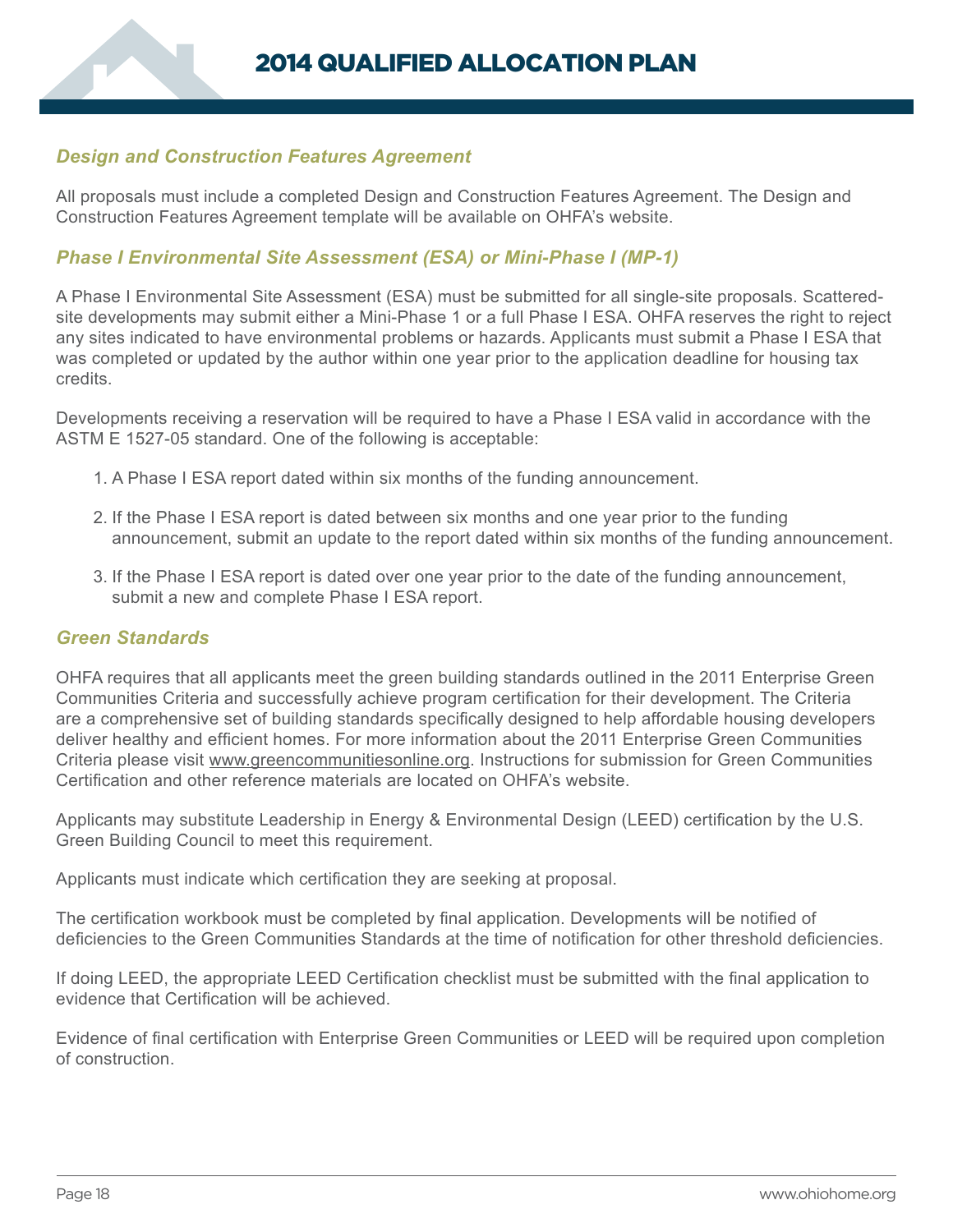

## *Capital Needs Assessment and Scope of Work*

Proposals for the rehabilitation of existing housing units or the adaptive reuse of a building must submit a capital needs assessment and scope of work. The assessment must conform to the standards outlined in the Design and Development Standards section of the QAP. OHFA will use this assessment to determine whether the costs indicated in the application are appropriate considering the rehabilitation needs of the development.

#### *Public Notification*

The public notification process for local elected officials must be completed and evidence of completion must be provided at time of application.

The applicant must notify, in writing, certain officials from:

- 1. The political jurisdictions in which the development will be located; and
- 2. Any political jurisdiction whose boundaries are located within one-half mile of the development's location.

The officials to be notified include:

- 1. The chief executive officer and the clerk of the legislative body for any city or village (i.e. mayor and clerk of council);
- 2. The clerk of the board of trustees for any township;
- 3. The clerk of the board of commissioners for any county;
- 4. State representative(s);
- 5. State senator(s).

The applicant must use the OHFA letter template and include all information requested. The notification must state the applicant's intent to develop a development using OHFA funding. The notification must be in writing and sent via certified mail, return receipt requested. Submit a copy of the stamped post office receipt (return receipt not required) for certified mail and copies of notification letters with your application.

Scattered-site developments must complete the public notification process for sites under control when the proposal is submitted, and again for all sites in the development prior to issuance of a Carryover Allocation Agreement, and no later than November 1, 2014.

Applicants are encouraged to contact appropriate local government officials prior to submitting an application to inform them of the details of their housing proposal.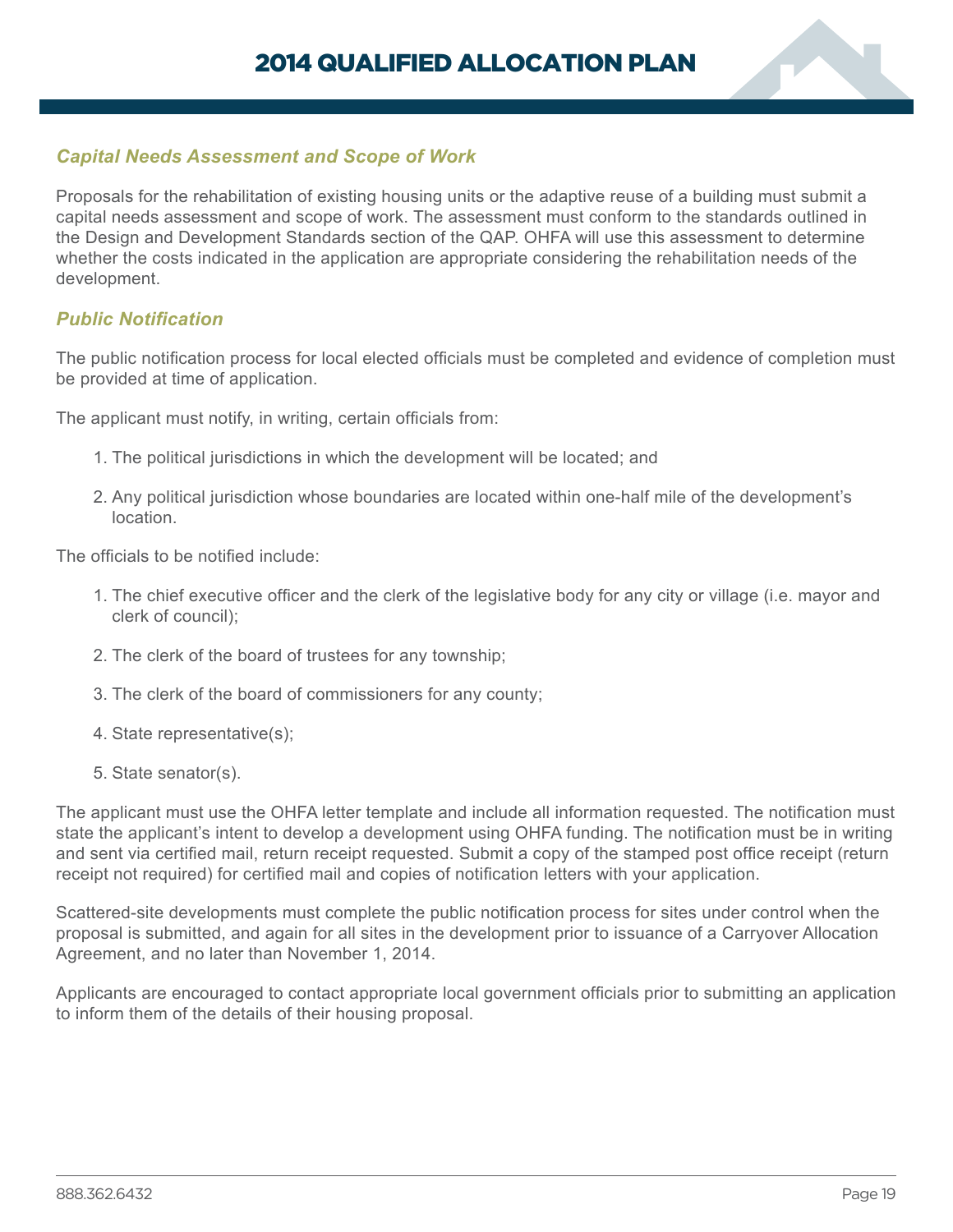# <span id="page-21-0"></span>*Utility Allowance Information*

Utility allowance information must be submitted for all proposed developments that is consistent with Section 42 of the IRC and IRS Regulation 1.42-10. OHFA will accept estimates from local utility providers, MHA/ PHAs, or a third party engineer.

## **B. Threshold Review for 9% Final Applications**

OHFA will conduct a threshold review of the final application to determine if it is complete, contains all necessary forms and supporting evidence, and meets minimum program requirements. After a review of all threshold requirements, OHFA will offer the applicant an opportunity to correct any errors.

### *Complete and Organized Application*

The AHFA and all required materials must be submitted on a compact disc, organized and formatted according to the index provided with the application. Applications must be complete and consistent with all supporting documentation. An original signature of a representative of each general partner/managing member is required in the program certification section of the application and must be submitted in its original, paper form. Any applications that are incomplete, inconsistent, and/or illegible will be rejected.

### *Changes from Proposal*

All changes to the development must be disclosed at submission of final application, and will be reviewed by OHFA on a case-by-case basis. Substantive changes will not be permitted, including, but not limited to, changes in ownership or development team, the development's physical structure or site(s) (except scattered- site developments), special needs population, and any items affecting competitive scoring.

### *Conditional Financial Commitments*

All non-OHFA construction and permanent financing, grants, equity sources and deferred fees or expenses shall be conditionally committed at the time of final application. An executed conditional commitment letter for all sources must be submitted. A conditional financing commitment must contain, at a minimum: the amount of the financing, and the interest rate, term and amortization period or repayment terms of a loan.

Applicants seeking funding from a local government, Federal Home Loan Bank, or other public or quasipublic funding source that does not issue a funding decision prior to the housing tax credit application deadline must substitute a letter of application or letter of intent from the funding source.

A conditional equity commitment must contain, at a minimum, (a) the amount of housing tax credit equity (net and gross), (b) the pay-in schedule for the equity, (c) the cents per housing tax credit dollar factor used, and (d) the amount of historic equity (if any).

OHFA reserves the right to verify any financial commitment(s) and to require a legal opinion indicating whether the development's sources should or should not affect the development's eligible basis and/or housing tax credit percentage.

OHFA reserves the right to request that the applicant provide a backup plan for any source that may not appear to be conditionally committed.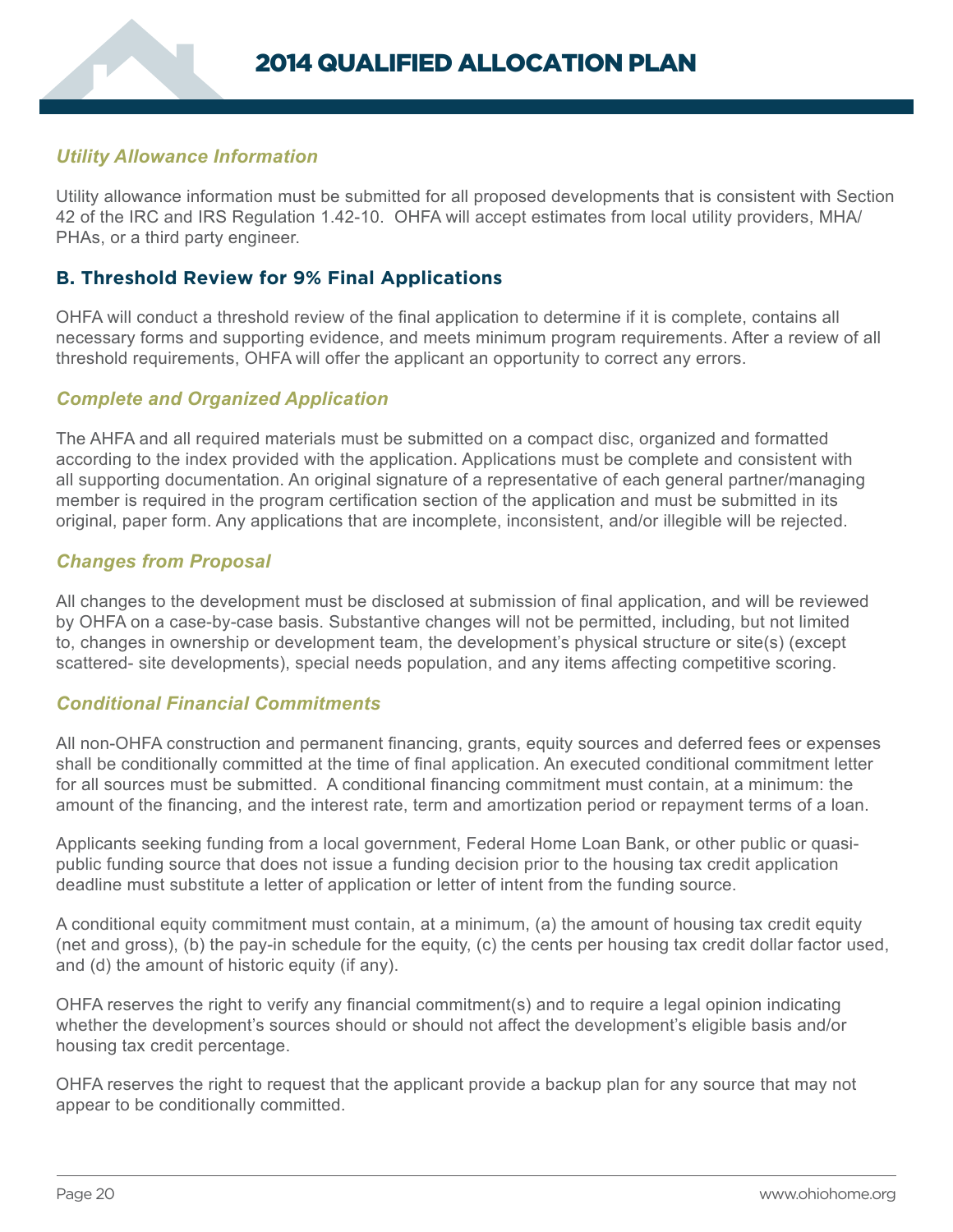

## *Community Outreach Documentation*

Applicants must evidence that any outreach efforts required have taken place. This includes the entire community outreach plan for existing unit developments as well as the additional local government and general public outreach required for those developments that previously applied in 2013.

## *Affirmative Fair Housing Marketing Plan*

An Affirmative Fair Housing Marketing Plan is required for all properties. Applicants that have a property with development-based Section 8, HUD Section 236 or USDA contracts may submit their current, approved Affirmative Fair Housing Marketing Plan provided. OHFA, HUD and USDA require that the plan be updated every five years; therefore, if the plan's current approval date is within six months of expiration, submit the current plan along with supporting documentation that demonstrates that an updated plan has been submitted to HUD or USDA for renewal.

The applicant must complete an Affirmative Fair Housing Marketing Plan (Form PC-E45) if no other plan is in place. All items on the form must be completed correctly including all attachments. The instructions for the completion of the plan (Form PC-E44) and reference materials are located on OHFA's website.

The applicant must include on the form a description of the outreach, marketing, and advertising methods used in order to affirmatively market the development. A separate plan is required for each census tract in which the development is located.

If assistance is needed, or there are questions regarding the Affirmative Fair Housing Marketing Plan, contact Rachel Grass, Office of Program Compliance at **(614) 644-7592** or **rgrass@ohiohome.org**.

### *Design and Construction Features Agreement*

All final applications must include a completed Design and Construction Features Agreement. The Design and Construction Features Agreement template will be available on OHFA's website.

### *Ohio Housing Locator*

The owner and/or property manager of all housing tax credit properties funded under this allocation plan will be required to list their properties in the Ohio Housing Locator at www.OhioHousingLocator.com, the OHFAsponsored statewide affordable housing database, as soon as the units are placed in service.

### *Additional Rent Restrictions*

Applicants must select one of the following elections based on the location of the proposed development:

- 1. A minimum of 60% of the low-income units affordable to households with incomes at or below 50% of Area Median Gross Income (AMGI) (developments located in urban or suburban pool areas); or
- 2. A minimum of 40% of the low-income units affordable to households with incomes at or below50% of AMGI (developments located rural pool areas, except for the counties listed in Item c. below); or
- 3. A minimum of 30% of the low-income units affordable to households with incomes at or below 50% of AMGI (developments located Belmont, Lawrence, or Washington Counties).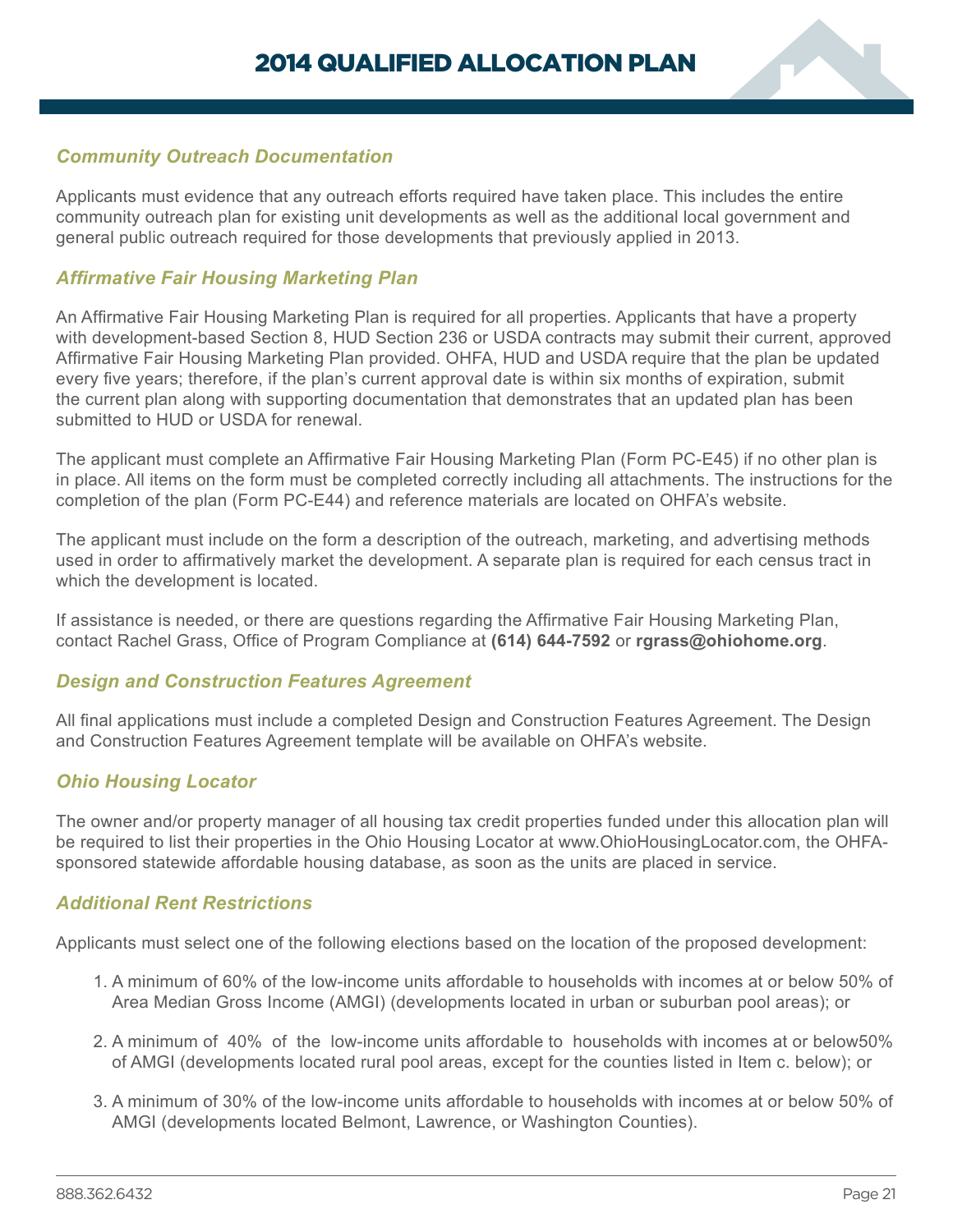# *Consistency with HDAP Funding*

Developments seeking funding through the Housing Development Assistance Program (HDAP) must meet the following requirements in addition to the requirements of the additional rent restrictions category:

- 1. A minimum of 40% of the units must be occupied by households at or below 50% of AMGI for developments located in a Participating Jurisdiction. The HDAP/HOME- assisted units cannot exceed the HUD Low- and High-HOME rent for the county where the development will be located. If the development is located in a non-participating jurisdiction, a minimum of 35% of the units must be occupied by households at or below 50% of AMGI, with rents for the HDAP/HOME-assisted units at the HUD Low- and High-HOME rent.
- 2. Completion of the HDAP section in the AHFA.
- 3. The applicant must comply with all requirements described in the most recent HDAP Guidelines.
- 4. A development that receives HOME funds must comply with all HOME program rules, including the environmental review process.
- 5. A sole for-profit applicant that receives Ohio Housing Trust funds must comply with State Prevailing Wage requirements.
- 6. In order to receive HDAP funding, the applicant must select one of the following elections:

A minimum of 5% of the units occupied by and affordable to households with incomes at or below 35% of AMGI (developments located in non- Participating Jurisdictions); or

A minimum of 10% of the units occupied by and affordable to households with incomes at or below 35% of AMGI (developments located in Participating Jurisdictions).

These units may be included as part of the requirements of the additional rent restrictions category.

#### *Eighty percent completed architectural plans and specifications*

The applicant must submit a one-half sized set of drawings including Civil, Landscape, Architectural, Mechanical, Electrical and Plumbing. These drawings should be certified by the development architect to be 80% or better complete, and follow all requirements outlined in the Design Requirements section of the QAP. All architectural plans will be reviewed for approval by OHFA's staff architect.

### *Appraisal*

An as-is appraisal of the development site(s) must be submitted. All appraisals must meet OHFA's Appraisal Submission Guidelines.

#### *Phase I Environmental Site Assessment (ESA)*

A Phase I Environmental Site Assessment (ESA) must be submitted for all proposals. If a full Phase I ESA was submitted with the proposal application, one need not be resubmitted with the final application. The report(s) must comply with current OHFA standards. The owner must submit a narrative that addresses any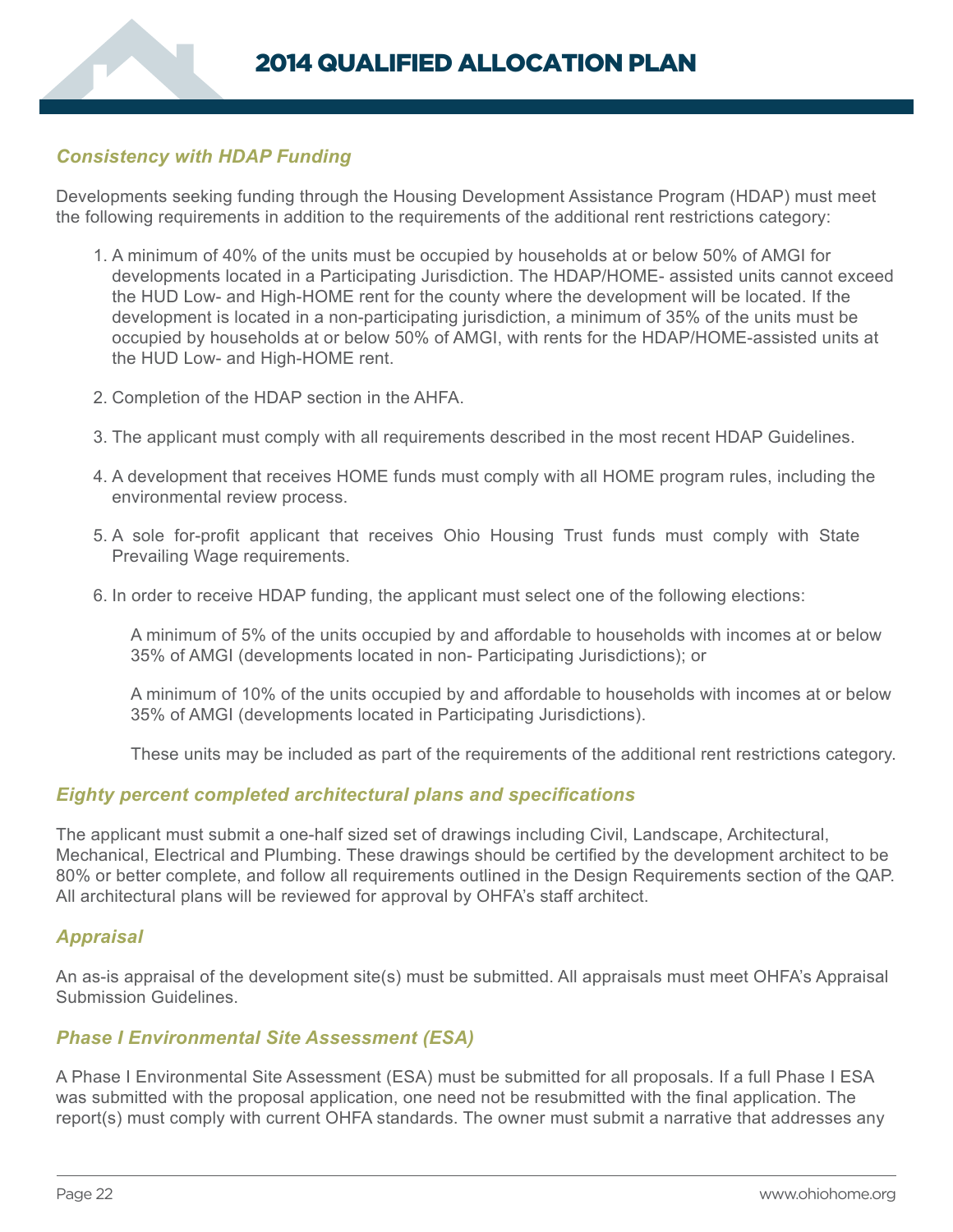

issues raised in the report(s). OHFA reserves the right, in its sole discretion, to reject any sites indicated to have environmental problems or hazards. The Phase I ESA must have been completed or updated by the author within one year prior to the application deadline for housing tax credits.

# *Federal Tax Identification Number (FTIN)*

Evidence that a Federal Tax Identification Number (FTIN) has been obtained for the ownership entity must be submitted.

# *Legal Description(s)*

A legal description of each parcel that will be part of the development must be submitted. The description(s) must include the street address and permanent parcel number of each parcel.

## *Green Standards*

OHFA requires that all applicants meet the green building standards outlined in the 2011 Enterprise Green Communities Criteria and successfully achieve program certification for their development. The criteria are a comprehensive set of building standards specifically designed to help affordable housing developers deliver healthy and efficient homes. For more information about the 2011 Enterprise Green Communities Criteria please visit www.greencommunitiesonline.org. Instructions for submission for Green Communities Certification and other reference materials are located on the OHFA website.

Applicants may substitute Leadership in Energy & Environmental Design (LEED) certification by the U.S. Green Building Council to meet this requirement.

Applicants must indicate which certification they are seeking at proposal.

The certification workbook must be completed by final application. Developments will be notified of deficiencies to the Green Communities Standards at the time of notification for other threshold deficiencies.

If doing LEED, the appropriate LEED Certification checklist must be submitted with the final application to evidence that Certification will be achieved.

Evidence of final certification with Enterprise Green Communities or LEED will be required upon completion of construction.

### *Relocation Plan (Existing units only)*

Applicants must submit a narrative that details tenant relocation during the construction period. The narrative should identify the method of relocation, a cost breakdown, and identify whether tenants will be displaced.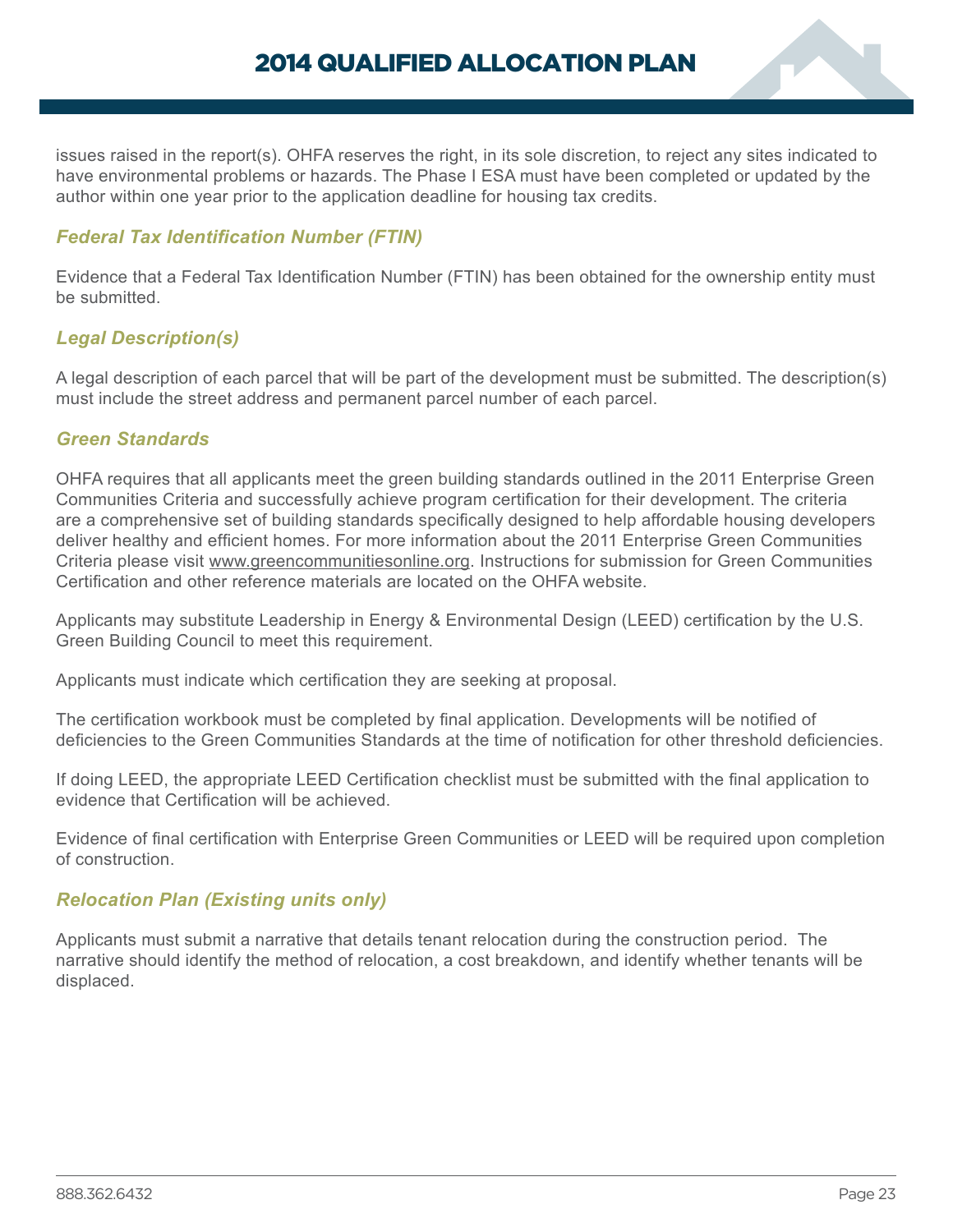# <span id="page-25-0"></span>**C. Threshold Review for 4% Applications**

OHFA will conduct a threshold review of all 4% applications to determine if it is complete, contains all necessary forms and supporting evidence, and meets minimum program requirements. After a review of all threshold requirements, OHFA will offer the applicant an opportunity to correct any errors.

The required threshold criteria include all criteria listed in the 9% proposal and 9% final application threshold sections, with the following exceptions:

- 1. The fee for applicants requesting 4% Housing Tax Credits is \$2,000.
- 2. 4% Housing Tax Credit developments do not need a summary of housing proposal.
- 3. 4% Housing Tax Credit developments that do not utilize the Bond Gap Financing program do not need to meet the consistency with HDAP funding threshold requirement.
- 4. OHFA may permit additional time for 4% Housing Tax Credit developments to submit 80% complete architectural plans, however, a review period of at least 60 days is necessary between the submission of 80% plans and the issuance of a Housing Tax Credit Eligibility (42m) Letter.

# VI. UNDERWRITING

# **A. Compliance with OHFA Multifamily Underwriting Guidelines**

In accordance with OHFA policy and Section 42(m) of the IRC, OHFA will perform several underwriting evaluations on all developments that request an award of housing tax credits and/or OHFA gap financing.

Applicants must meet all of the requirements in the most current OHFA Affordable Housing Underwriting Guidelines.

The underwriting process and standards are designed to ensure that OHFA awards the minimum amount of subsidy necessary for the development of cost-effective, financially viable, and sustainable affordable housing developments. Developments will be subject to the following financial evaluations:

9% Housing Tax Credits - Developments proposed for the competitive 9% Housing Tax Credit round will undergo a Minimum Financial Evaluation to determine if they are eligible to continue in the competitive process, a complete underwriting review at Final Application prior to issuing a Carryover Allocation Agreement, and an additional underwriting review at the time the development is placed-in-service and requests IRS Form(s) 8609.

4% Housing Tax Credits - All developments applying for 4% Housing Tax Credits (with or without OHFA gap financing) will undergo a complete underwriting review at application prior to issuing a Letter of Eligibility (42m) and an additional underwriting review at the time the development is placed-in-service and requests IRS Form(s) 8609.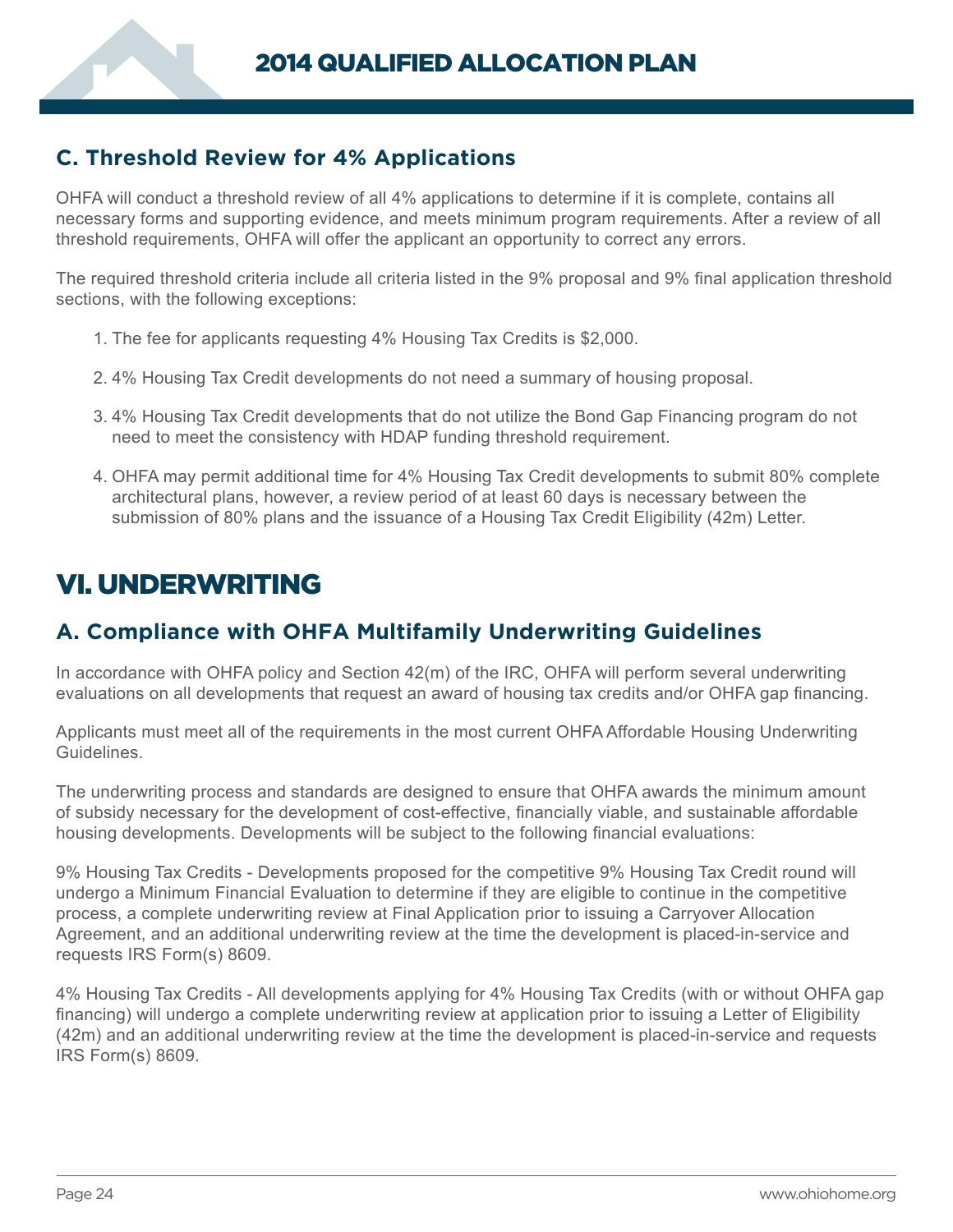

# <span id="page-26-0"></span>**B. 2014 Basis Boost Policy**

Projects located in a Qualified Census Tract (QCT) are eligible for an allocation of credits based on up to 130% of the eligible basis for new construction or rehabilitation. The following projects may also be considered for the 130% basis boost:

- 1. New Unit developments that receive five points in the location based characteristics competitive criterion.
- 2. Existing Unit developments that receive 10 points in the Preservation Characteristic Priorities competitive criterion.
- 3. PSH developments that receive 15 points for Highest Priority of Continuum of Care.

The basis boost policy may be subject to change if Congress elects to extend the fixed 9% rate.

# **C. Limits on Housing Development Assistance Program Funds (HDAP)**

OHFA will provide per project limits to HDAP after the 2014 Consolidated Planning Process. OHFA reserves the right to limit HOME funds to state certified CHDOs working in their service area. Applicants requesting HDAP must comply with the guidelines governing that program.

# VII. 9% COMPETITIVE SELECTION PROCESS

Applicants that successfully meet threshold and underwriting requirements will be considered in the competitive selection process, which will consist of five areas:

- A. Local Collaboration
- B. Development Characteristics
- C. Economic Characteristics
- D. Market Characteristics
- E. Areas of Distinction
- F. Preservation Characteristics

OHFA will contact the applicant with any questions during this process. The applicant must submit proper evidence of each item elected and will be held to all commitments if their application receives an award of housing tax credits.

OHFA will award points based on their sole discretion and will not award points to any project if it is claiming points that do not meet the intent of the criteria.

The point values for each area of the competitive selection process are different for each of the allocation pools to account for policy considerations for different types of developments. See the competitive scoring chart or scoring workbook for point values by allocation pool.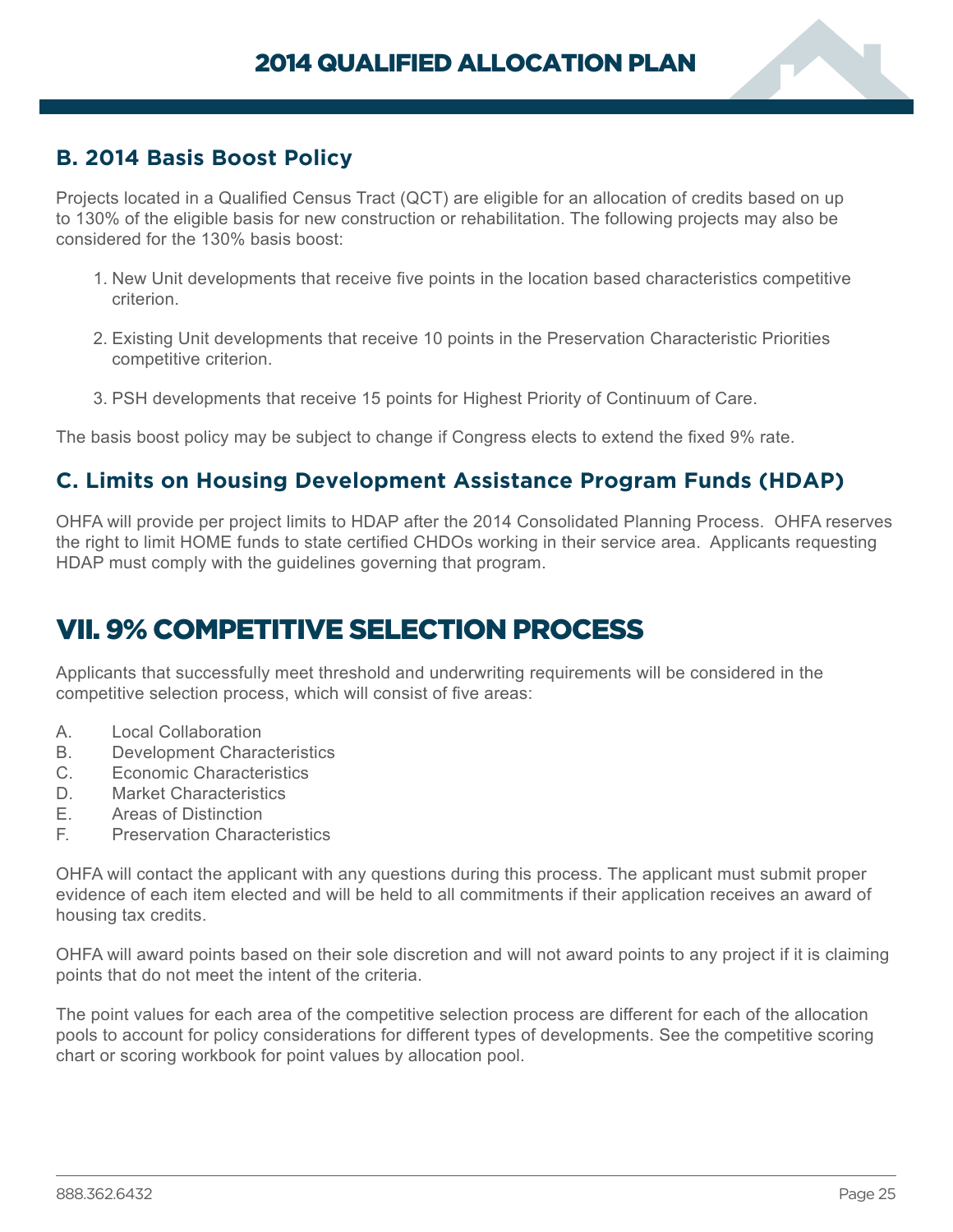# <span id="page-27-0"></span>**A. Local Collaboration**

# **1. Community Outreach**

OHFA will award points at its sole discretion based on the community outreach plan. Community outreach is the applicant's method of notifying the community of an upcoming development before an application is submitted to OHFA.

The community outreach must address the characteristics of the development, its location, its design and how the residents, businesses, local governments, and other community stakeholders have been notified. The plan may include involving local elected officials, Community Development Corporations, CHDOs and community groups, or posting notices in libraries or other public places where residents may congregate. Social media, design charettes, or traditional notices in local papers are examples of methods to target your message. The plan will be evaluated on the comprehensiveness of the applicant's approach and whether it is appropriate considering the type of housing and location of your proposal. Submit a narrative with supporting documentation describing the plan.

Developments competing in the existing units pool do not need to initiate the community outreach at proposal. Instead, they must provide documentation and evidence that the outreach plan has been completed at final application. Additionally, the community outreach plan for existing units must be comprehensive and include opportunities for input and collaboration.

Developments that competed in the 2013 Housing Tax Credit round and received the full points available may choose to resubmit their community outreach plan and receive the full points for 2014. Developments that choose this option must conduct an additional meeting with the local government and general public between proposal and final application and provide evidence that this meeting has occurred.

*Points:*

- 10 points will be awarded for a plan that, in the opinion of OHFA, comprises a comprehensive outreach strategy that includes opportunities for input and collaboration.
- Seven points will be awarded for a plan that, in the opinion of OHFA, effectively communicates the housing proposal.

# **2. Legislator Support**

OHFA will award points for a letter of support for the proposed development from a state representative or state senator. The proposed development must be in that legislator's district. The letter of support must be dated between January 2013 to February 2014.

The legislator must still be in office at the time of application. Applications that submit a letter from a legislator that is not in office at the time of application will not be awarded points in this category.

*Points:*

• Five points will be awarded for a letter from either a state representative or state senator.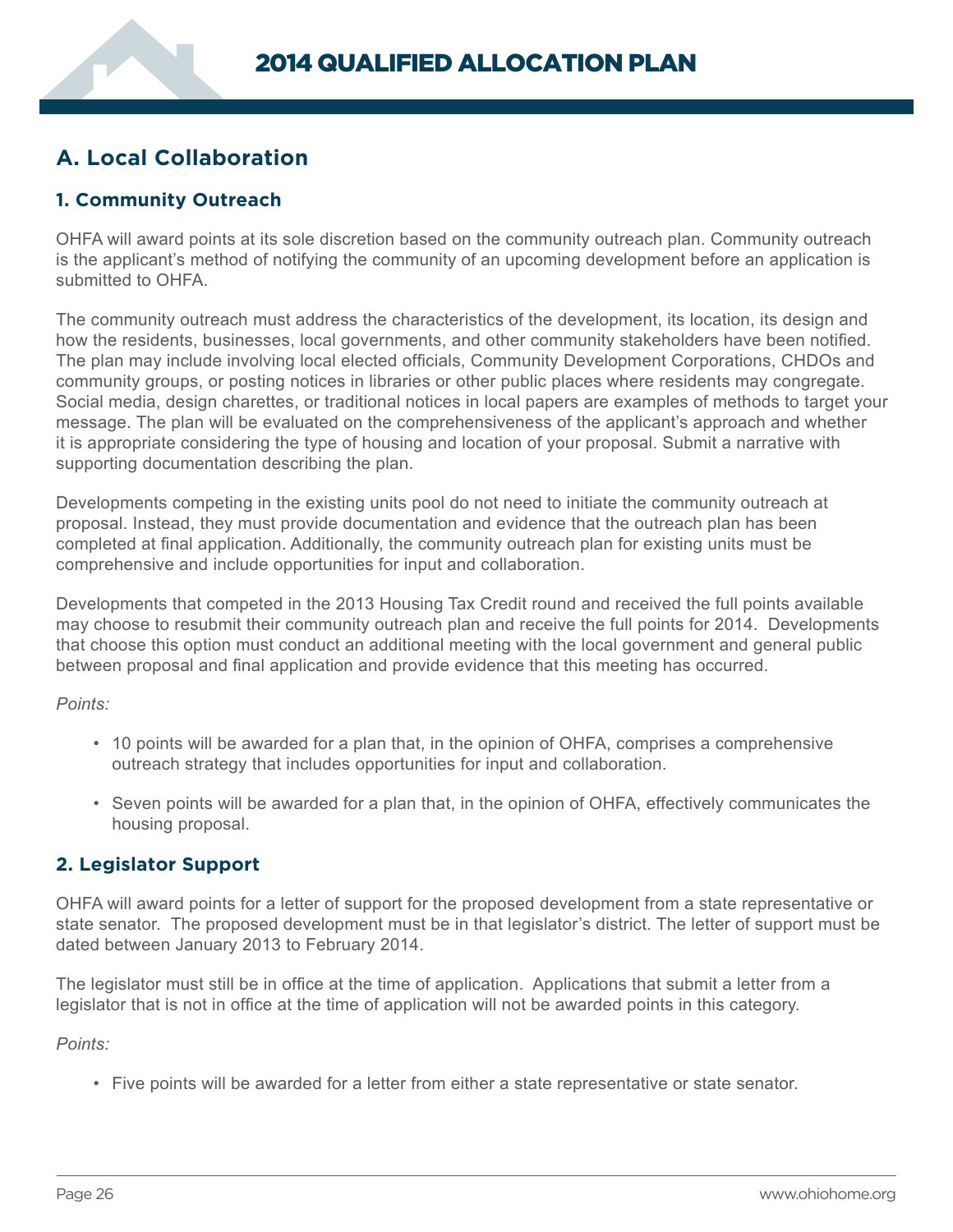<span id="page-28-0"></span>

OHFA will award points for a letter or resolution supporting the proposed development from a mayor, city manager, a majority of township trustees, a majority of city or village council, or a majority of county commissioners. The proposed development must be located in the official's jurisdiction. The letter of support must be dated between January 2013 to February 2014.

The individuals listed in the letter of local support must still be in office at the time of application. Applications that submit a letter of local support with individuals that are not in office at the time of application will not be awarded points in this category.

*Points:* 

• 10 points will be awarded for a letter or resolution from a mayor, a majority of township trustees, a majority of City or Village Council, or a majority of county commissioners. Letters must indicate that a majority of support exists.

### **4. CHDO/MHA/Local Service Provider**

OHFA will award points for one of the following:

- *4a*. A state-certified CHDO has at least 51% general partnership interest in the ownership of the proposed development. The proposed development must be in the CHDO's service area.
- *4b*. A Metropolitan Housing Authority (MHA) has at least 51% general partnership interest in the ownership of the proposed development.
- *4c*. A commitment by a local service provider(s) to provide comprehensive services to the residents of the proposed development has been made. All local service providers must have a history of serving the area. The applicant must provide a contractual agreement or Memorandum of Understanding with each local service provider that outlines the specific services, service delivery, and must be in place for at least 15 years. Service coordination does not apply under this competitive selection criterion. Agencies must be direct providers of the services offered.

*Points:*

• Five points will be awarded to proposals that obtain one of the above options.

#### **5. Local Development Priority**

OHFA will award points to each proposal that is identified by the mayor, city manager, or the township administrator, as a priority development.

For council/manager forms of local government, the city manager must sign the Local Development Priority Letter.

For mayor/council forms of local government, the mayor must sign the Local Development Priority Letter.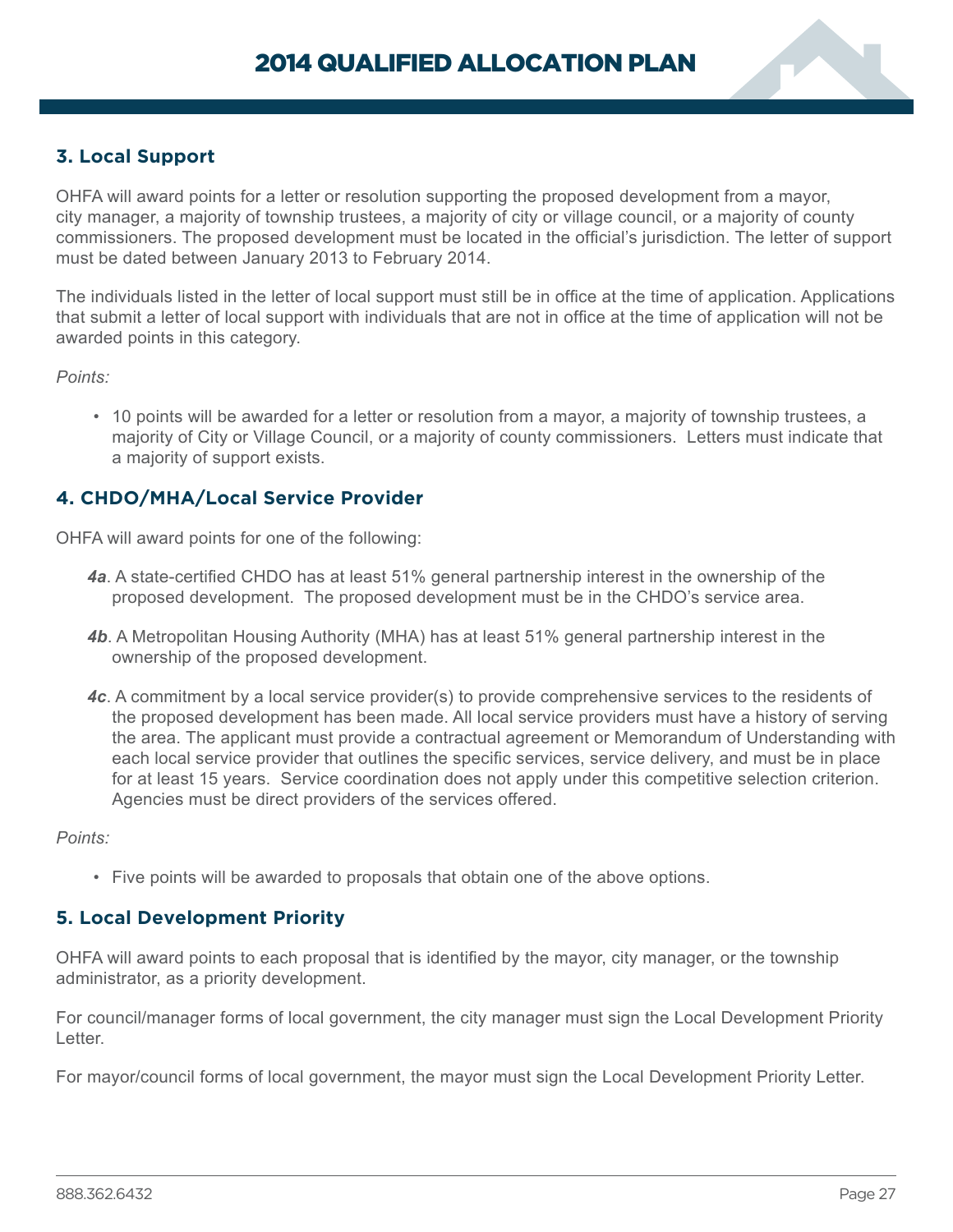<span id="page-29-0"></span>

For proposals located in townships, the township administrator must sign the Local Development Priority Letter. If a township administrator is not appointed, the chair of the trustees may sign the Local Development Priority Letter.

Priority letters that are signed by the incorrect chief administrative officer will not receive any points under this criterion.

OHFA will provide the Local Development Priority Letter on its website. Developers may present this letter to the city, town, or township in which they plan to develop and obtain priority designation.

The cities of Cincinnati, Cleveland, and Columbus may select up to three priority designations. The cities of Akron, Dayton, and Toledo may select up to two priority designations. All other locations may select only one priority designation. Locations may also choose up to two alternates in the case that a priority project is removed from consideration during the competitive round.

*Points:* 

• Five points will be awarded to those developments that receive a priority designation.

# **6. Highest Priority of Continuum of Care (PSH Pool only)**

OHFA will award points to a PSH proposal that is identified as the highest priority of the applicable CoC for the location of the development. The Ohio Balance of State Continuum of Care (BOSCOC) is the applicable COC for the 80 county areas that it oversees. The local COC is applicable for all other areas.

*Points:*

• 15 points will be awarded to PSH proposals identified as the highest priority of the applicable COC.

# **B. Development Characteristics**

# **1. Extremely Low-Income Units**

OHFA will award points to those developments that maintain a set-aside of units targeting extremely lowincome residents.

Points will be awarded for one of the following:

- *1a*. A minimum of 10% of the units will be occupied by and affordable to households at or below 30% of Area Median Income (AMI) for proposals in Participating Jurisdiction areas.
- *1b*. A minimum of 5% of the units will be occupied by and affordable to households at or below 30% of AMI for proposals in non-Participating Jurisdiction areas.

*Points:* 

• Five points will be awarded to those proposals that demonstrate the set-aside of extremely lowincome units in their AHFA.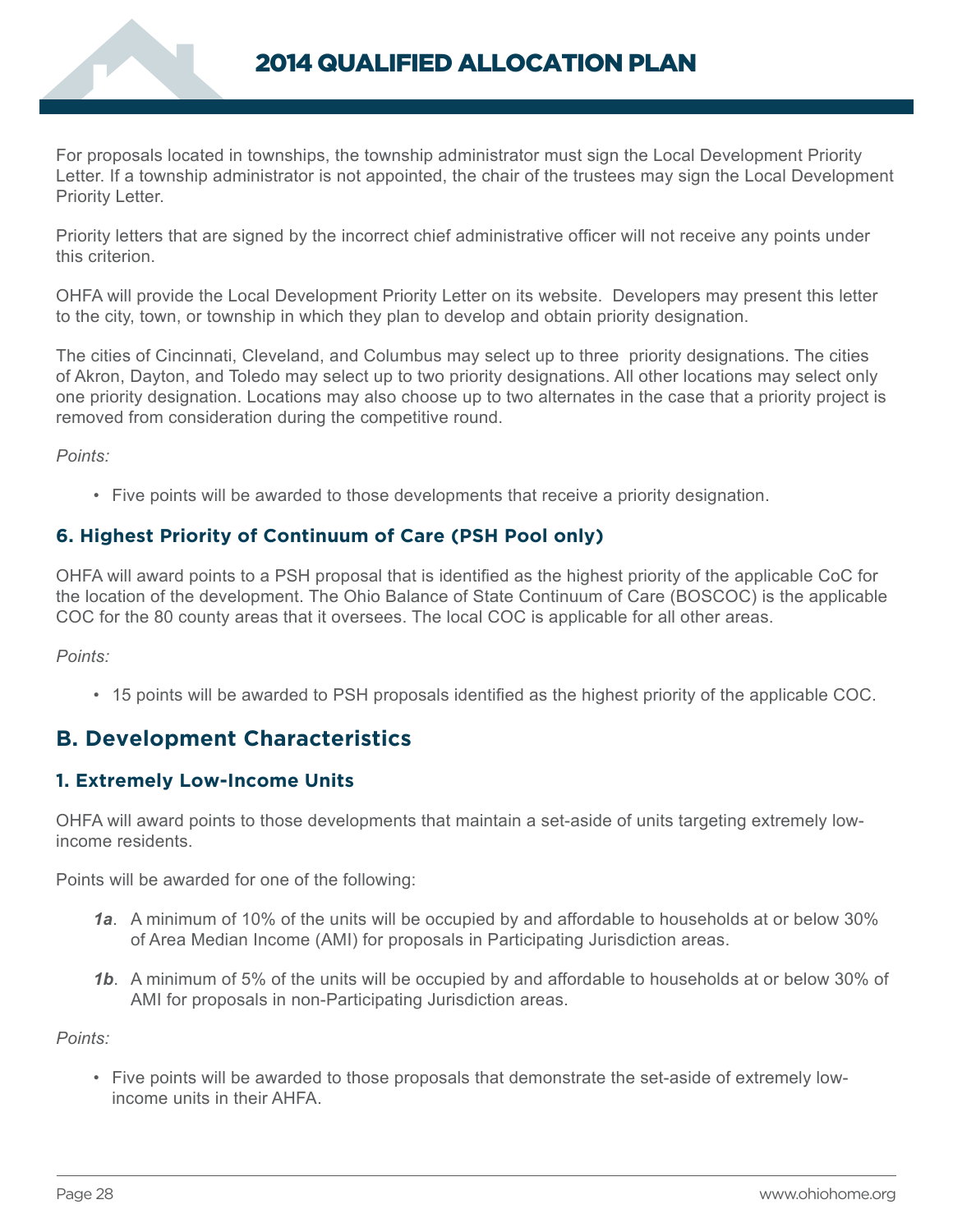

# <span id="page-30-0"></span>**2. Location Based Characteristics (New Units only)**

OHFA will award points to proposed developments that meet one of the following location-based characteristics:

- *2a*. Developments located within a high income census tract. The median household income for each census tract will be divided by the median household income for the county in which it is located, resulting in an income ratio for the census tract. A list of qualifying high income census tracts will be posted to OHFA's website.
- *2b*. Family developments located in a non-QCT.
- *2c*. Developments located in a PMA where no development has taken place using OHFA housing tax credits in the last 15 years prior to the housing tax credit application deadline for the population to be served.
- *2d*. Developments located in one of the 32 Appalachian counties as designated in the Appalachian Regional Development Act of 1965. The development must also be in a rural area as defined in the allocation pools.
- *2e*. Developments located in areas that are also part of a revitalization plan. The municipal planning department must submit a letter that details the specific development, how it will further revitalization, and other current and future investments in the area.
- *2f*. Developments that will be a subsequent phase of a successful housing tax credit development. The existing phase(s) of the development must be adjacent to the new phase and have maintained at least an average 96% occupancy over the last two years.
- *2g*. Developments located within a one-half mile radius of significant economic investment of at least \$10,000,000 that will be completed between 2012-2016. Investments may include retail, new infrastructure, or other real estate development. Normal maintenance costs, such as resurfacing roads, will not qualify under this criterion. OHFA may give consideration to developments that are within 500 feet of the required distance.

#### *Points:*

• Five points will be awarded to proposed developments that meet one of the criteria.

### **3. Development Characteristic Priorities (New Units only)**

OHFA will award points to proposed developments that meet one of the following development characteristics.

Applicants may choose only one development characteristic. OHFA will only award funding to one development for each of the items below in each pool. Subsequent developments will be skipped in preference of other development characteristics. This process will continue until all credits have been allocated.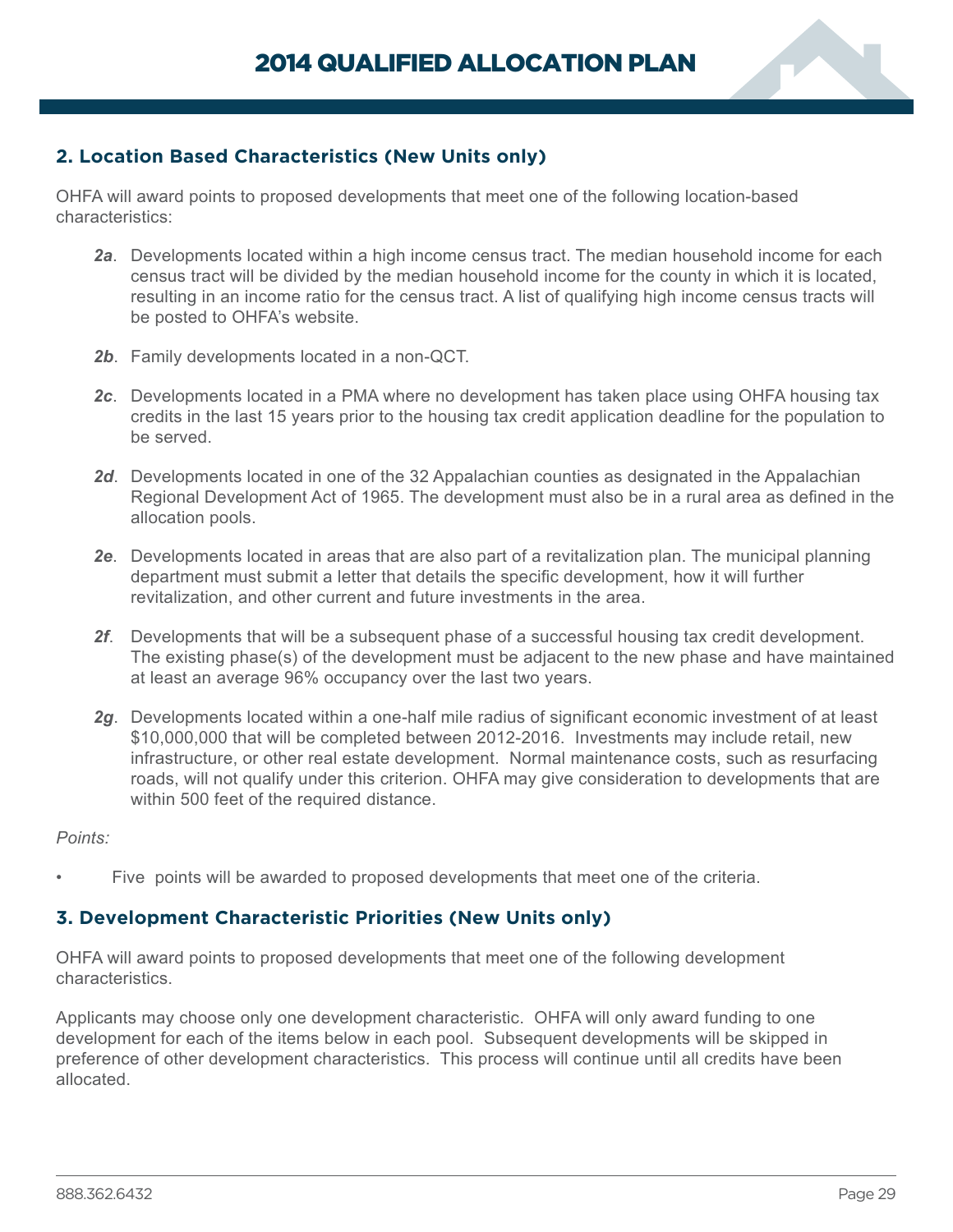Points will be awarded based on the following choices:

- *3a*. Developments in which 100% of the units in the proposed development include the redevelopment of completely vacant or foreclosed building. Buildings that are in the process of foreclosure or in receivership will also be considered for points in this category.
- **3b.** Developments in which 100% of the units will be lease-purchase and sold to qualifying residents at year 15. To be eligible for points in this category, the proposal must be strategically located to promote neighborhood revitalization. The applicant must demonstrate a viable purchase strategy for the end of the 15-year compliance period. The proposal must also be located in the new units urban pool.
- *3c*. Developments that utilize the federal historic tax credit as permanent financing. All housing tax credit buildings in the proposal must qualify for the federal historic tax credit. The applicant must submit evidence in the form of a completed and approved Part I application or evidence of being listed on the National Register of Historic Places.
- **3d.** Developments that include one of the following significant State or Federal Resources in their permanent financing. Eligible programs include USDA Section 538, State Historic Tax Credits, and Ohio Department of Mental Health and Addiction Services (ODMHAS) capital funds. A commitment letter for the source must be submitted with the proposal application. Additionally, the funding must account for at least 10% of the total development costs.
- *3e*. Developments that include one of the following significant State or Federal Resources: HUD Choice Neighborhoods, HUD Rental Assistance Demonstration (RAD) program, or MHA capital funds. A commitment letter for the source must be submitted with the proposal application. Additionally, the funding from Choice Neighborhoods or MHA capital funds must account for at least 15% of the total development costs. Developments will receive points for a commitment of RAD rental subsidy.
- *3f*. Local government funding or grants from a private organization unrelated to the development team, for example the Federal Home Loan Bank Affordable Housing program. A commitment letter for the source or an official list of award announcements must be submitted with the application. Additionally, the funding must account for at least 10% of the total development cost.
- *3g*. Local economic development in the form of a multi-phased Planned Unit Development (PUD) or local economic development strategy. The proposed housing tax credit development must not be the first phase of the PUD strategy. Applicants seeking points under this criterion must submit a letter from the municipality describing prior phases of the local PUD/economic development strategy, the amount of investment to date, and how the proposed development fits into the strategy. The other components of the development strategy cannot be comprised solely of affordable housing.
- **3h.** Senior developments that are built on an existing senior campus and include access to services and/or healthcare options, as well as other housing options aside from the proposed housing tax credit development.

*Points:*

• 10 points will be awarded for developments meeting one of the criteria.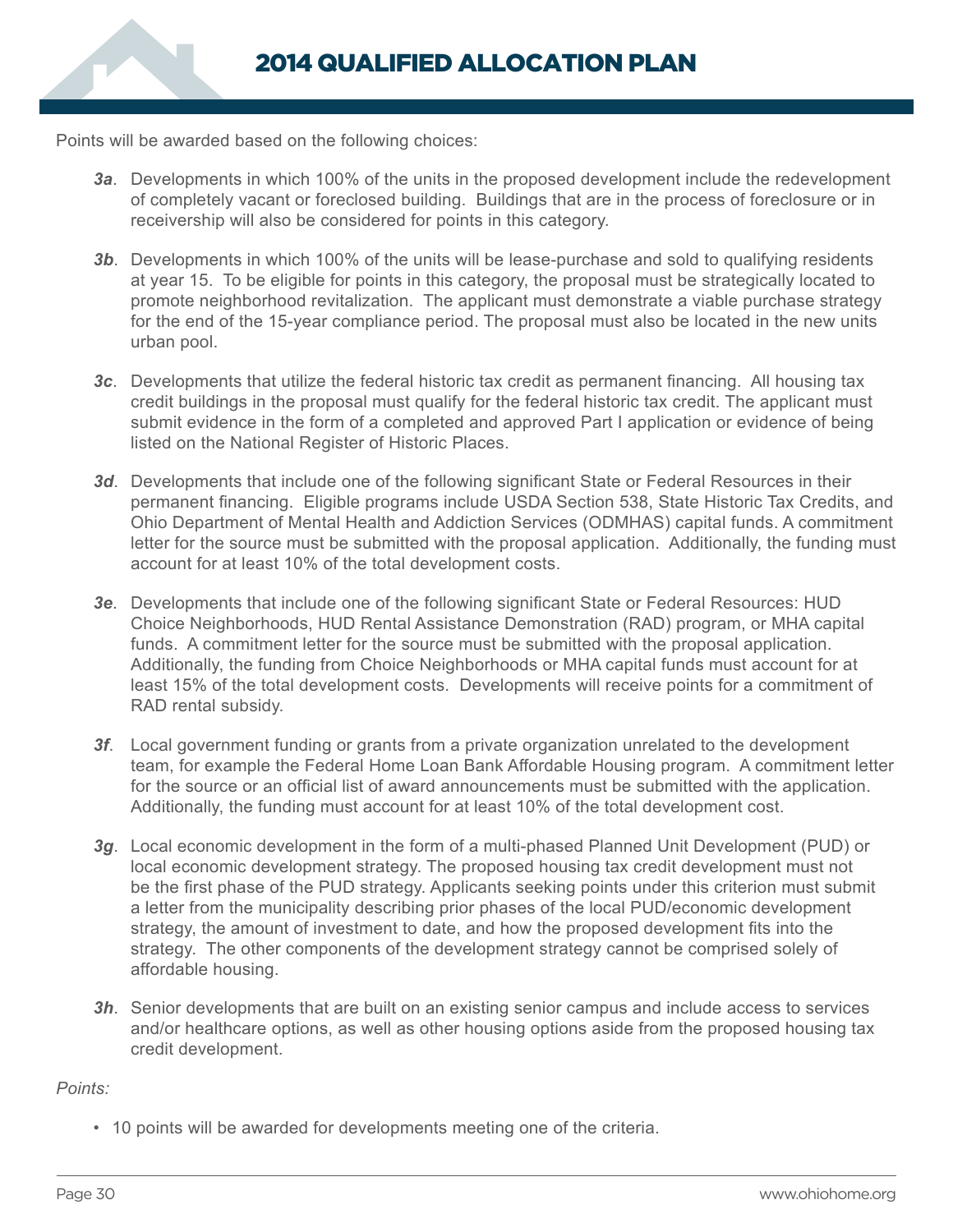

# <span id="page-32-0"></span>**C. Economic Characteristics**

# **1. Housing Tax Credits per Unit**

OHFA will award points to proposed developments based on the housing tax credits per unit. This will be calculated by dividing the total credit amount requested by the total number of units.

*Points:*

#### New Units

- 20 points will be awarded to proposals with \$19,000 credits per unit and below
- 19 points will be awarded to proposals with \$19,001-\$20,000 credits per unit
- 18 points will be awarded to proposals with \$20,001-\$21,000 credits per unit
- 17 points will be awarded to proposals with \$21,001 credits per unit and above

#### Existing Units

- 20 points will be awarded to proposals with \$11,000 credits per unit and below
- 19 points will be awarded to proposals with \$11,001-\$13,000 credits per unit
- 18 points will be awarded to proposals with \$13,001-\$15,000 credits per unit
- 17 points will be awarded to proposals with \$15,001 credits per unit and above

#### PSH

- 20 points will be awarded to proposals with \$15,000 credits per unit and below
- 19 points will be awarded to proposals with \$15,001-\$16,000 credits per unit
- 18 points will be awarded to proposals with \$16,001-\$17,000 credits per unit
- 17 points will be awarded to proposals with \$17,001 credits per unit and above

#### Single Family Lease-Purchase in any pool

- 20 points will be awarded to proposals with \$23,000 credits per unit and below
- 19 points will be awarded to proposals with \$23,001–\$24,000 credits per unit
- 18 points will be awarded to proposals with \$24,001-\$25,000 credits per unit
- 17 points will be awarded to proposals with \$25,001 credits per units and above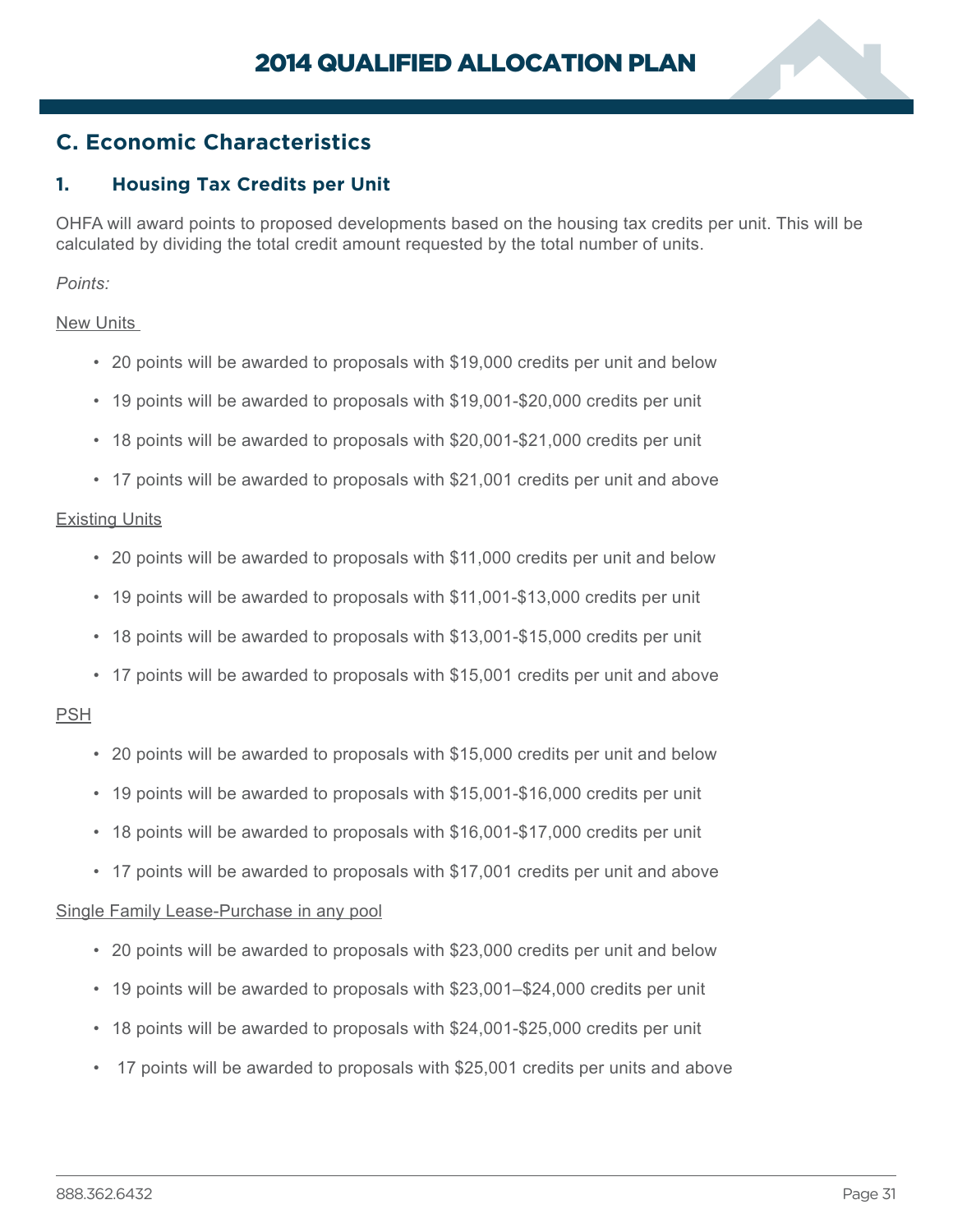# <span id="page-33-0"></span>**D. Market Characteristics (New Units & PSH Only)**

# **1. Proximity to Positive Land Uses**

OHFA will award points to proposed developments that are nearby land uses that are positive for the residents.

Proposed developments will be awarded points based on their distance to positive land uses. Distances should be calculated as walking distances within Google Maps. Scattered site developments must use the most central site. Applicants reference the How-To Guide for Calculating Proximity to Positive Land Uses.

OHFA may give consideration to developments that are within 500 feet of the criteria below.

#### *Points:*

#### Urban

- 10 points will be awarded to developments within a .25-mile walk distance of at least three positive land uses or a 0.5-mile walk distance of at least six land uses.
- Nine points will be awarded to developments within a .25-mile walk distance of at least two positive land uses or a 0.5-mile walk distance of at least four positive land uses.
- Six points will be awarded to developments within a .25-mile walk distance of at least one positive land uses or a 0.5-mile walk distance of at least three positive land uses.

#### **Suburban**

- 10 points will be awarded to developments within a .5-mile walk distance of at least four positive land uses or a one mile walk distance of at least seven positive land uses.
- Nine points will be awarded to developments within a .5-mile walk distance of at least three positive land uses or a one mile walk distance of at least six positive land uses.
- Six points will be awarded to developments within a .5-mile walk distance of at least two positive land uses or a one mile walk distance of at least five positive land uses.

#### Rural

- 10 points will be awarded to developments within two miles of at least three positive land uses.
- Nine points will be awarded to developments within two miles of at least two positive land uses.
- Six points will be awarded to developments within two miles of at least one positive land use.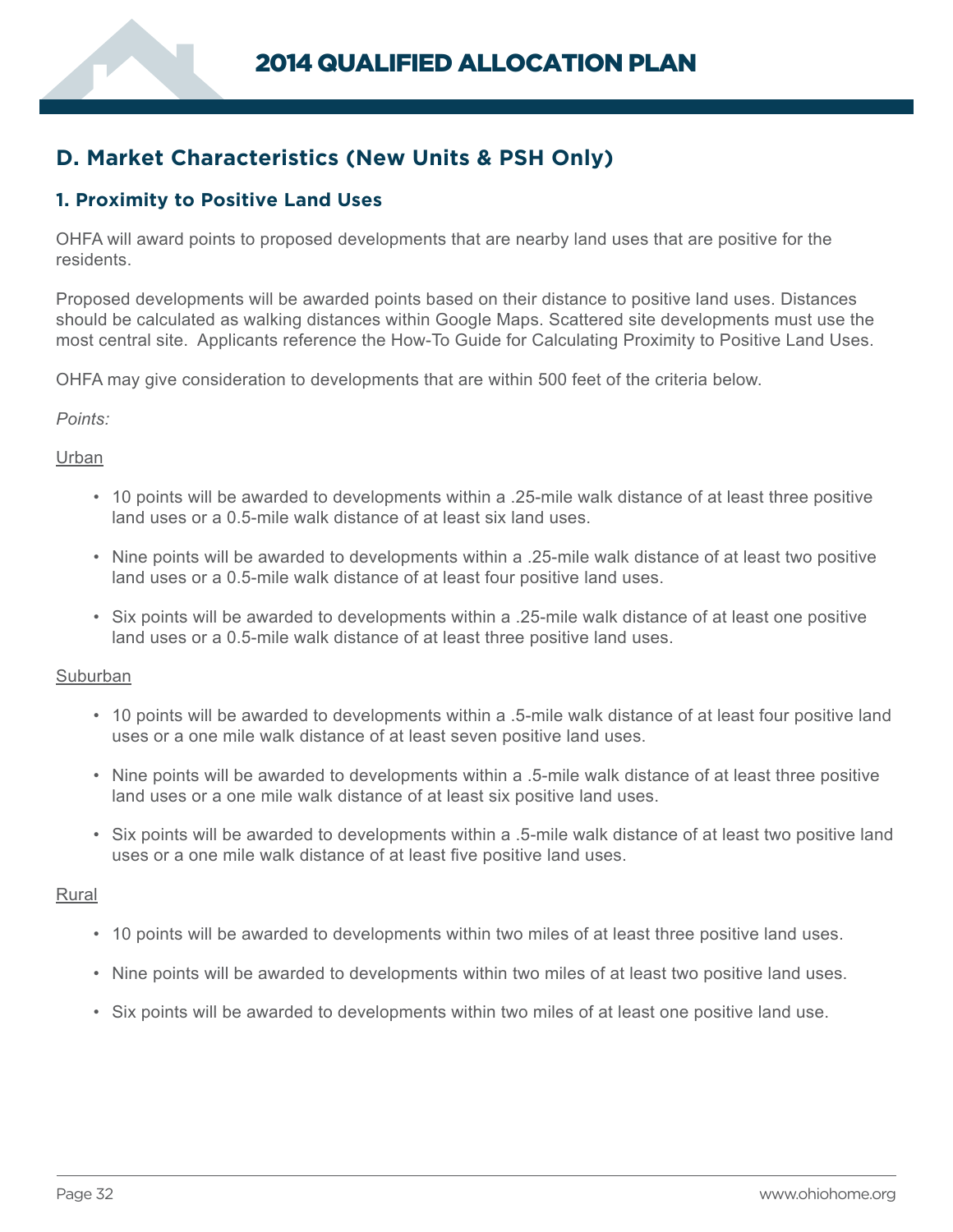

# <span id="page-34-0"></span>*Chart of Approved Positive Land Uses*

| <b>Retail</b>                      | <b>Services</b>            | <b>Community Facilities</b>              |
|------------------------------------|----------------------------|------------------------------------------|
| Supermarket with produce           | <b>Bank</b>                | Adult or senior care (licensed)          |
| Other food store with produce      | Gym                        | Child care (licensed)                    |
| <b>Farmers Market</b>              | Hair Care                  | Community or recreation center           |
| Clothing Store or Department Store | Laundry/Dry Cleaner        | Cultural arts facility                   |
| Pharmacy                           | Restaurant, café, or diner | Educational facility                     |
|                                    |                            | Entertainment venue                      |
|                                    |                            | Government office serving public on-site |
|                                    |                            | Place of worship                         |
|                                    |                            | Medical clinic or office                 |
|                                    |                            | Police or fire station                   |
|                                    |                            | Post office                              |
|                                    |                            | Public library                           |
|                                    |                            | Social services center                   |

# **2. Proximity to Detrimental Land Uses**

OHFA will award points to those developments where there is no detrimental land use adjacent to the site of the proposed development. Detrimental land uses will be those deemed at OHFA's sole discretion based on nuisance or otherwise adverse conditions such as high levels of noise, noxious odors, or incompatible uses.

*Points:*

• 10 points will be awarded to developments that do not have a detrimental land use adjacent to the site of the proposed development.

# **E. Areas of Distinction**

The Areas of Distinction category provides an incentive to unique and high impact projects. Proposed developments may apply for points under one of the following categories.

# **1. Innovative Housing**

OHFA will award points based on innovative attributes of the proposal. Concepts must be original ideas, have a minimal impact on development costs, able to serve as a model for future affordable housing developments, able to be replicated in similar areas of the state, and benefit the population to be served.

The applicant must submit a narrative that demonstrates how the proposal fits this category. Innovative narratives should be for one innovative idea only, and should not be included in multiple applications from the same development team. These points will be awarded to a maximum of 5% of the applications received.

*Points:* 

• OHFA will award five points to developments that contain an innovation attribute.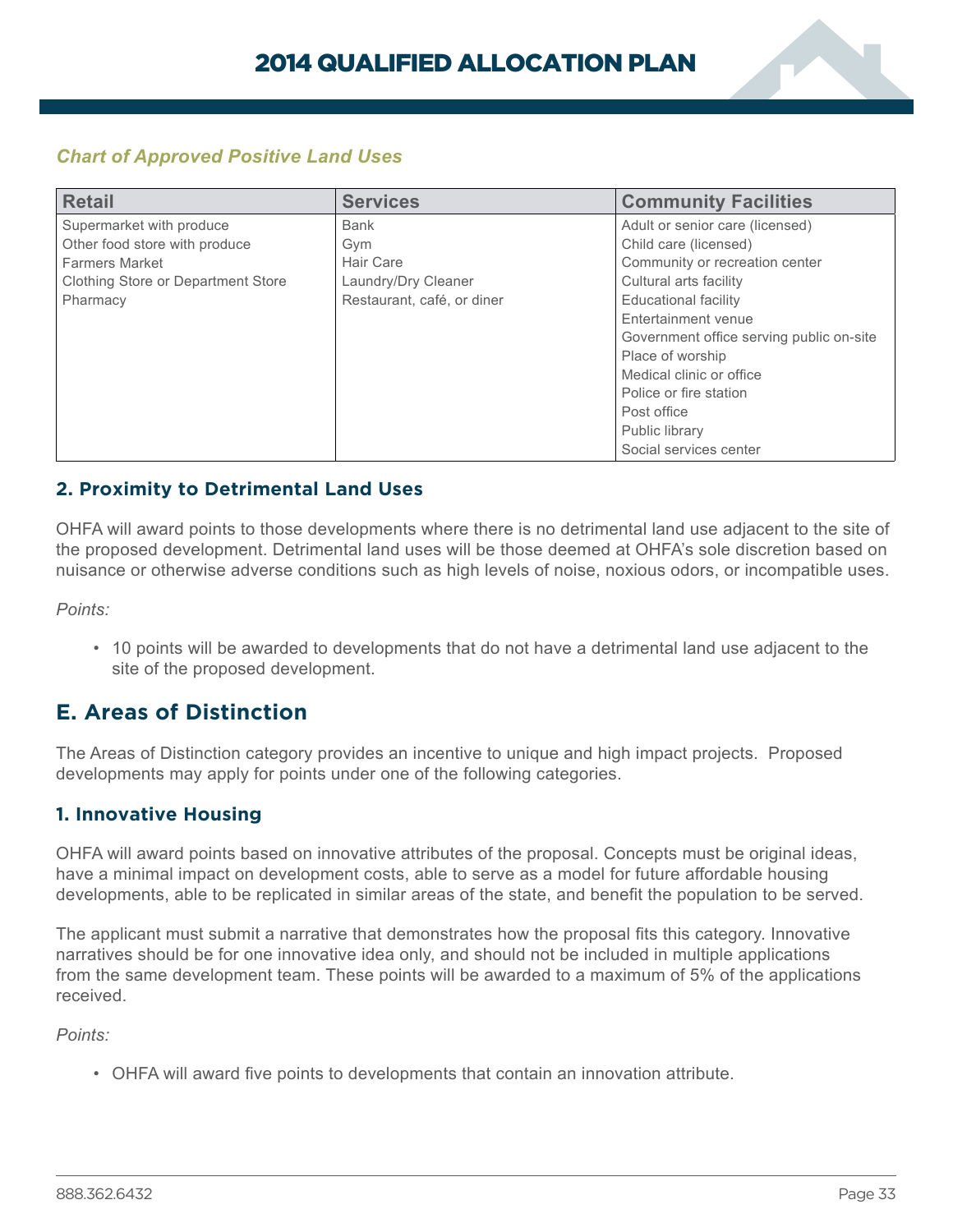# <span id="page-35-0"></span>**2. Exceptional Development Initiative (New Units only)**

OHFA will award points at its discretion based on large scale economic development efforts in which the proposed development will play a role. Developments seeking these points must meet the following criteria:

- 1. The applicant must submit a narrative describing the large scale economic development effort, the target area, planned investments in the target area, and a timeline for development.
- 2. The proposed housing tax credit development cannot be the first component of the development effort.
- 3. The proposed economic development must receive points under Local Priority.
- 4. The proposed economic development must include housing for a mix of incomes, including market rate housing.
- 5. The proposed economic development must include an element of non-housing development.
- 6. OHFA will evaluate the proximity of the proposed housing tax credit development to the other development activities referenced in the narrative.

OHFA will award five points to developments that meet this criterion.

These points will be awarded to a maximum of one proposal per pool. Proposals will be chosen based on the quality of the proposed narrative, how far along the economic development effort has progressed, and the amount of funds that will be leveraged in the target area.

# **3. Workforce Housing Initiative (New Units only)**

OHFA will award points based on proposed developments that will provide workforce housing in conjunction with economic and employment growth in the proposed development's Primary Market Area.

Developments seeking these points must meet the following criteria:

- 1. Provide a narrative explaining how this development meets the intent of workforce housing.
- 2. Provide a clear and quantitative estimate of current employment in the area, as well as projected growth and the sustainability of employment opportunities in the area.
- 3. Provide a commitment to work with the development team from an employer in the area which will have workers that qualify for the proposed housing.

Developments that are awarded points in this criterion may have 100% of the housing tax credit units at 60% AMI, but may not apply for HDAP funding. Developments awarded points in this criterion will also receive five points for extremely low income units under the development characteristics section.

OHFA will award five points to developments that meet this criterion.

These points will be awarded to a maximum of one proposal per pool. Proposals will be chosen based on recent job creation or a commitment to future job creation in the primary market area, with preference being given to primary market areas where there has been JobsOhio support.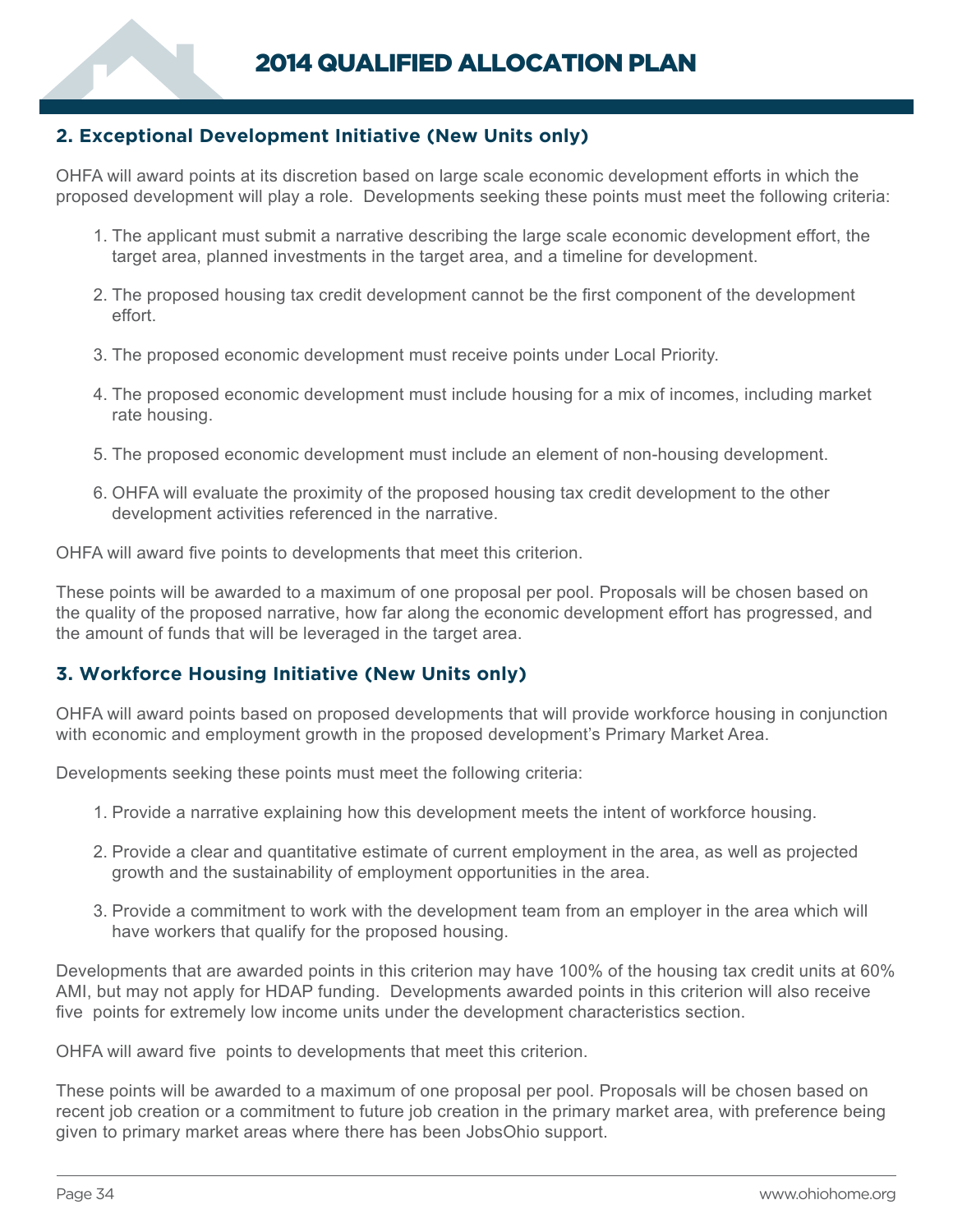

# <span id="page-36-0"></span>**F. Preservation Characteristics (Existing Units Only)**

# **1. Preservation Characteristic Priorities**

OHFA will award points to proposed developments that meet one of the following development characteristics.

Applicants may choose only one preservation characteristic. OHFA will only award funding to one development for each of the items below in each pool. Subsequent developments will be skipped in preference of other preservation characteristics. This process will continue until all credits have been allocated. Points will be awarded based on the following choices:

- *1a*. Family developments located in a non-QCT.
- *1b*. Developments that account for at least 30% of the total available affordable housing units in the PMA. The applicant must submit information from their market analyst describing the available affordable housing in the area.
- *1c*. Developments in which a troubled asset will be acquired by an applicant who will serve as the owner/manager for the entire period of compliance. The applicant must submit documentation describing the troubled asset and those steps which will be taken to put the asset back into productive use. Additionally, the applicant must demonstrate at least a six year history of good ownership/management of housing tax credit developments in Ohio.
- *1d*. Developments that have been maintained through good management but contain major components that are past their effective useful life. The applicant must submit a narrative describing the management history, the components that need replacing, and a history of the use of the project's replacement reserves. OHFA will determine this score in part by a site visit to verify the overall condition of the proposed development as well as the effective useful life. The proposed development cannot have undergone substantial rehabilitation in the last 20 years.
- *1e*. Developments that will utilize HUD's Rental Assistance Demonstration program.
- **1f.** Developments which involve the conversion of obsolete unit configurations. The obsolete units must account for at least 50% of the existing structure(s). The applicant must submit evidence of the obsolete units and provide a narrative detailing the conversion.
- *1g*. Developments which have a significant risk for market conversion. The applicant must submit a narrative detailing the risk for market conversion, including evidence that a risk is present. Points will be awarded based on the strength of the evidence submitted.
- *1h*. Developments that contain a significant and urgent need for rehabilitation. Significant and urgent need for rehabilitation will be based upon a site visit by OHFA's Architect. The applicant must submit a narrative explaining the significant and urgent needs of the structure(s), including photographs of those areas in significant and urgent need for repair.

### *Points:*

• 10 points will be awarded for developments meeting one of the criteria.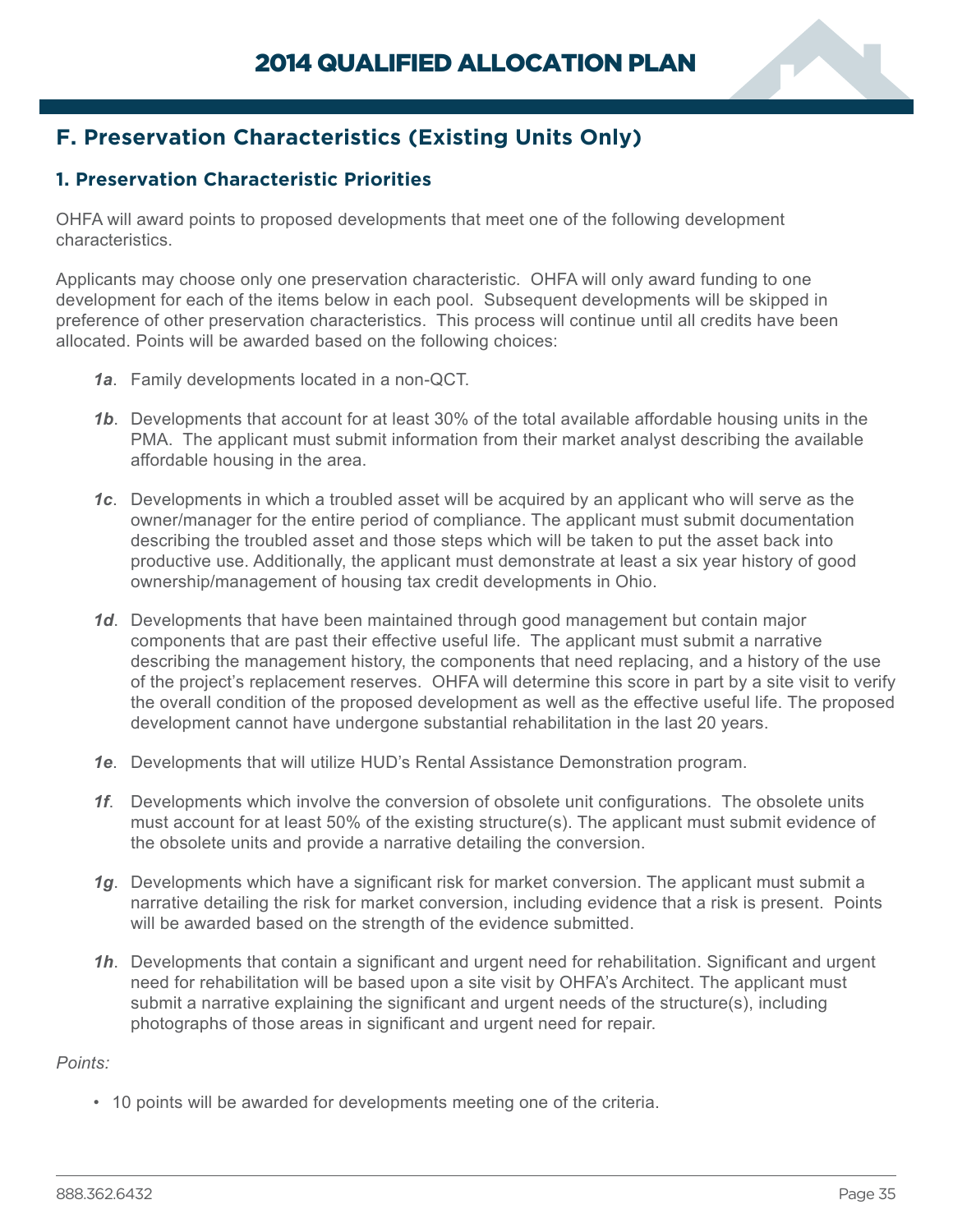# <span id="page-37-0"></span>**2. Hard Construction per Unit**

OHFA will award points to proposed developments that maintain a hard construction cost per unit that is appropriate for a substantial rehabilitation.

*Points:*

- 13 points will be awarded to proposed developments with \$80,001 or above in hard construction costs per unit.
- 14 points will be awarded to proposed developments with \$70,001-\$80,000 in hard construction costs per unit.
- 15 points will be awarded to proposed developments with \$40,001-\$70,000 in hard construction costs per unit.
- 14 points will be awarded to proposed developments with \$30,001-\$40,000 in hard construction costs per unit.
- 13 points will be awarded to proposed developments with \$30,000 and below in hard construction costs per unit.

### **3. Other Preservation Priorities**

OHFA will award points to Existing Unit proposals that preserve existing rental subsidies or prior housing tax credit deals. Developments with Project Based Section 8 and USDA rental subsidy will receive points in this category.

*Points:*

- 10 points will be awarded to developments with Project Based Section 8 for at least 100% of the units or USDA rental subsidy for at least 60% of the units.
- 10 points will be awarded to portfolio deals that include at least three previous housing tax credit developments that have passed their initial 15-year period. These developments may not request acquisition credits or HDAP. The requested credit allocation may not be more than \$400,000.
- 10 points will be awarded to existing units deals that receive local priority points.
- Nine points will be awarded to developments with Project Based Section 8 for at least 60% of the units or USDA rental subsidy for at least 40% of the units.
- Eight points will be awarded to developments with Project Based Section 8 for at least 30% of the units or USDA rental subsidy for at least 20% of the units.
- Seven points will be awarded to all other proposed existing unit developments.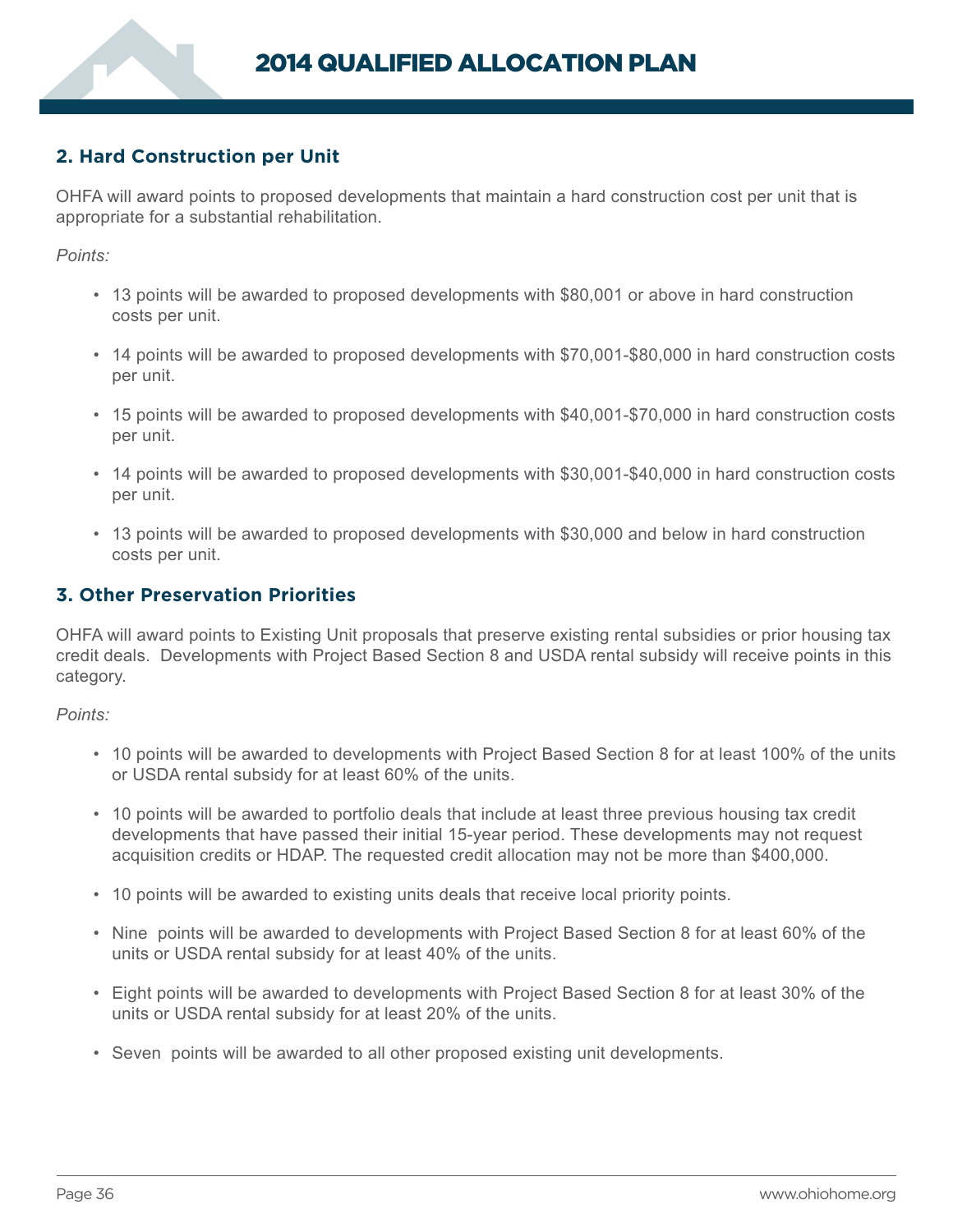

# <span id="page-38-0"></span>**G. Limits, Tie-Breakers, and Scoring Process**

# *Credit Limits*

- There is a \$1,000,000 Housing Tax Credit cap for each proposed development.
- There is a \$2,000,000 Housing Tax Credit cap for developers or general partners that are Ohio based.
- There is a \$1,000,000 Housing Tax Credit cap for developers or general partners that are based outside of Ohio.

## *Tie-Breakers*

In case of a tie score between two or more applications in an allocation pool, the following methods will be used to determine the highest-ranking applications:

- 1. Developments that score points under the areas of distinction category.
- 2. Developments that meet or are below their respective Development Cost Index limits.
- 3. Lowest amount of housing tax credits requested per unit.

### *Scoring Process*

Proposals will be scored via the following method.

- Step 1: Rank proposals in each pool by score.
- Step 2: Resolve tiebreakers if appropriate.
- Step 3: Review and account for Development Characteristic Priorities and Preservation Characteristic Priorities.
- Step 4: Fully fund each pool and move remaining credits to the Strategic Initiatives Pool.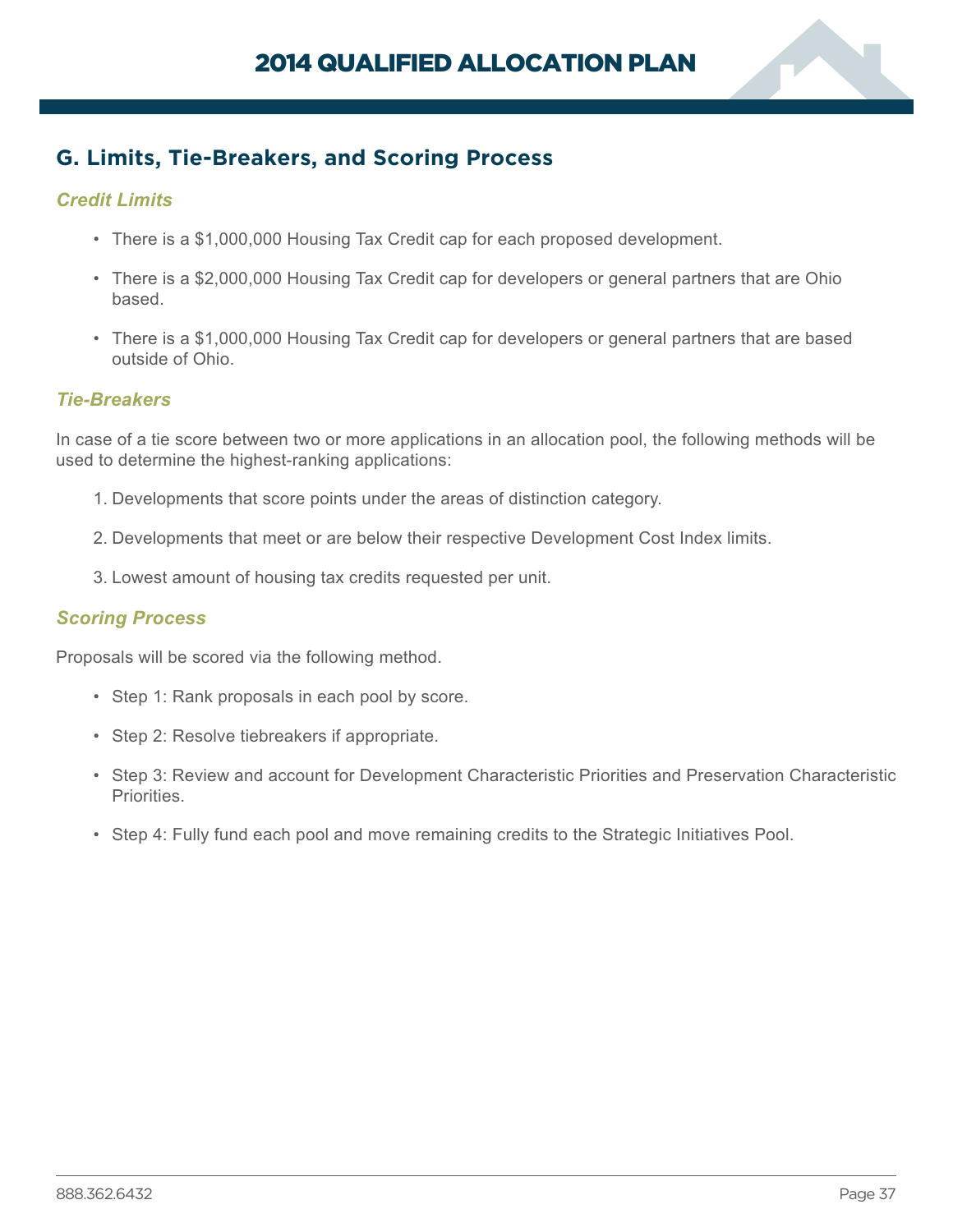# <span id="page-39-0"></span>VIII.DESIGN REQUIREMENTS

It is OHFA's intent to provide affordable housing that is durable, energy efficient, healthy, and cost effective over the compliance period, which will result in lower operating and maintenance costs and that will provide those in need of affordable housing safe, clean, and durable housing in which to live.

All housing tax credit developments must meet the OHFA design guidelines.

Deviations from OHFA standards are discouraged, and applicants may only request exceptions where specified. Any requests for an exception to specific requirements must be submitted to OHFA by the date indicated in the program calendar. Since awards are based on the proposed development, exceptions after an award has been made will only be considered for truly extenuating circumstances.

# **A. Submittals**

## *9% Preliminary Submissions*

9% proposal applications must submit preliminary drawings that are 11x17 ("half size") and include:

- 1. A cover sheet with development title, development ream, drawing index, building areas and code information
- 2. A site plan
- 3. A landscape plan
- 4. A floor plan with dimension, room designations and proposed finishes
- 5. Exterior elevations with material notations
- 6. Typical wall sections
- 7. Drawings and specifications for HVAC or similar items in the scope of work

Preliminary drawings must be submitted as paper and/or electronic (both PDF & DXF).

Proposed developments must also submit a Design and Construction Features Agreement. Existing Unit developments must also submit an Existing Units History Narrative.

### *9% Final Application and 4% Application Submissions*

9% final applications and 4% applications must submit 80% complete sets. Sets must show must show compliance with the preliminary submittal, including the Design and Construction Features Agreement.

Eighty percent plans must be submitted in PDF format (separate PDF files for drawings and specifications) that includes all site plans, dimensioned floor plans, elevations, wall sections, structure, finishes, details and mechanical plans. Additionally, each development must have dimensioned floor plans submitted in DXF or DWG AutoCAD R-14 format and an 11x17 plan hard copy (dimensioned floor plans only).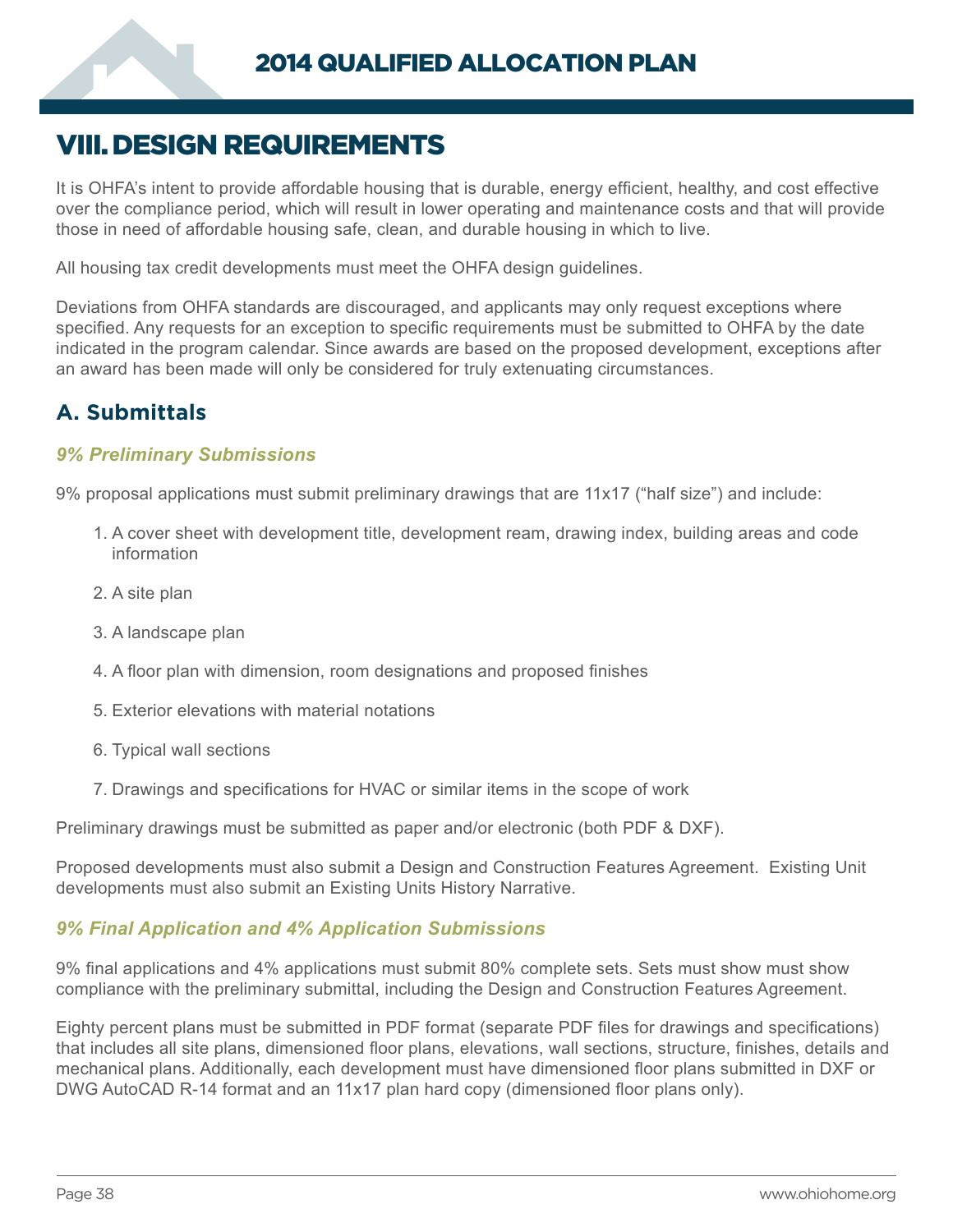

# <span id="page-40-0"></span>**B. OHFA Square Footage Calculation**

All multifamily developments must use Building Owner Management Association (BOMA) Multifamily Standards using the "gross method". Single family developments must use BOMA "Gross Area Measurement Standards". All square footages must be calculated and certified in the AHFA by the Architect of Record.

# **C. Minimum Development Standards**

Requests for exceptions may be submitted only for items specifically noted. All requests for exceptions must be submitted to OHFA by the date indicated in the program calendar. OHFA will evaluate each development on a case-by-case basis and staff decisions will be final.

### *Bedroom Requirements*

- 1. In one-bedroom units, the bedroom must be at least 120 square feet.
- 2. For a two-bedroom unit, the master bedroom must be at least 120 square feet, and the second bedroom must be at least 110 square feet.
- 3. The third and fourth bedrooms in a unit must be at least 100 square feet.
- 4. Bedrooms must have walls and doors separating them from adjacent space to be considered as bedrooms. Any room shall be considered as a portion of the adjoining room when at least one-half of the area of the common wall is open and unobstructed.

#### *Common Area Restrictions*

1. The maximum common area (including required circulation) in any development is 20 percent of the total gross building square footage. Dedicated program space is excluded from this calculation. Existing housing units are exempt from this criterion. OHFA will consider exception requests for this requirement.

### *Additional Requirements for New Units*

- 1. Single-site multifamily developments must provide a parking lot with concrete curbs or wheel stops and at least one parking space for each unit in the development. Exceptions to this requirement may be permitted on a case-by-case basis for developments located in dense urban areas, or for developments serving the elderly or permanent supportive housing populations.
- 2. Each bedroom in new construction or adaptive reuse units must be at least seven feet in each direction, and contain a closet in addition to the minimum square footage.
- 3. Minimum unit size (residential living space) for new construction and adaptive reuse developments are as follows, inclusive of the above bedroom sizes:

| <b>Efficiency Units:</b> | Exceed 450 S.F.   |
|--------------------------|-------------------|
| 1-Bedroom Units:         | Exceed 650 S.F.   |
| 2-Bedroom Units:         | Exceed 850 S.F.   |
| 3-Bedroom Units:         | Exceed 1,000 S.F. |
| 4-Bedroom Units:         | Exceed 1,200 S.F. |
|                          |                   |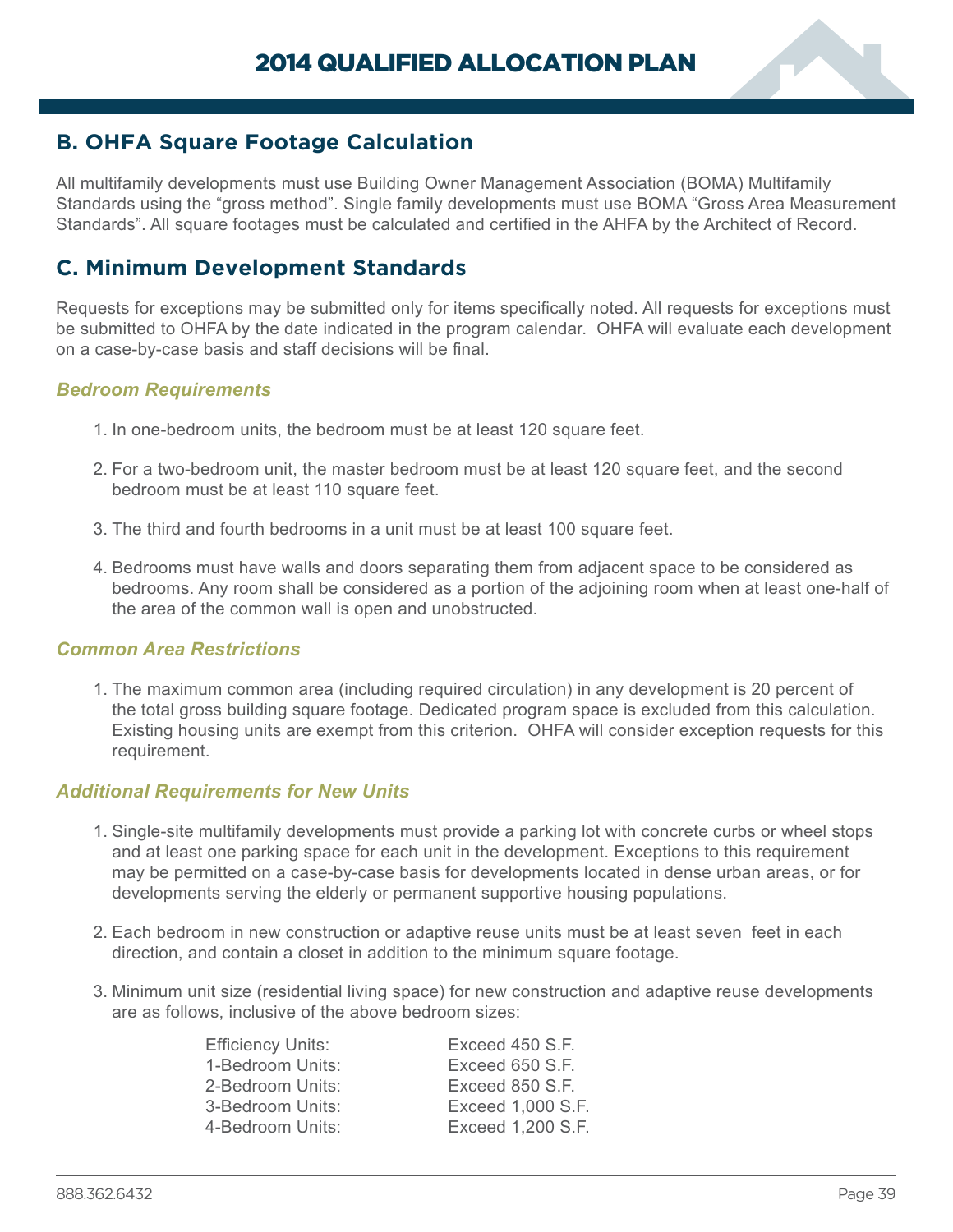

- 4. OHFA will not fund developments that contain single-room occupancy units. OHFA will consider exception requests for this requirement for PSH projects.
- 5. New Unit Developments must provide a bathroom or half bath on the main floor with clear floor space of 30 inches by 48 inches.
- 6. Proposals for PSH may contain one-bedroom units that are 540 square feet or larger.
- 7. OHFA reserves the right to limit the size of units during the application review process.
- 8. In all new unit developments, three-bedroom units must contain at least one and a half bathrooms and units with four or more bedrooms must contain at least two full bathrooms.
- 9. New construction proposals must include new appliances.

### *Additional Requirements for Single-family homes*

- 1. Single-family home developments must contain three or more bedrooms.
- 2. Single-family home developments must include washer/dryer hook-ups.
- 3. Single-family home developments must include adequate storage for the residents.

#### *Additional Requirements for Senior Developments*

- 1. Proposals for senior housing are required to have all units with no more than two bedrooms and no more than one and one-half baths.
- 2. Proposals for senior housing are required to have all buildings with only one story unless an elevator is provided.

#### *Visitability*

- 1. All new construction units will incorporate the following Visitability design elements which constitute "Visitability":
	- No step entrance: Provide at least one "no step" entrance into the unit. The required "no step" entrance shall be accessed via an accessible route (driveway, sidewalk, garage floor, etc.). Ramps that extend out into the front or back yards are usually not the appropriate solution. OHFA can provide technical assistance or referral to appropriate resources at the applicant's request.
	- Doors/Openings: All doors and openings shall have a minimum net clear width of 32 inches. All doors must be solid core.
	- Bathroom/Half Bath: Provide a bathroom or half bath on the main floor with clear floor space of 30 inches by 48 inches.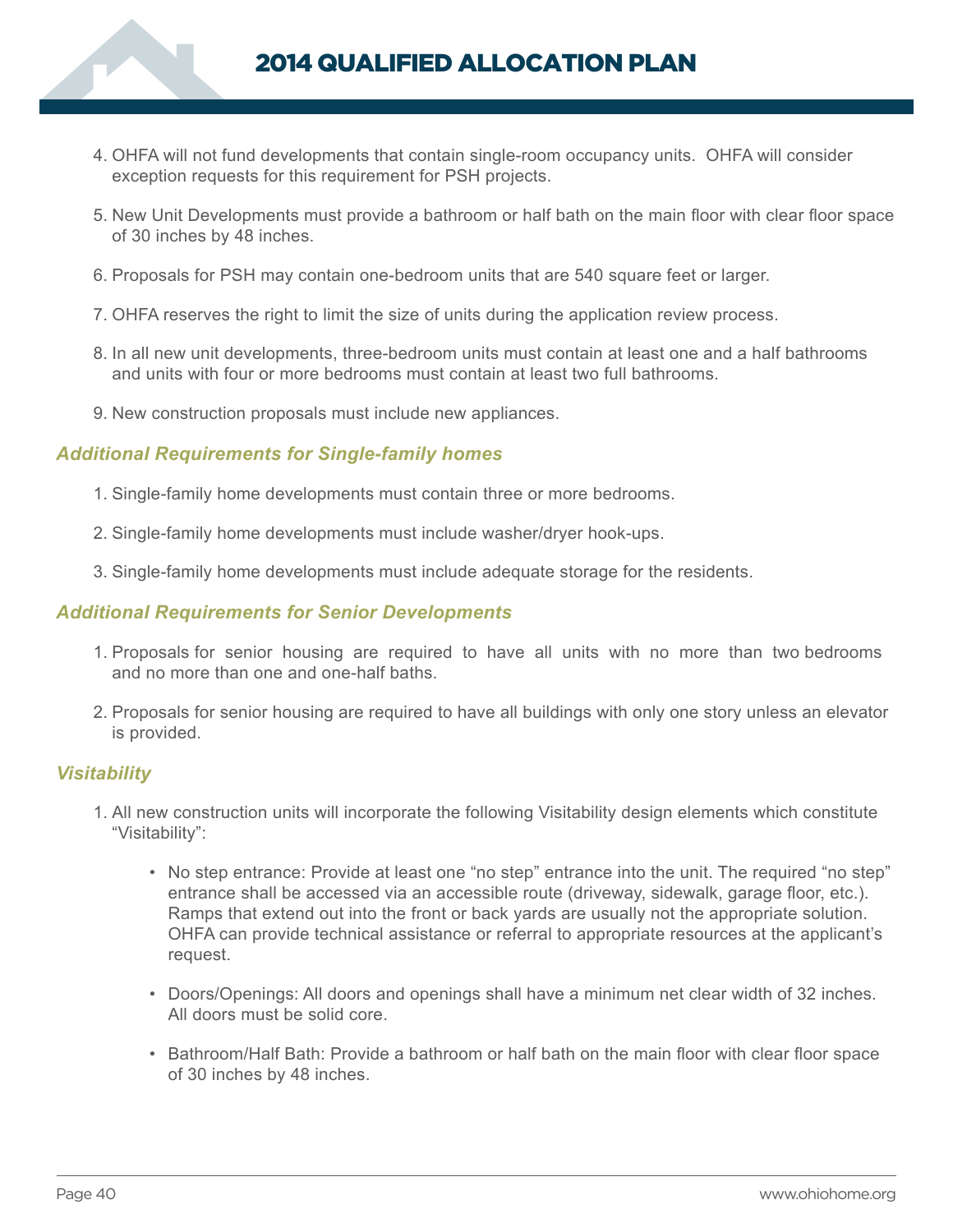2. If the applicant feels that some or all of the development's proposed buildings will be unable to meet the Visitability requirements due to topography or other site/design limitations, complete Form PPD-E01 Reconsideration of Visitability Requirements. The OHFA architect will be in contact to work out solutions or will make a determination of whether to waive one or more of the Visitability requirements.

## *Universal Design Requirements*

OHFA values developing housing designed to be used by all. This concept is generally referred to as Universal Design, and is also known as Inclusive Design, Aging-in-Place and Design for All.

The definition of Universal Design, developed by the Center for Universal Design\*, and adopted by OHFA is, "The design of products and environments to be usable by all people, to the greatest extent possible, without the need for adaptation or specialization."

All units developed with OHFA resources will be designed to meet the following principles of Universal Design. Applicants submitting proposals must submit designs addressing the following principles and a narrative detailing how the proposal meets these principles. The narrative must also summarize all of the universal design features that are being proposed. The summary should be in the form of a list or matrix, by room and functional area (such as hallway, stairway, and general circulation.) The narrative should also indicate that all of the features will be present in all of the units in the development or state the reasons why there are exceptions to this.

OHFA recognizes that not all Universal Design principles can be incorporated into every proposal. OHFA staff will work with each applicant to help achieve maximum application of Universal Design principles.

Applicants must receive design approval from OHFA on these principles before receiving OHFA resources on a given proposal.

#### Principles of Universal Design

- 1. Equitable Use: The design does not disadvantage or stigmatize any group of users.
- 2. Flexibility in Use: The design accommodates a wide range of individual preferences and abilities.
- 3. Simple, Intuitive Use: Use of the design is easy to understand, regardless of the user's experience, knowledge, language skills, or current concentration level.
- 4. Perceptible Information: The design communicates necessary information effectively to the user, regardless of ambient conditions or the user's sensory abilities.
- 5. Tolerance for Error: The design minimizes hazards and the adverse consequences of accidental or unintended actions.
- 6. Low Physical Effort: The design can be used efficiently and comfortably, and with a minimum of fatigue.
- 7. Size and Space for Approach and Use: Appropriate size and space is provided for approach, reach, manipulation, and use, regardless of the user's body size, posture, or mobility.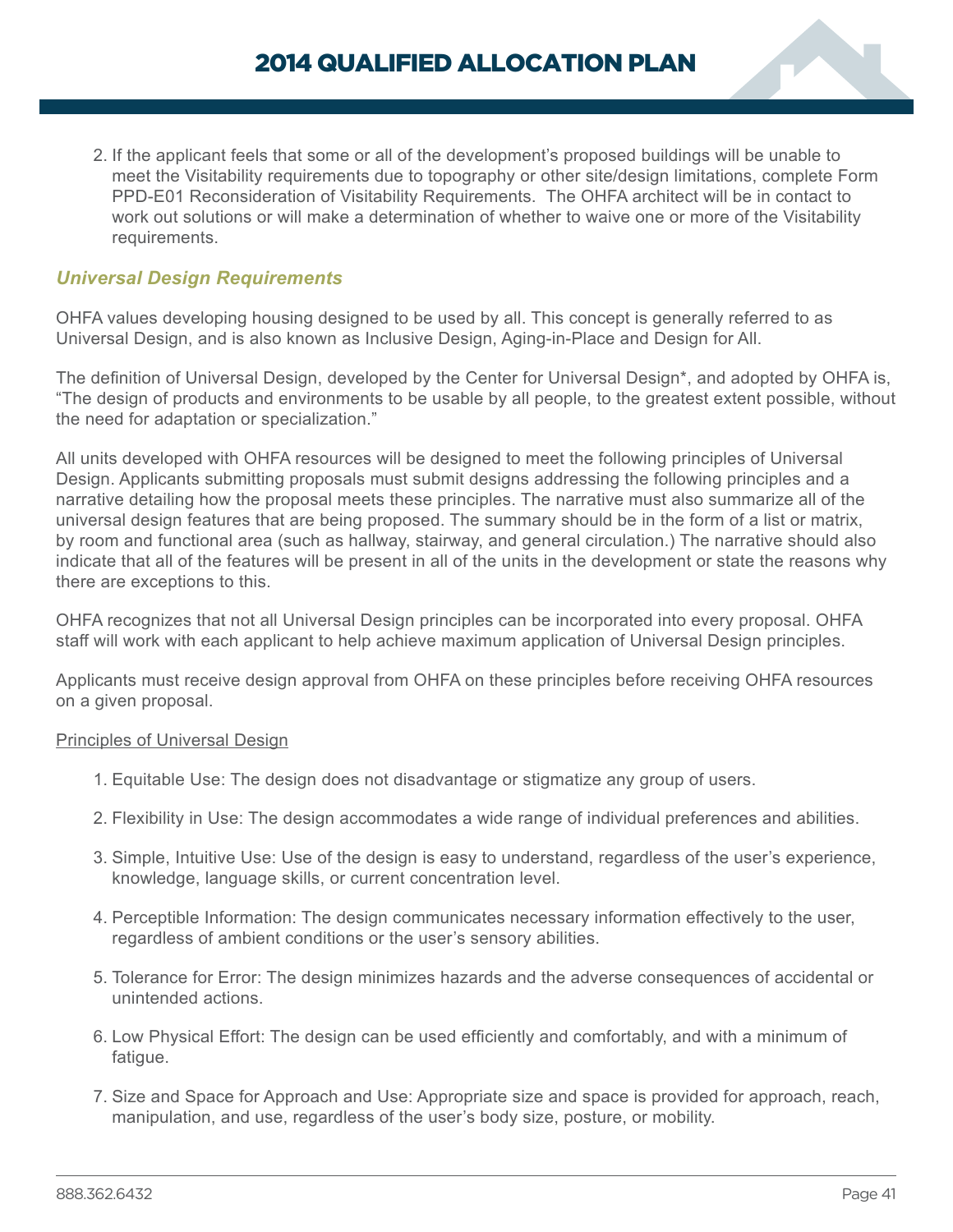## *Additional Requirements*

#### Conformity to Fair Housing Requirements

- All newly constructed units developed under OHFA guidelines shall be designed to comply with the Fair Housing Act (FHA) - even those units not covered by the Act.
- Units that are being rehabbed shall be designed to incorporate these features to the greatest extent possible.
- In a two or more story single family house or townhome, all floors must be designed in accordance with three through seven below. To be clear, this means that all bathrooms, kitchens, hallways, doors, light switches, electrical outlets, thermostats and other environmental controls, regardless of the floor on which they are located, must conform to those requirements.

#### Compliance with the Fair Housing Act calls for seven basic design and construction requirements.

1. An accessible building entrance on an accessible route.

All units must have at least one no-step entrance and be on an accessible route. An accessible route means a continuous, unobstructed path connecting accessible elements and spaces within a building or site that can be negotiated by a person with a disability who uses a wheelchair, and that is also safe for and usable by people with other disabilities. An accessible entrance is a building entrance connected by an accessible route to public transit stops, accessible parking and passenger loading zones, or public streets and sidewalks.

2. Accessible common and public use areas.

Developments must have accessible and usable public and common-use areas. Public and common-use areas cover all parts of the housing outside individual units. They include, for example, building-wide fire alarms, parking lots, storage areas, indoor and outdoor recreational areas, lobbies, mailrooms and mailboxes and laundry areas.

3. Usable doors (usable by a person in a wheelchair).

All doors that allow passage into and within all premises must be wide enough to allow passage by persons using wheelchairs.

4. Accessible route into and through the dwelling unit.

There must be an accessible route into and through each unit. This includes all hallways, stairways and doorways.

5. Light switches, electrical outlets, thermostats and other environmental controls in accessible locations.

Light switches, electrical outlets, thermostats and other environmental controls must be in accessible locations.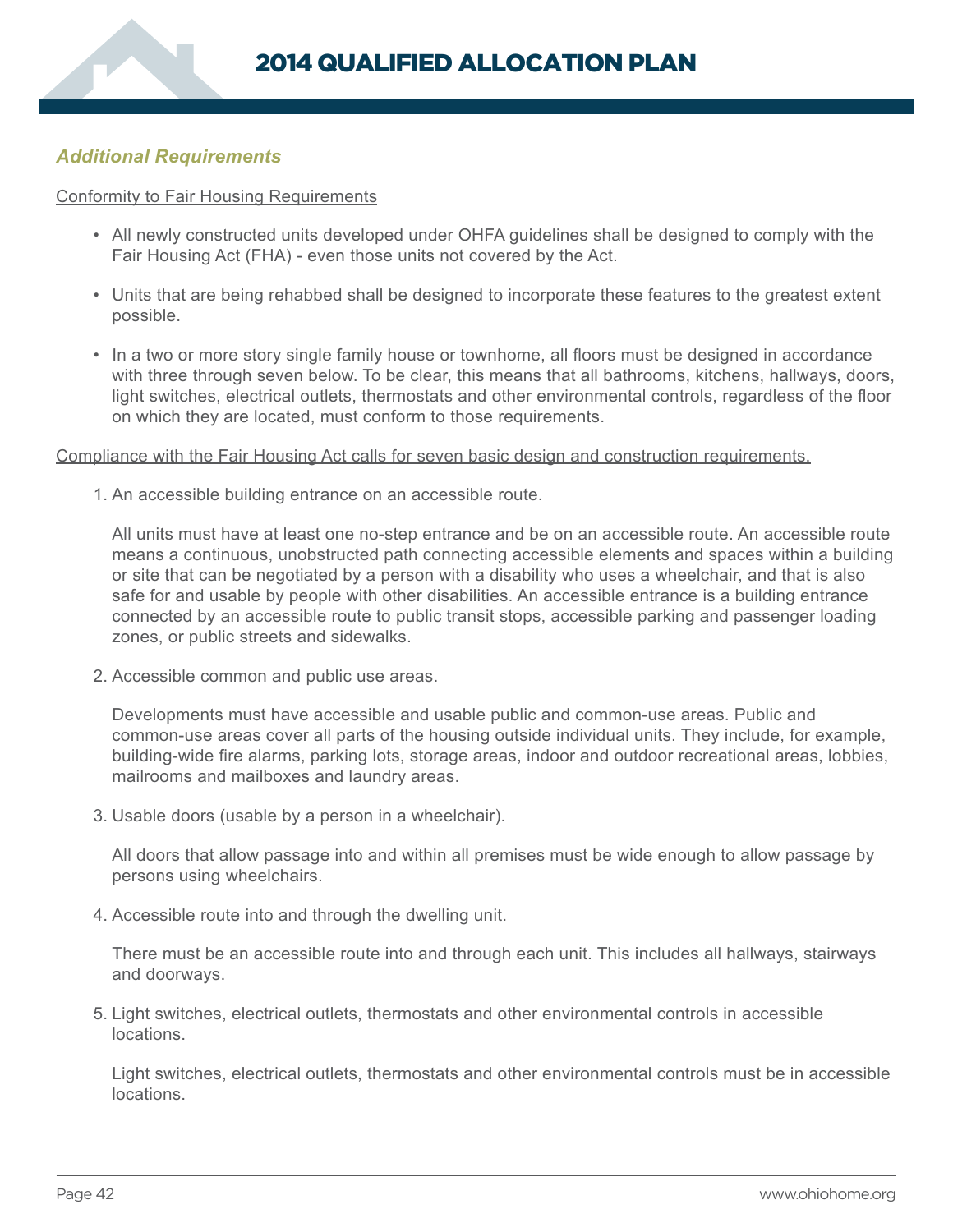

<span id="page-44-0"></span>6. Reinforced walls in bathrooms for later installation of grab bars.

Reinforcements in bathroom walls must be installed, so that grab bars can be added when needed.

7. Usable kitchens and bathrooms.

Kitchens and bathrooms must be usable - that is, designed and constructed so an individual in a wheelchair can maneuver in the space provided.

#### *Notifications to Statewide Accessibility Organizations*

Applicants must also notify the appropriate statewide accessibility group, which are identified on OHFA's website, at the time of application that accessible housing is being proposed, agree to accept referrals for potential residents, and agree to receive design suggestions for the property. Such notification must take place again when the development is placed into service. Copies of correspondence between the applicant and accessibility group must be submitted to evidence these requirements.

# **D. Pilot Programs**

#### *Visitability Exception Pilot Program*

- 1. A maximum of one application may be funded in each of the new units pools. The highest scoring application will be chosen. These applications will be exempt from the Visitability requirements.
- 2. This exception is limited to the upper floors of multifamily apartments serving a family population.
- 3. This is an exception to the threshold criteria, and the proposed development must still receive a successful competitive score.
- 4. The applicant must demonstrate cost savings due to the exemption of the visitability requirements.
- 5. The design must still adhere to the Fair Housing Act and 504 requirements, if they are applicable.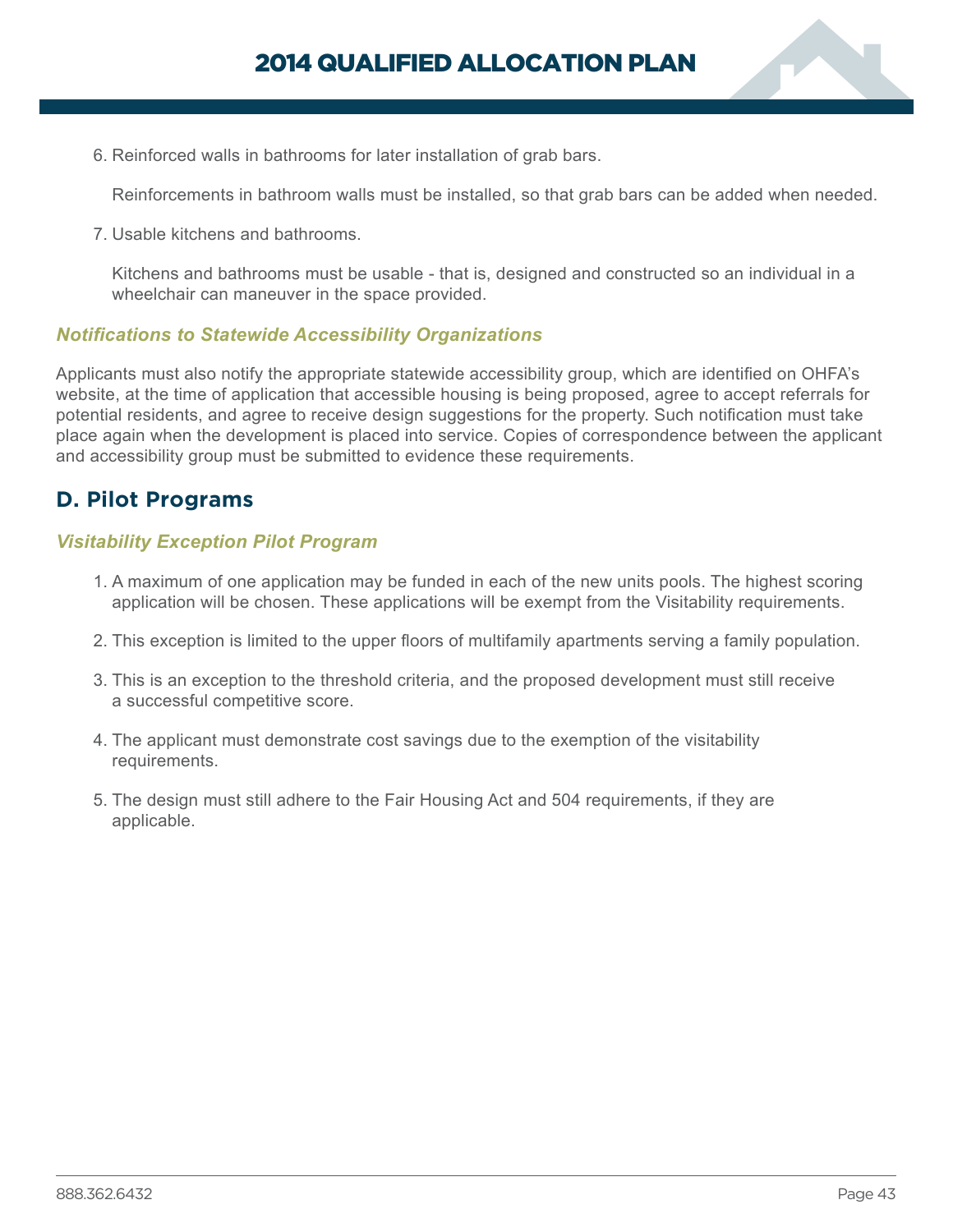# <span id="page-45-0"></span>IX. POST AWARD

# **A. Binding Reservation Agreement**

After OHFA has determined which proposals will receive a reservation of housing tax credits, a Binding Reservation Agreement will be sent to the Contact Person indicated in the application. The original Binding Reservation Agreement and Election Statement must be signed and notarized by an authorized representative of the ownership entity during the month the agreement was issued. The original Binding Reservation Agreement and Election Statement, a reservation fee equal to 6% of the reservation amount, and any additional documentation indicated in the agreement must be returned to OHFA by the date indicated in the program calendar. The amount of housing tax credits and other OHFA resources reserved to a proposal may not increase after the initial reservation.

# **B. Waiting List**

Proposals that do not receive an award will be placed on a waiting list for housing tax credits that become available via returns or in the national pool later in the year.

Housing tax credits that are reserved and later returned during the same calendar year will be put back into the same allocation pool. The next highest scoring proposal in that allocation pool will be funded, provided there are sufficient credits available. Any other available credits will be distributed according to the order of the waiting list.

If an applicant returns the entire award of credits for their proposal, then all other OHFA funds awarded to that proposal must also be returned. OHFA will contact applicants on the waiting list when housing tax credits become available, and will set a deadline for the applicant to respond to any offer.

# **C. Next Steps and Debriefing Meetings**

OHFA will schedule an individual Next Steps meeting with each applicant that receives a reservation of housing tax credits. The purpose of this meeting is to review the requirements for the final application, and work with applicants to schedule the threshold review, underwriting review and presentation of the proposal to the OHFA Board for consideration of any gap financing or other funding sources in addition to housing tax credits.

OHFA will also schedule an individual debriefing meeting with applicants that did not receive a reservation of housing tax credits and wish to discuss the results. These meetings will be scheduled upon request at specific dates and times during the period indicated in the program calendar.

# **D. Development Changes**

All development changes require OHFA approval and will be reviewed by OHFA on a case-by-case basis. OHFA reserves the right to reduce or revoke a reservation of housing tax credits if changes are made without prior approval, or if applicants fail to complete a development as approved. A new application, processing fee, public notification letters and competitive review may be required if any development characteristics change. New owners without experience in the Housing Tax Credit program must contact the Office of Program Compliance prior to consideration by OHFA.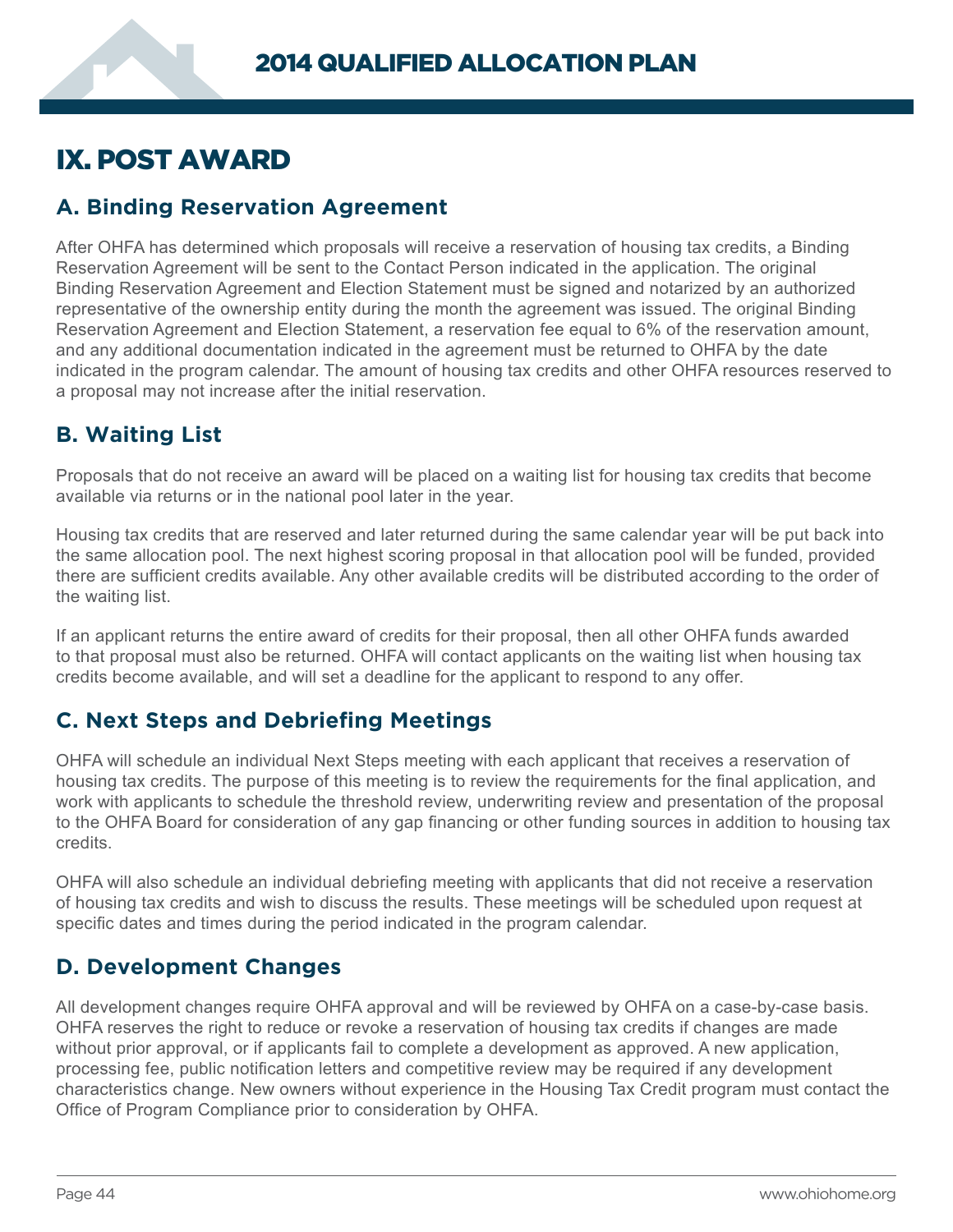<span id="page-46-0"></span>Failure to inform OHFA of any changes in the applicant's situation or development structure at any time may cause the application to be rejected or the housing tax credit reservation to be revoked.

OHFA may allow the admission of an additional general partner after housing tax credits are awarded in order to address a related-party loan issue. A letter from the owner's legal counsel that adequately explains the need for this action must be submitted, and a letter signed by both the new general partner and the controlling general partner must be submitted to confirm the following:

- 1. The new general partner will own no more than 24% of the general partner shares;
- 2. The new general partner will not materially participate in the development;
- 3. The new general partner will gain little or no financial benefit from the development; and
- 4. The new general partner will not count the development toward their experience in future funding applications to OHFA.

OHFA will review and issue a decision for each request on a case-by-case basis. Approval of the OHFA Board may also be necessary for developments that received financing from the HDLP and HDAP programs in addition to housing tax credits.

# **E. Special Allocation**

An owner of a development with a housing tax credit allocation that is unable to proceed resulting from actions by unrelated parties (including, but not limited to, local governments or property owners) may seek a special allocation of housing tax credits in the current year. An applicant must meet the following requirements to request a special allocation:

- 1. The applicant must have received an allocation of competitive housing tax credits from OHFA in a previous year. The owner must have returned the allocation to OHFA, or OHFA must have revoked the allocation prior to the required placed-in-service date.
- 2. The underlying reason for the inability of the development to proceed must relate to actions by unrelated parties that affect the purchase of the site, plan approval or building permit issuance.
- 3. The applicant must obtain either a final legal judgment in favor of the owner or a settlement among the parties that will enable the development to proceed. OHFA legal counsel will determine if these requirements are met.
- 4. The applicant must complete a current year application and request OHFA Board consideration to obtain a special allocation of housing tax credits. The amount of the new housing tax credit allocation may not exceed the amount of the previous allocation. OHFA staff will review the application to ensure that all current threshold and underwriting criteria are met. Any monetary damages received that are related to the development, less direct costs of litigation apportioned between damages that are related and unrelated to the development, must be pledged to the development. Consideration and approval of changes to the development are at the complete and sole discretion of OHFA staff.
- 5. A request for a special allocation must be submitted no later than three years after the previous allocation was returned or revoked.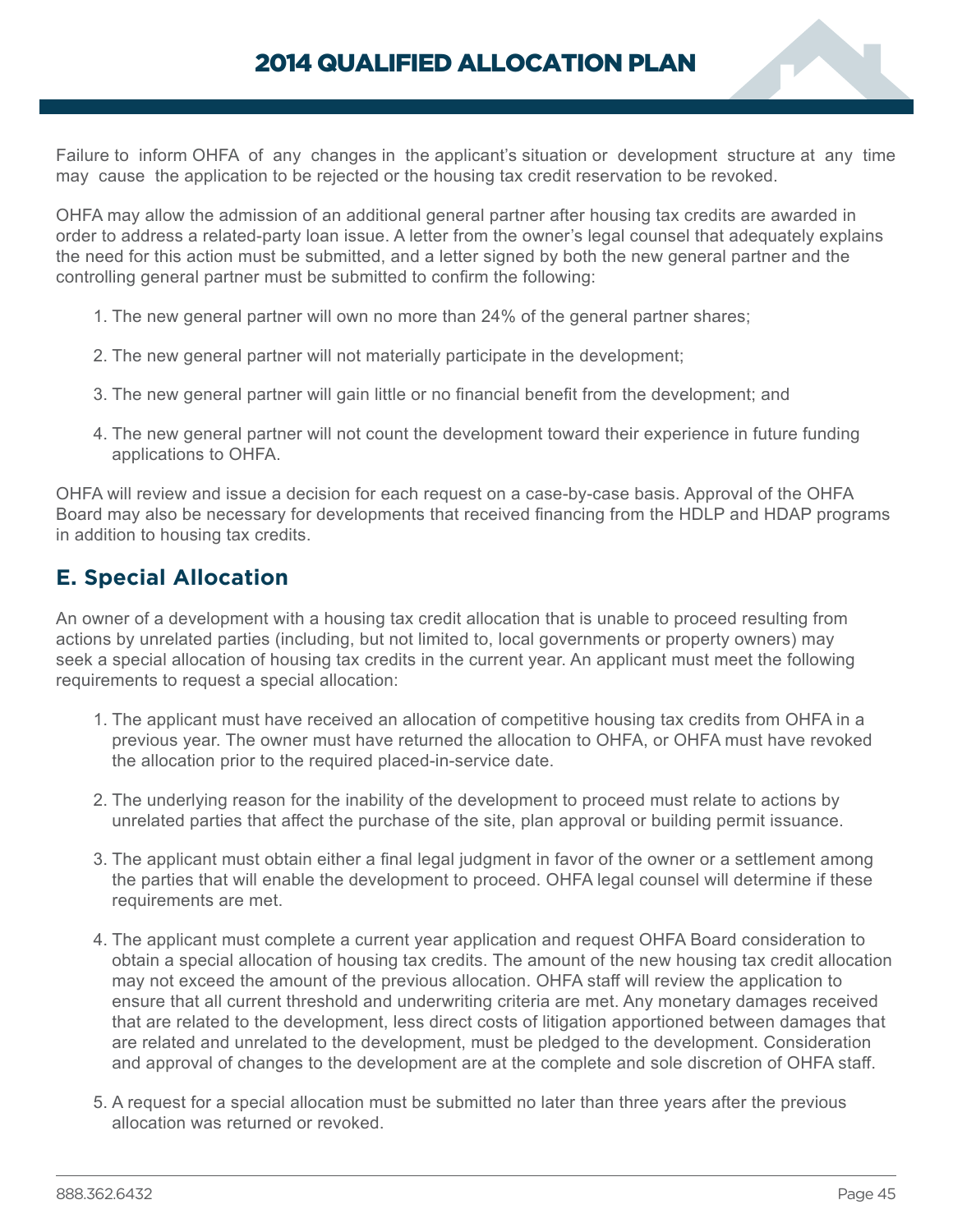<span id="page-47-0"></span>Requests that meet these requirements will be presented to the OHFA Multifamily Committee and the OHFA Board for consideration. OHFA has no affirmative obligation to grant approval to any development seeking relief.

Applicants must pay the \$2,000 application fee upon request of the special allocation.

# **F. Placed-in-Service Relief**

OHFA will consider granting relief to applicants that are unable to meet their placed-in-service deadline due to circumstances outside their control that could not be reasonably anticipated before the initial application date. The following requirements must be met:

- 1. The applicant must submit a formal request outlining reasons that the placed-in-service deadline cannot be met. A request may be submitted after September 1 and no later than November 30 of the year of the placed-in-service deadline.
- 2. The applicant must agree to return their housing tax credit allocation to OHFA prior to the placed-inservice deadline.
- 3. Significant progress toward completion of the construction and/or rehabilitation of the development must be demonstrated at the time the request is submitted. OHFA will use 75% completion as a general guideline when judging significant progress toward completion.

If the request is approved, then a new housing tax credit allocation will be granted in the following calendar year, and the placed-in-service deadline will be extended for up to one year. OHFA reserves the right to levy a reservation fee for the new housing tax credit allocation.

# **G. Carryover Allocation**

All developments must meet the carryover allocation requirements described in Section 42 of the Internal Revenue Code (IRC) and in Treasury Regulation 1.42-6.

A Carryover Allocation Agreement will be issued to recipients of a competitive award of housing tax credits by the end of the calendar year in which credits were awarded. Items must then be submitted by the carryover submission deadline indicated in the Binding Reservation Agreement. All forms and instructions are available on OHFA's website. The following items must be submitted:

- 1. Completed OHFA Carryover cost certification forms signed by a representative of the owner and by the accountant or attorney who prepared the forms. A paper copy of the forms with original signatures of the owner and preparer is required, along with an electronic copy in Excel format. The forms must evidence that the "10% test" required by Section 42 of the IRC has been met.
- 2. The development owner must, at a minimum, acquire all property or have entered into a long-term leasehold agreement. Acquisition must be evidenced by a copy of a recorded deed or recorded longterm lease (or memorandum of lease) for each site.
- 3. Any additional conditions indicated in the binding reservation agreement with a performance date by the carryover submission deadline.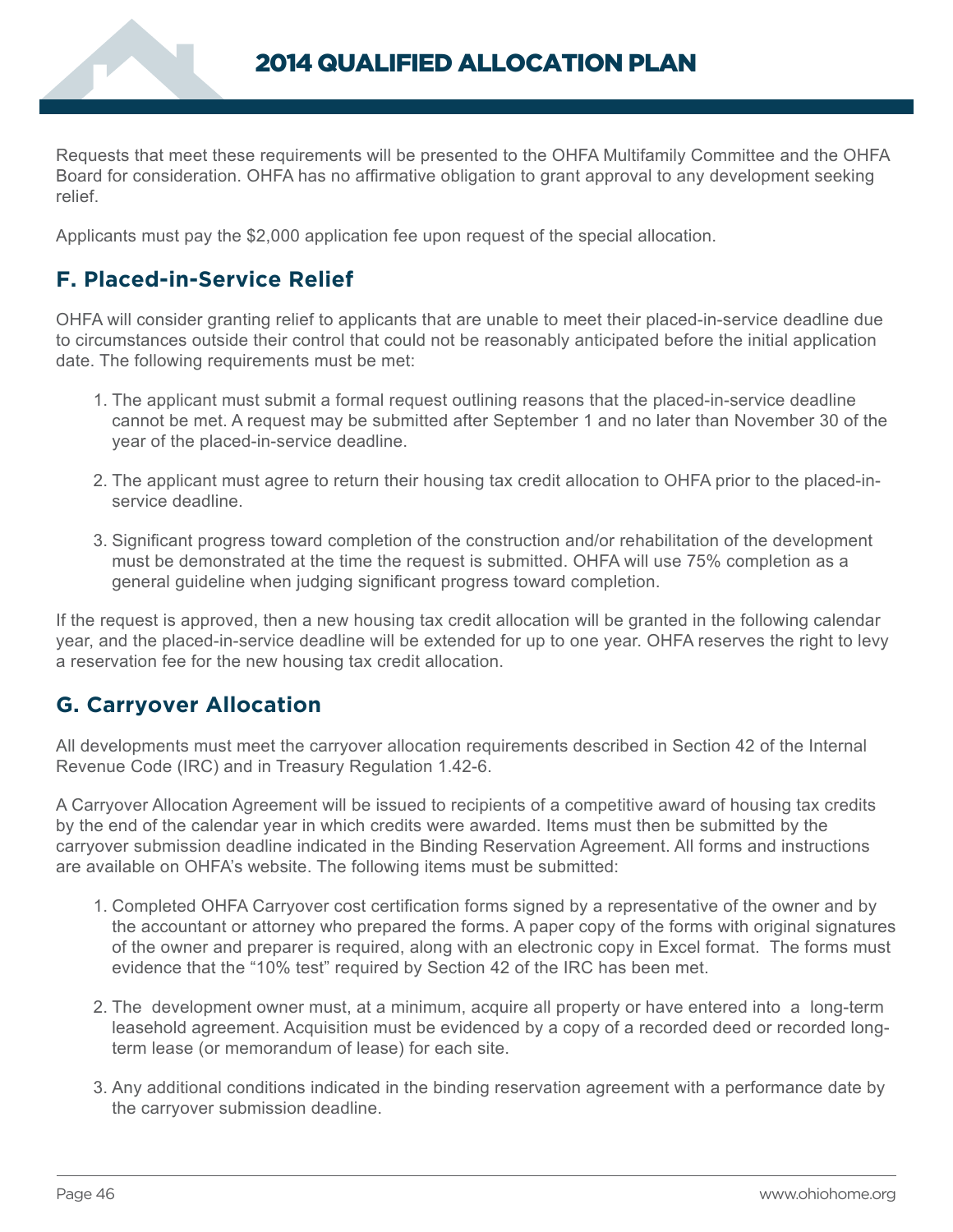<span id="page-48-0"></span>A Carryover Allocation Agreement is considered to be binding and will give the applicant 24 months from the end of the year of allocation to complete the development and place the units in service. OHFA reserves the right to add conditions or require follow-up items in the carryover agreement that must be met before OHFA will issue 8609 forms to the owner

# **H. Housing Tax Credit Eligibility (42m) Letter for 4% Credits**

After OHFA has determined that the proposal meets the threshold and underwriting requirements, an Eligibility (42m) Letter and Election Statement will be sent to the contact person indicated in the application.

The original Eligibility Letter must be signed by an authorized representative of the ownership entity, and returned by the deadline indicated in the letter with a reservation fee equal to 6% of the reservation amount, and any additional documentation indicated in the letter.

The original Election Statement must be completed and signed by an authorized representative of the ownership entity, and returned to OHFA no later than the fifth calendar day following the end of the month in which the bonds are closed.

Tax-exempt bond-financed developments will not receive a Carryover Allocation Agreement, but the owner must follow all 8609 Form request procedures and any conditions outlined in the Eligibility Letter, which will include the following items:

- 1. The applicant must submit a legal description of each parcel that will be part of the development by the date specified in the Eligibility Letter. The description(s) must include the street address and permanent parcel number of each parcel.
- 2. The applicant will have 24 months from the end of the year in which the Eligibility Letter is issued to meet the placed-in-service requirements of the Housing Tax Credit program.

# **I. Gross Rent Floor Election**

In accordance with Revenue Procedure 94-57, the Internal Revenue Service will treat the gross rent floor described in Section 42 of the IRC as taking effect on the date OHFA initially allocates housing tax credits to a project. The allocation date is the date that a Carryover Allocation Agreement is issued, or, if a project is financed with tax-exempt bonds, the date that a Housing Tax Credit Eligibility (42m) Letter is issued.

However, the IRS will treat the gross rent floor as taking effect on a building's placed-in-service date if the building owner designates that date, and informs OHFA no later than the date on which the building is placed in service. If an owner wishes to designate the placed in service date for the gross rent floor, the Gross Rent Floor Election form must be completed and submitted to OHFA before any building is placed-in-service. If this form is not received, or if it is received after the placed in service date of any building in a project, then the gross rent floor will take effect on the date OHFA initially allocates housing tax credits to the project.

# **J. Development Completion Stage / 8609 Request**

Upon development completion, the owner must notify OHFA of the placed-in-service date of each building and submit the following items to request 8609 Forms. The request is required to include a paper copy of the cost certification forms with original signatures of the owner and preparer, along with an electronic copy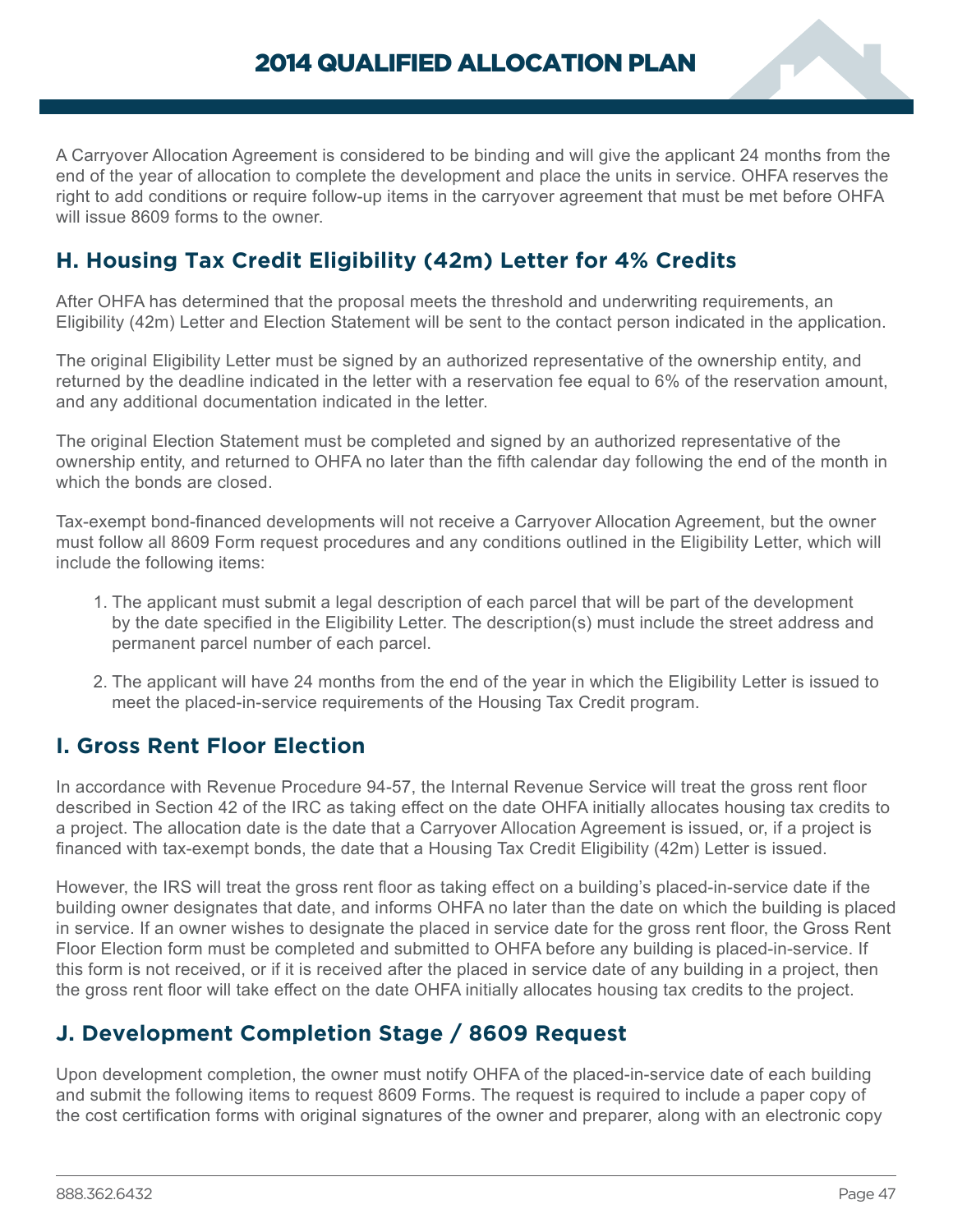

in Excel format. All other items must be submitted on a compact disc (CD) in PDF format. All forms and instructions are available on OHFA's website. Forms that are out of date, altered or modified will be rejected. The following items must be submitted:

- 1. Completed OHFA Owner's Cost Certification forms with original signatures of the owner and the independent accountant who prepared the forms. The accountant will be required to conduct a complete audit of the development costs. The required audit language is included on the forms.
- 2. Completed OHFA Contractor's Cost Certification forms with original signatures of the owner and general contractor.
- 3. Final Certificate of Occupancy for each building from the issuer of the building permits. Certificates of completion or similar information from the owner will be accepted for rehabilitation developments if certificates of occupancy are not issued. Temporary Certificates of Occupancy are required if the dates on such certificates will be used as the placed-in-service dates for the buildings. OHFA reserves the right to conduct a site visit of a property to verify completion before issuing Forms 8609 to the owner.
- 4. All permanent financing sources (except for the first or primary mortgage) must be closed before the 8609 Forms are issued. An executed promissory note that includes the amount, interest rate, term, and amortization or repayment terms of the loan must be submitted for each source. In lieu of a note for the first or primary mortgage, a firm financing commitment signed by the lender and owner within 30 days of the request for the 8609 Forms may be submitted. Supporting documentation must be submitted for financing sources where a note is not available (such as accrued interest or existing reserves).
- 5. Final limited partnership agreement executed by the limited and general partners. The agreement must include all equity amounts and the pay-in schedule for the equity.
- 6. A copy of the executed and recorded Restrictive Covenant (issued by OHFA), and a copy of an executed and recorded Consent of Recorded Lienholder form from each non-OHFA lending source with a mortgage filed on the property prior to the recordation of the OHFA Restrictive Covenant.
- 7. A check for payment of the appropriate compliance-monitoring fee, made payable to "Ohio Housing Finance Agency".
- 8. Evidence that the individual(s) responsible for final approval of resident files, or the site manager or leasing consultant who processes the Tenant Income Certifications, has attended the OHFA Tax Credit Compliance Training within six months prior to the placed-in-service date for the first building completed.
- 9. Evidence that the owner or property manager has conducted a placed-in-service meeting with the OHFA Office of Program Compliance.
- 10. Evidence that written notification was submitted to the OHFA Office of Program Compliance within 15 days of the placed-in-service date of the building (or last building in a multiple building development).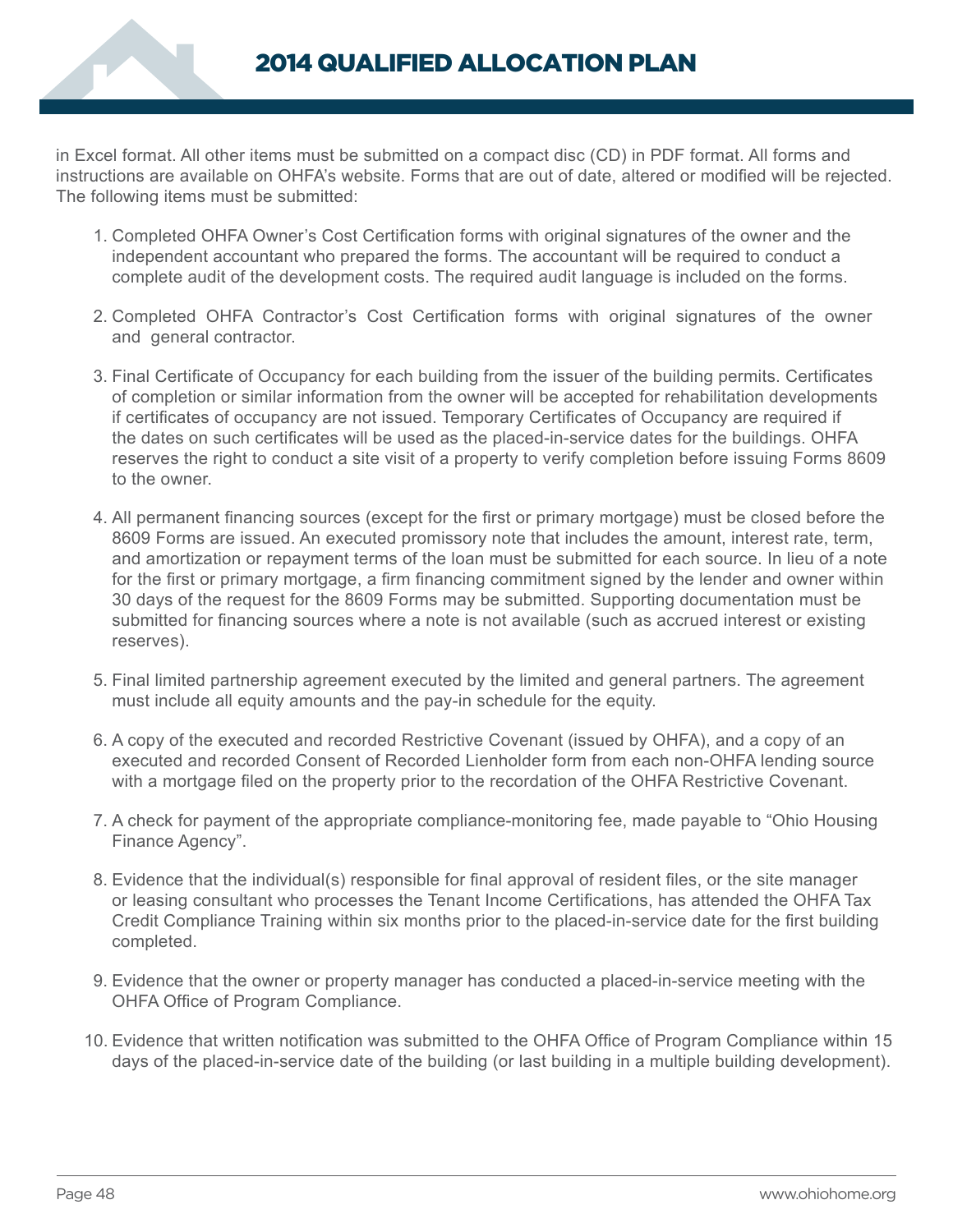- <span id="page-50-0"></span>11. Completion of the final Energy Efficiency Certification form for the year of allocation (applicable to allocations through 2010).
- 12. Narrative describing any material changes to the development since time of application.

The request for 8609 Forms must be submitted by the date listed in the Carryover Allocation Agreement. An extension of this deadline may be granted by OHFA upon request. However, any extension will not apply to payment of the compliance monitoring fee.

Requests for 8609 Forms and corrections or clarifications to previous submissions are reviewed in the order submitted. OHFA will issue 8609 Form(s) up to 90 days after a complete request has been submitted. An incomplete or insufficient request will not be processed until all items are submitted, which may result in a delay of the 8609 Form issuance. The closeout process for any Housing Development Assistance Program funds awarded to the development must also be completed before 8609 Forms are issued. Any corrections or clarifications requested by OHFA must be submitted within three months or a resubmission fee of \$250 will be charged. OHFA reserves the right to defer processing Form 8609 requests that are received during a future competitive funding round.

Building Identification Numbers (BIN) are assigned to each building by OHFA after a request for 8609 Forms is submitted. Applicants must contact OHFA in writing with any requests to assign BIN to individual buildings prior to that time.

# X. DEVELOPMENT TEAM

The Development Team consists of the general partner(s), developer and property management company. OHFA will evaluate each organization individually, and will evaluate the team as a whole. OHFA will determine whether the team is acceptable based on the criteria outlined below. A team found to be unacceptable will not be eligible for an award of OHFA resources.

# **A. Individual Organizations in the Team**

Each organization will supply information in the AHFA that describes the affordable housing properties placed in service, under construction and under review by OHFA in which they have been an owner, developer or property manager, and the number of applications in which they will be a member of a development team that will be submitted for consideration. They will also document the roles that each organization will be assuming in the development process. If a state-certified CHDO is a team member, the CHDO will document how the proposed development furthers their mission to provide housing to eligible residents in their service area. The CHDO will also supply information documenting the housing development experience of individuals in the organization. Lastly, each member of the team will disclose to OHFA any organizational financial issues that will adversely impact this development should they be selected.

# *General Partner and Developer Characteristics*

• Past experience developing affordable housing using OHFA programs. Properties presently in service and those under construction will be considered, and the quality and success of previous developments will be taken into account. OHFA will also consider location and experience in the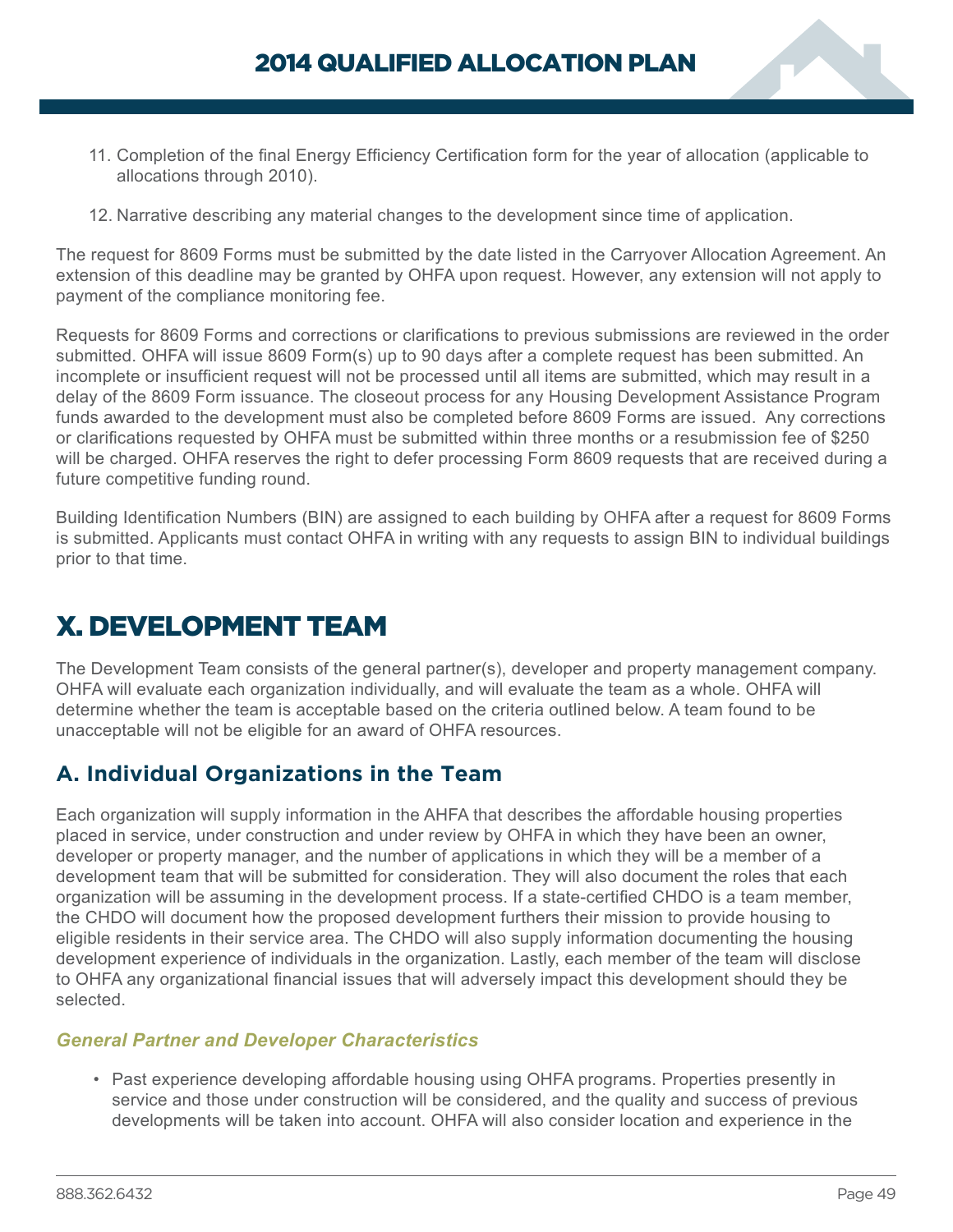2014 QUALIFIED ALLOCATION PLAN

geographic areas to be served, experience with the type of housing product proposed, and the past working relationships of the proposed development and ownership partners.

- Other affordable housing development experience using government funded programs, including existing properties and those under construction.
- The development capacity of the organization to complete construction of all current developments on time and within program requirements and application commitments.
- The financial capacity of the developer/general partner to ensure that construction will be completed on time and that work will be guaranteed for quality. All guarantees must be provided by the developer/general partners.
- The organization must conduct business with OHFA according to the Good Partnership policy.

### *Property Management Company Characteristics*

- The company must currently be a member of the National Affordable Housing Management Association (NAHMA), the Midwest Affordable Housing Management Association (MAHMA), Council for Rural Housing & Development of Ohio (CRHDO), or Council for Affordable & Rural Housing (CARH).
- A representative of the company must have earned one of the following certifications: Housing Tax Credit Certified Professional (HCCP) sponsored by the National Association of Home Builders; Specialist in Housing Tax Credit Management (SHCM) sponsored by NAHMA; or equivalent certification from a nationally recognized consultant or association, including, but not limited to, TheoPro Compliance & Consulting Inc., Quadel Consulting or Spectrum Seminars.
- The company must have managed at least five housing tax credit and/or federally-subsidized developments (each consisting of at least 10 units) for at least one year each; or must have managed two housing tax credit developments (each consisting of at least 10 units) for at least three years each.
- All developments currently managed by the company must not have any uncured Forms 8823. Exceptions may be granted on a case-by-case basis for 8823 events that are not the fault of the company, such as a casualty loss, or non-compliance issues that are inherited from the prior property manager.
- Management companies with no prior experience with an OHFA property will be evaluated by the information contained in their completed OHFA Management Company Capacity Review Survey. Management companies with prior OHFA experience will be evaluated in part on information contained in the Property Status Report generated from the Office of Program Compliance.
- Past experience managing affordable housing using OHFA programs. The quality and success of previous developments will be taken into account. OHFA will also consider location and experience in the geographic areas to be served, experience with the type of housing product proposed, and the past working relationships of the proposed development team members.
- Other affordable housing management experience using government funded programs.
- The company must conduct business with OHFA according to the Good Partnership policy.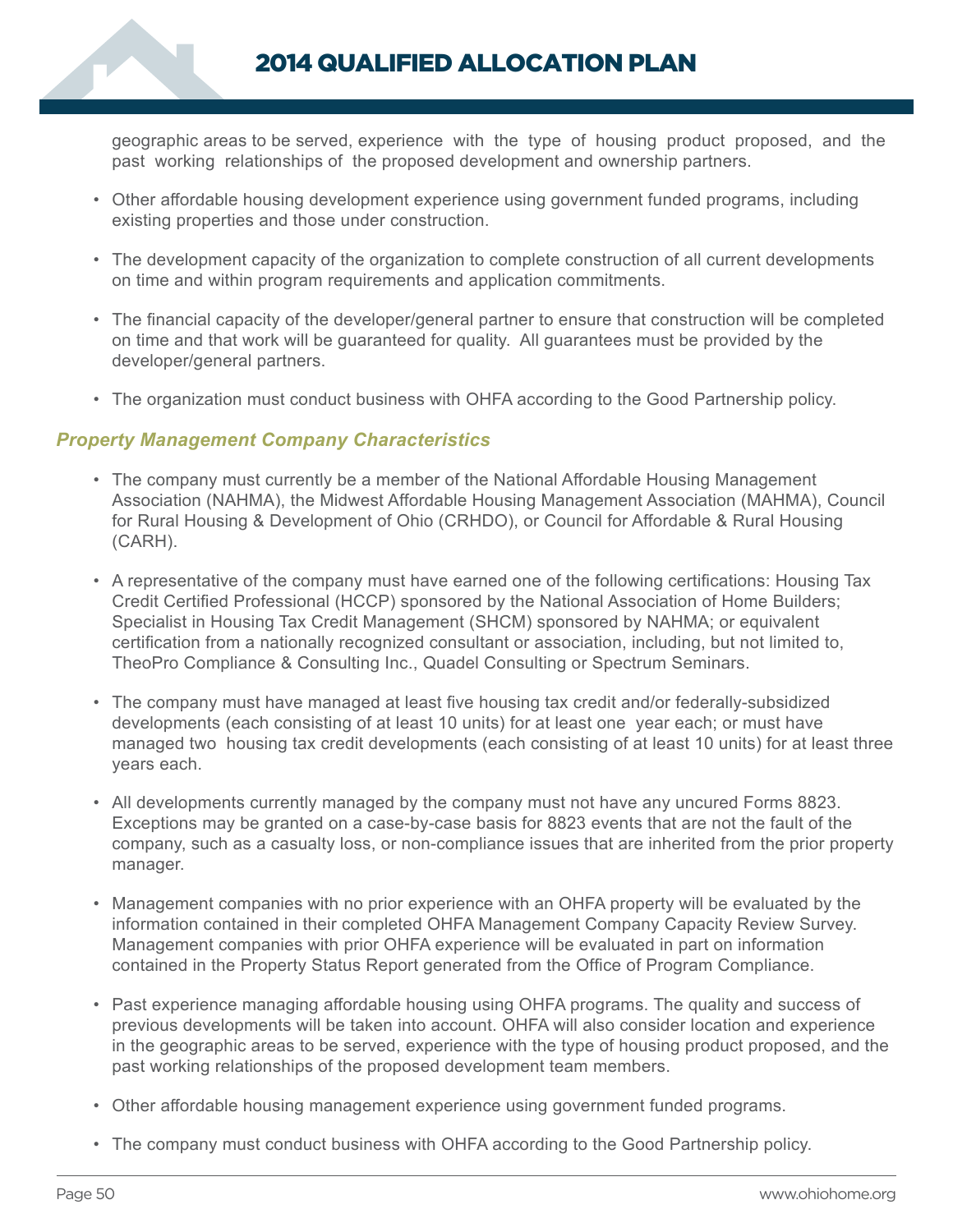

# <span id="page-52-0"></span>**B. The Team as a Whole**

The following criteria will be used to evaluate the team as a whole for the proposed development:

- Development history: OHFA will review the experience of the development team with the housing type, location or type of geographic area, and scope of the development being proposed. Developments financed by OHFA, housing tax credit developments in other states, and other types of affordable housing in any state will be considered.
- Sufficient documentation of the specific roles of each member of the team. If a team member is a CHDO, documentation which indicates that the CHDO maintains effective development control during the development process. Effective development control is demonstrated when the CHDO is the sole owner of the development, or, if not the sole owner, the CHDO has an agreement with the owner or the partners to allow it to make key decisions with regards to the selection, financing, improvement, management, and disposition of the development.
- Present capacity: OHFA will review all developments that the team members presently have in development and determine whether there is sufficient capacity to successfully complete all developments in development and any new development awards in a timely and efficient manner. The amount of resources awarded to a particular team may be limited based on OHFA judgment of capacity.
- Good Partnership: OHFA will evaluate the degree to which the development team members have acted in accordance with the Good Partnership policy in all phases of current and previous development efforts.
- Financial strength: The financial capacity of the team as a whole will be reviewed and must be found acceptable.
- Outstanding financial obligations: All financial obligations to OHFA must be current. Any delinquent obligations of any team member may disqualify the team from competing for an award.

OHFA will use information submitted with the application and other reasonable sources available to make all determinations, including reports and opinions of other public funding sources. OHFA reserves the right to place additional restrictions on development team members, limit the number of awards, applications or amount of resources available to a development team, and limit awards due to identities of interest between organizations applying for OHFA funding.

# **C. New Developers and/or General Partners**

New developers and/or general partners that have not previously worked with OHFA will be limited to one award of 9% credits. New developers and/or general partners will not be able to apply for additional awards of 9% credits until their first OHFA development has received its 8609.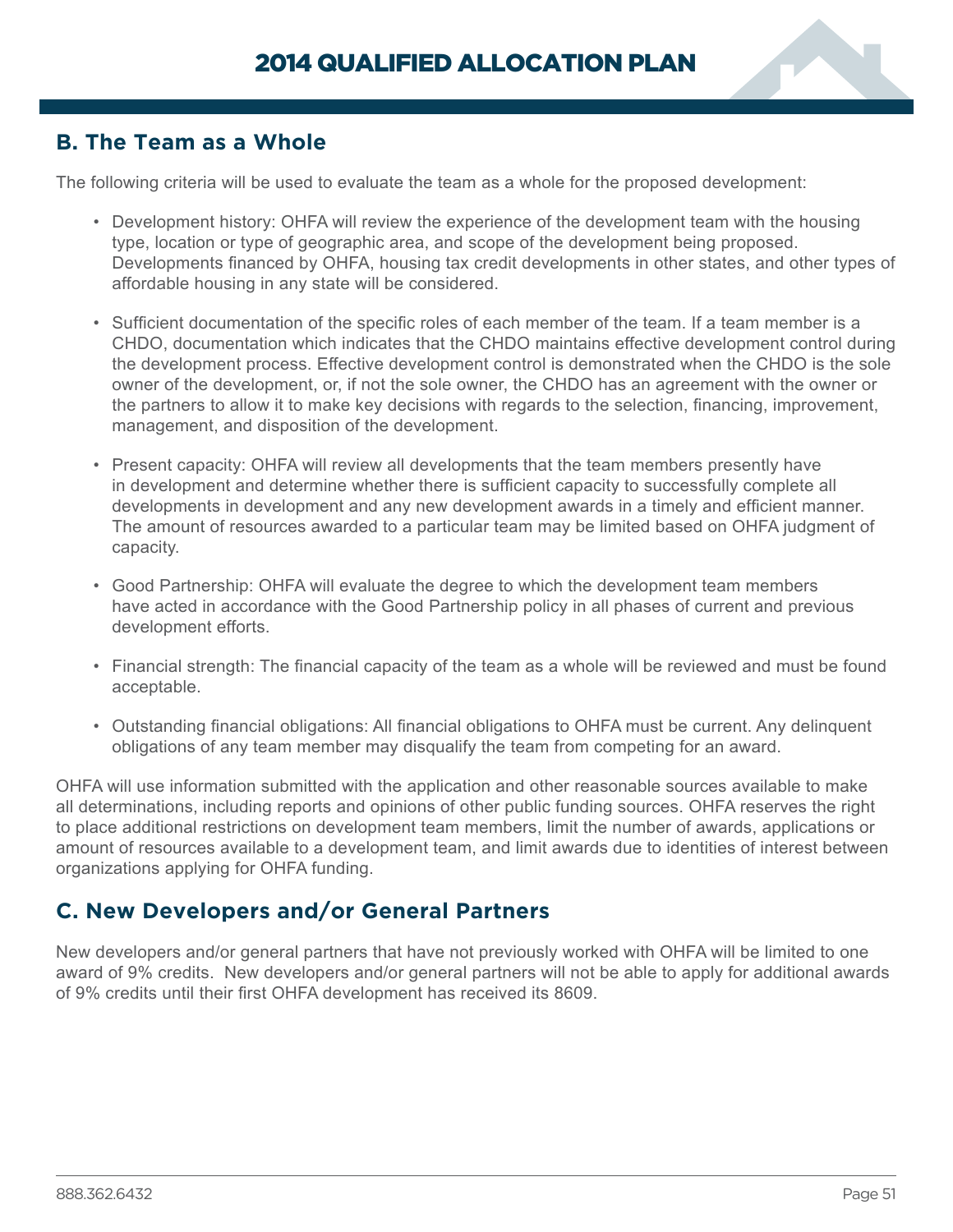# <span id="page-53-0"></span>XI. COMPLIANCE & MONITORING GUIDELINES

## *Introduction*

The monitoring process determines if a property is complying with requirements of the IRC. The housing tax credit monitoring process is outlined in IRC Section 42, IRS Regulation 1.42, the QAP, the OHFA Compliance Handbook, and other OHFA policies.

Compliance with the requirements of the IRC is the sole responsibility of the owner of the building for which the housing tax credit was allocated.

#### *Monitoring Process*

Housing tax credit projects are required to comply with the following, in addition to other requirements described in guidance published on OHFA's website.

- 1. All residents must be income qualified, adjusted for family size prior to moving into the unit. Units must be rent restricted as provided for in the IRC. All units allocated housing tax credits must be safe, decent and sanitary housing units complying with local building, health, safety, and zoning codes.
- 2. Before placing the project in service, the owner/agent must schedule a "placed-in-service meeting" with the OHFA Program Compliance Analyst assigned to the project to discuss the lease-up of the tax credit project. OHFA will attempt to combine placed in service meetings when an owner/agent is placing several projects into service within the same general time period. OHFA may elect to waive this requirement.
- 3. Prior to the placed-in-service date, the owner/agent individual(s) responsible for final approval of resident files or the site manager/leasing consultant who processes the Tenant Income Certifications for buildings receiving 8609 Forms will be required to attend the OHFA Tax Credit Compliance Training within the previous six months. Please refer to the OHFA website at www.ohiohome.org to register for this training.
- 4. Within 15 days of placing the last building in service, the project owner must forward a letter to the OHFA Program Compliance Analyst assigned to the project indicating the date on which the last building was placed in service. Based on this communication, the project will be preliminarily scheduled for a lease-up monitoring visit.
- 5. The owner of a housing tax credit project must keep records for each qualified low-income building in the project for each year of the compliance and extended use period. These records must include but are not limited to the following for each building in the project:
	- a. The total number of residential rental units in the building (including the number of bedrooms and the size in square feet of each residential rental unit);
	- b. The percentage of residential rental units in the building that are low-income units;
	- c. The rent charged on each residential rental unit in the building (including any utility allowances);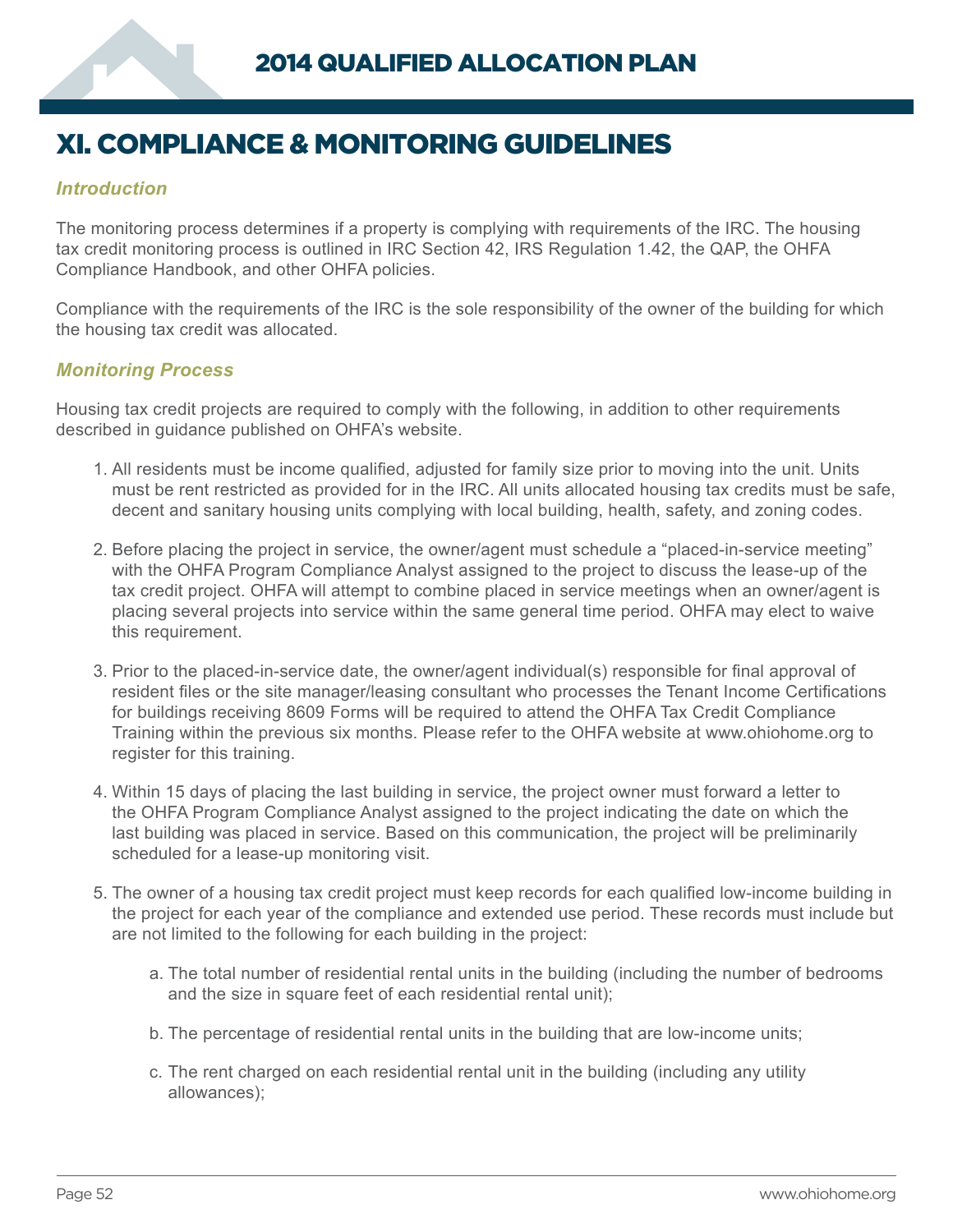- d. The number of occupants in each low-income unit;
- e. The unit vacancies in the building and information showing when, and to whom, the next available units were rented;
- f. The annual income certification of each low-income resident per unit (if applicable);
- g. Annual student status certification;
- h. Demographic information;
- i. Documentation to support each low-income resident's income certification. Resident income is calculated in a manner consistent with the determination of annual income under Section 8 of the United States Housing Act of 1937 ("Section 8"), not in accordance with the determination of gross income for federal income tax liability;
- j. The eligible basis and qualified basis of the building at the end of each year of the credit period, compliance and extended use periods; and
- k. The character and use of the non-residential portion of the building included in the building's eligible basis under IRC Section 42(d).
- 6. The owner of a housing tax credit project is required to retain the records described in item 5 above for the entire period of extended use.
- 7. The owner is responsible for reporting to OHFA annually in the form and manner that OHFA specifies. The reporting process currently requires the submission of an owner certification, resident and project data, as well as other reports and certifications necessary to evidence compliance with any Housing Tax Credit program gap financing provided through an OHFA program. When completing the owner certification, the owner is certifying that, for the preceding 12-month period, the owner met the following requirements:
	- a. The 20-50 test under IRC Section  $42(g)(1)(A)$ , or the 40-60 test under section  $42(g)$ (1)(B), whichever minimum set-aside test was applicable to the project; and if applicable to the project, the 15-40 test under sections  $42(q)(4)$  and  $142(d)(4)(B)$  for "deep rent skewed" projects;
	- b. There was no change in the applicable fraction (as defined in section  $42(c)(1)(B)$ ) of any building in the project, or that there was a change, accompanied by a description of the change;
	- c. The owner has received an annual income certification from each low-income resident, as appropriate, and documentation to support that certification; or, in the case of a resident receiving Section 8 housing assistance payments, the statement from a public housing authority described in paragraph (b)(1)(vii) of this section;
	- d. Each low-income unit in the project was rent-restricted under Section 42(g)(2);
	- e. All units in the project were for use by the general public and used on a non-transitional basis (except for transitional housing for the homeless provided under Section 42 [i][3][B][iii]);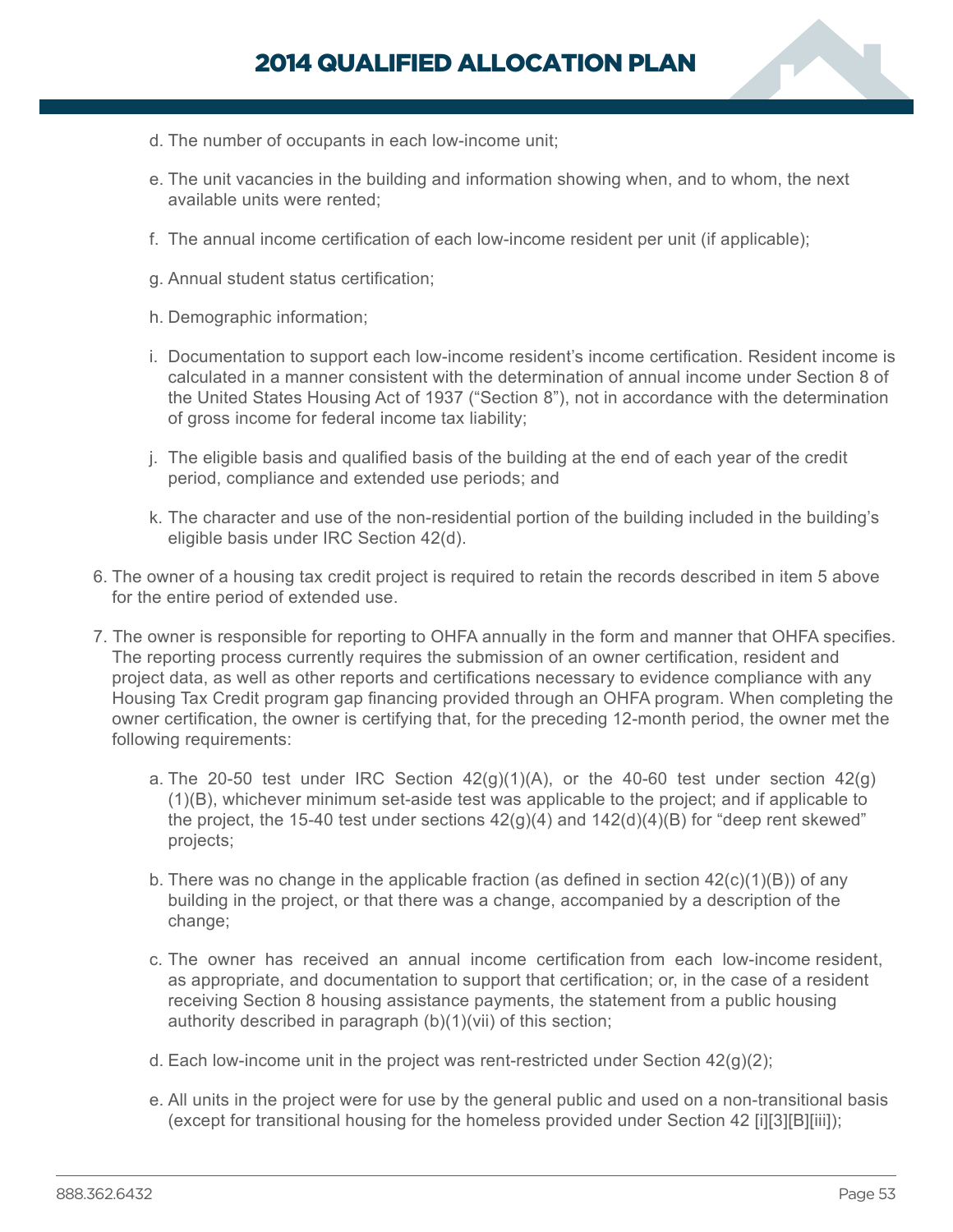

- f. Each building in the project was suitable for occupancy, taking into account local health, safety, and building codes;
- g. There was no change in the eligible basis (as defined in Section 42[d] of any building in the project, or if there was a change, the nature of the change (e.g. a common area has become commercial space, or a fee is now charged for a resident facility formerly provided without charge);
- h. All resident facilities included in the eligible basis under Section 42(d) of any building in the project, such as swimming pools, other recreational facilities, and parking areas, were provided on a comparable basis without charge to all residents in the building;
- i. If a low-income unit in the project became vacant during the year, that reasonable attempts were or are being made to rent that unit or the next available unit of comparable or smaller size to residents having a qualifying income before any units in the project were or will be rented to residents not having a qualifying income;
- j. If the income of residents of a low-income unit in the project increased above the limit allowed in Section  $42(q)(2)(D)(ii)$ , the next available unit of comparable or smaller size in the building was or will be rented to residents having a qualifying income;
- k. The owner has not refused to lease a unit in the project to a Section 8 applicant because the applicant holds a Section 8 voucher or certificate;
- l. No finding of discrimination under the Fair Housing Act has occurred for the project (a finding of discrimination includes an adverse final decision by HUD, an adverse final decision by a substantially equivalent state or local fair housing agency, or an adverse judgment from a Federal court);
- m. For the preceding 12-month period, no residents in low-income units were evicted or had their tenancies terminated other than for good cause and no gross rents were increased other than permitted under Section 42; and
- n. An extended low-income housing commitment as described in Section 42(h)(6) was in effect. OHFA reserves the right to adjust the above requirements according to changes in federal regulations.
- 8. OHFA requires that the owner of a housing tax credit project annually certify the residents' incomes and assets using the form(s) specified by OHFA. Projects that are 100% occupied by qualified low-income households may discontinue recertifications as described in Section 42 of the Internal Revenue Code.
- 9. OHFA has the right to review resident files throughout the 15-year compliance period and the 15-year Extended Use Period. OHFA has the right to perform onsite inspections of any low-income housing project through the end of the Extended Use Period. Buildings receiving new allocations of credit will be inspected no later than the end of the second calendar year following the year the last building in the project is placed in service. OHFA will provide prompt written notice to the owner of a housing tax credit project if OHFA does not receive the required certification or discovers through inspection, review, or any other manner that the project is in non-compliance. The owner will have up to 60 days from the date of the notification to correct any non-compliance issues found and give a written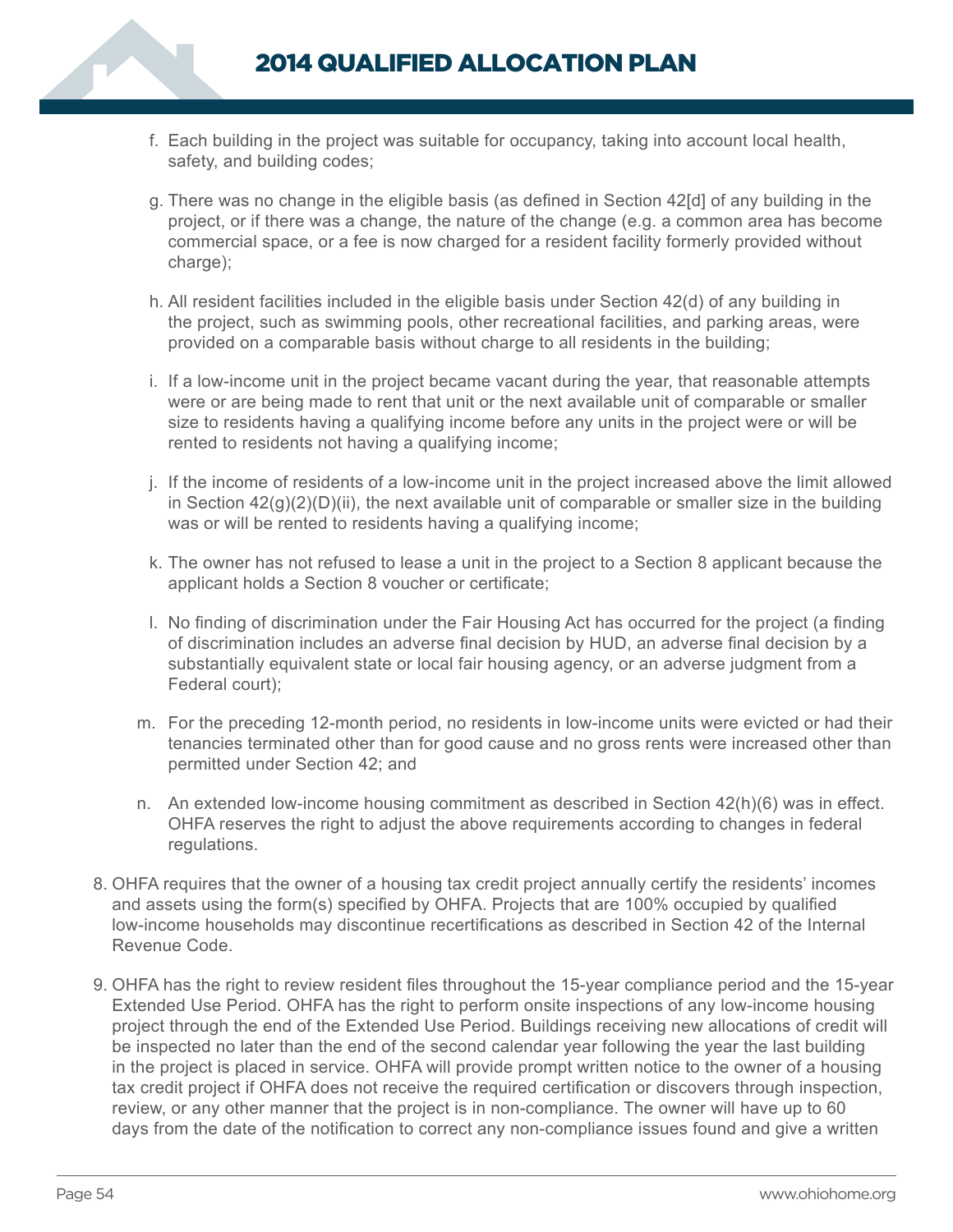response to OHFA of corrective actions taken. OHFA may, with good cause, extend the correction period for up to six months.

During the correction period, an owner must correct any non-compliance and provide evidence to OHFA of such corrections.

- 10. When OHFA identifies certain instances of non-compliance, OHFA is required to file Form 8823, "Low-Income Housing Tax Credit Agencies Report of Non-Compliance" with the IRS no later than 45 days after the end of the correction period, and no earlier than the end of the correction period, whether or not the non- compliance is corrected. OHFA must explain on Form 8823 the nature of the non-compliance or failure to certify (reference 26 CFR Par. 2. 1.42-5 [e][3]). In addition to notifying the IRS of non-compliance, OHFA may place the project on its Multifamily Watch List or consider the owner or manager not in good partnership with OHFA programs.
- 11. Compliance with the requirements of Section 42 of the IRC is the responsibility of the owner of the building(s) for which the tax credit is claimed. OHFA's obligation to monitor for compliance does not make OHFA liable for owner/agent non-compliance.
- 12. If OHFA is unable to serve notice on the property owner by mail and/or telephone during the compliance and extended use periods as defined by the IRS, OHFA will consider the property outof-compliance and will notify the IRS by filing Form 8823, or take other appropriate action such as designating the project and its owner/agent as not in good partnership with the Agency. Please note that OHFA will maintain one contact person per project. The owner/agent will agree upon the contact person and notify OHFA immediately of any change.
- 13. OHFA requires housing tax credit owners to pay a one-time compliance monitoring fee. The fee amount for projects receiving a reservation in 2014 will be \$900 per unit.
- 14. OHFA reserves the right to charge the owner and/or management company for costs incurred as the result of compliance reviews conducted outside of the normal inspection cycle.
- 15. It is the responsibility of the owner and its agents to ensure that the property management agent has all documents and information necessary to meet all rent, income, or other requirements attached to all sources of funding used to develop the project. Such documents may include, but are not limited to, the housing tax credit restrictive covenant(s), Housing Development Assistance Program (HDAP) restrictive covenant, and the gap financing agreement.
- 16. Compliance requirements are communicated to owners and managers of housing tax credit projects through OHFA's website, training sessions, and other means such as the Agency newsletter. Owners and managers are expected to consult these and other resources to ensure they are up-to-date regarding policies and procedures established by OHFA.
- 17. Changes in owner or management company that occur after the project has placed-in-service must be approved by OHFA Program Compliance. The owner must apprise Program Compliance of the proposed change 60 days prior to terminating the services of the current management company or selling the project. OHFA may require the proposed management company to fill out a due diligence questionnaire and provide other information to ensure the proposed company is sufficiently qualified to manage a housing tax credit project in Ohio. A proposed owner may be required to provide evidence to OHFA that it is capable of operating a housing tax credit property in accordance with IRS and OHFA requirements. OHFA reserves the right to reject, with cause, any change in management or ownership.